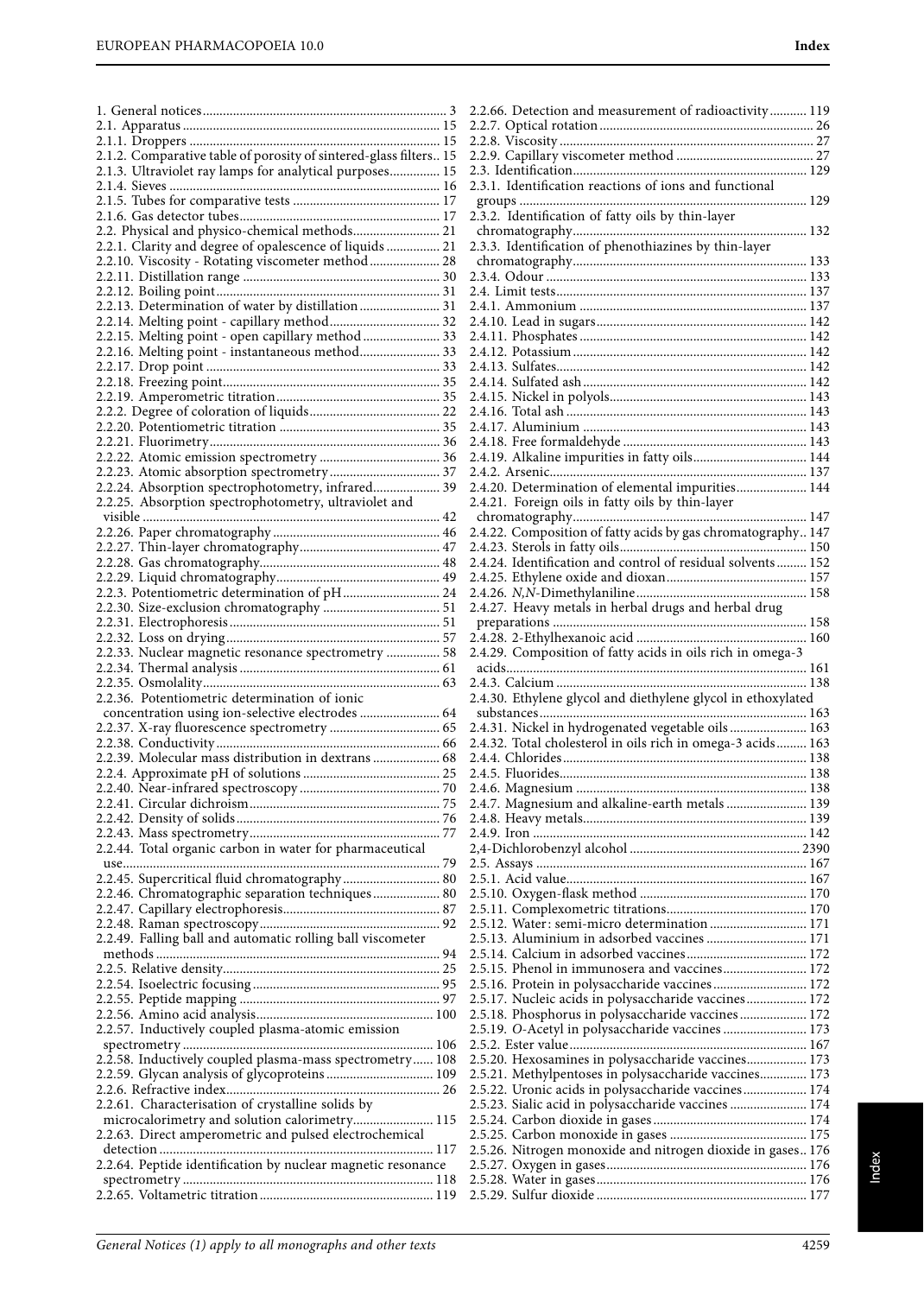| 2.5.31. Ribose in polysaccharide vaccines 177                                                          |
|--------------------------------------------------------------------------------------------------------|
|                                                                                                        |
| 2.5.34. Acetic acid in synthetic peptides 181                                                          |
|                                                                                                        |
|                                                                                                        |
| 2.5.37. Methyl, ethyl and isopropyl methanesulfonate in                                                |
|                                                                                                        |
| 2.5.38. Methyl, ethyl and isopropyl methanesulfonate in active                                         |
| 2.5.39. Methanesulfonyl chloride in methanesulfonic                                                    |
|                                                                                                        |
|                                                                                                        |
| 2.5.40. Methyl, ethyl and isopropyl toluenesulfonate in active                                         |
| 2.5.41. Methyl, ethyl and isopropyl benzenesulfonate in active                                         |
|                                                                                                        |
|                                                                                                        |
|                                                                                                        |
|                                                                                                        |
| 2.5.8. Determination of primary aromatic amino-                                                        |
|                                                                                                        |
| 2.5.9. Determination of nitrogen by sulfuric acid                                                      |
|                                                                                                        |
|                                                                                                        |
|                                                                                                        |
|                                                                                                        |
| 2.6.12. Microbiological examination of non-sterile products:                                           |
|                                                                                                        |
| 2.6.13. Microbiological examination of non-sterile products:                                           |
|                                                                                                        |
|                                                                                                        |
| 2.6.16. Tests for extraneous agents in viral vaccines for human                                        |
|                                                                                                        |
|                                                                                                        |
| 2.6.17. Test for anticomplementary activity of                                                         |
|                                                                                                        |
| 2.6.18. Test for neurovirulence of live virus vaccines  218                                            |
|                                                                                                        |
| 2.6.20. Anti-A and anti-B haemagglutinins  218                                                         |
| 2.6.21. Nucleic acid amplification techniques 219                                                      |
| 2.6.24. Avian viral vaccines: tests for extraneous agents in                                           |
|                                                                                                        |
| 2.6.25. Avian live virus vaccines: tests for extraneous agents in                                      |
|                                                                                                        |
| 2.6.26. Test for anti-D antibodies in human immunoglobu-                                               |
| 2.6.27. Microbiological examination of cell-based                                                      |
|                                                                                                        |
|                                                                                                        |
| 2.6.31. Microbiological examination of herbal medicinal                                                |
| products for oral use and extracts used in their                                                       |
|                                                                                                        |
|                                                                                                        |
| 2.6.35. Quantification and characterisation of residual                                                |
|                                                                                                        |
| 2.6.36. Microbiological examination of live biotherapeutic                                             |
| products: tests for enumeration of microbial                                                           |
|                                                                                                        |
| 2.6.38. Microbiological examination of live biotherapeutic                                             |
| products: tests for specified micro-organisms 255                                                      |
|                                                                                                        |
|                                                                                                        |
|                                                                                                        |
| 2.7.10. Assay of human coagulation factor VII  280<br>2.7.11. Assay of human coagulation factor IX 281 |

| 2.7.13. Assay of human anti-D immunoglobulin 282                                                                                                                                                                                                                                                                                                                                                                     |  |
|----------------------------------------------------------------------------------------------------------------------------------------------------------------------------------------------------------------------------------------------------------------------------------------------------------------------------------------------------------------------------------------------------------------------|--|
|                                                                                                                                                                                                                                                                                                                                                                                                                      |  |
| 2.7.15. Assay of hepatitis B vaccine (rDNA) 285                                                                                                                                                                                                                                                                                                                                                                      |  |
| 2.7.16. Assay of pertussis vaccine (acellular)  286                                                                                                                                                                                                                                                                                                                                                                  |  |
|                                                                                                                                                                                                                                                                                                                                                                                                                      |  |
| 2.7.17. Assay of human antithrombin III  288                                                                                                                                                                                                                                                                                                                                                                         |  |
| 2.7.18. Assay of human coagulation factor II  288                                                                                                                                                                                                                                                                                                                                                                    |  |
| 2.7.19. Assay of human coagulation factor X 289                                                                                                                                                                                                                                                                                                                                                                      |  |
| 2.7.2. Microbiological assay of antibiotics 262                                                                                                                                                                                                                                                                                                                                                                      |  |
| 2.7.20. In vivo assay of poliomyelitis vaccine (inactivated) 289                                                                                                                                                                                                                                                                                                                                                     |  |
|                                                                                                                                                                                                                                                                                                                                                                                                                      |  |
| 2.7.21. Assay of human von Willebrand factor 290                                                                                                                                                                                                                                                                                                                                                                     |  |
| 2.7.22. Assay of human coagulation factor XI 291                                                                                                                                                                                                                                                                                                                                                                     |  |
| 2.7.23. Numeration of CD34/CD45+ cells in haematopoietic                                                                                                                                                                                                                                                                                                                                                             |  |
|                                                                                                                                                                                                                                                                                                                                                                                                                      |  |
|                                                                                                                                                                                                                                                                                                                                                                                                                      |  |
|                                                                                                                                                                                                                                                                                                                                                                                                                      |  |
| 2.7.25. Assay of human plasmin inhibitor 295                                                                                                                                                                                                                                                                                                                                                                         |  |
| 2.7.27. Flocculation value (Lf) of diphtheria and tetanus toxins                                                                                                                                                                                                                                                                                                                                                     |  |
|                                                                                                                                                                                                                                                                                                                                                                                                                      |  |
| 2.7.28. Colony-forming cell assay for human                                                                                                                                                                                                                                                                                                                                                                          |  |
|                                                                                                                                                                                                                                                                                                                                                                                                                      |  |
|                                                                                                                                                                                                                                                                                                                                                                                                                      |  |
| 2.7.29. Nucleated cell count and viability 297                                                                                                                                                                                                                                                                                                                                                                       |  |
|                                                                                                                                                                                                                                                                                                                                                                                                                      |  |
|                                                                                                                                                                                                                                                                                                                                                                                                                      |  |
| 2.7.32. Assay of human α-1-proteinase inhibitor  300                                                                                                                                                                                                                                                                                                                                                                 |  |
| 2.7.34. Assay of human C1-esterase inhibitor  301                                                                                                                                                                                                                                                                                                                                                                    |  |
|                                                                                                                                                                                                                                                                                                                                                                                                                      |  |
| 2.7.35. Immunonephelometry for vaccine component                                                                                                                                                                                                                                                                                                                                                                     |  |
|                                                                                                                                                                                                                                                                                                                                                                                                                      |  |
| 2.7.4. Assay of human coagulation factor VIII 268                                                                                                                                                                                                                                                                                                                                                                    |  |
|                                                                                                                                                                                                                                                                                                                                                                                                                      |  |
| 2.7.6. Assay of diphtheria vaccine (adsorbed)  269                                                                                                                                                                                                                                                                                                                                                                   |  |
|                                                                                                                                                                                                                                                                                                                                                                                                                      |  |
| 2.7.7. Assay of pertussis vaccine (whole cell) 274                                                                                                                                                                                                                                                                                                                                                                   |  |
| 2.7.8. Assay of tetanus vaccine (adsorbed) 275                                                                                                                                                                                                                                                                                                                                                                       |  |
| 2.7.9. Test for Fc function of immunoglobulin 279                                                                                                                                                                                                                                                                                                                                                                    |  |
|                                                                                                                                                                                                                                                                                                                                                                                                                      |  |
| 2.8.1. Ash insoluble in hydrochloric acid 305                                                                                                                                                                                                                                                                                                                                                                        |  |
|                                                                                                                                                                                                                                                                                                                                                                                                                      |  |
| 2.8.10. Solubility in alcohol of essential oils 306                                                                                                                                                                                                                                                                                                                                                                  |  |
| 2.8.11. Assay of 1,8-cineole in essential oils 307                                                                                                                                                                                                                                                                                                                                                                   |  |
|                                                                                                                                                                                                                                                                                                                                                                                                                      |  |
|                                                                                                                                                                                                                                                                                                                                                                                                                      |  |
|                                                                                                                                                                                                                                                                                                                                                                                                                      |  |
|                                                                                                                                                                                                                                                                                                                                                                                                                      |  |
|                                                                                                                                                                                                                                                                                                                                                                                                                      |  |
|                                                                                                                                                                                                                                                                                                                                                                                                                      |  |
|                                                                                                                                                                                                                                                                                                                                                                                                                      |  |
| 2.8.18. Determination of aflatoxin $B_1$ in herbal drugs 311                                                                                                                                                                                                                                                                                                                                                         |  |
|                                                                                                                                                                                                                                                                                                                                                                                                                      |  |
|                                                                                                                                                                                                                                                                                                                                                                                                                      |  |
| 2.8.20. Herbal drugs: sampling and sample preparation  313                                                                                                                                                                                                                                                                                                                                                           |  |
| 2.8.21. Test for aristolochic acids in herbal drugs 314                                                                                                                                                                                                                                                                                                                                                              |  |
| 2.8.22. Determination of ochratoxin A in herbal drugs 316                                                                                                                                                                                                                                                                                                                                                            |  |
| 2.8.23. Microscopic examination of herbal drugs  317                                                                                                                                                                                                                                                                                                                                                                 |  |
|                                                                                                                                                                                                                                                                                                                                                                                                                      |  |
|                                                                                                                                                                                                                                                                                                                                                                                                                      |  |
| 2.8.25. High-performance thin-layer chromatography of                                                                                                                                                                                                                                                                                                                                                                |  |
| herbal drugs and herbal drug preparations  318                                                                                                                                                                                                                                                                                                                                                                       |  |
|                                                                                                                                                                                                                                                                                                                                                                                                                      |  |
|                                                                                                                                                                                                                                                                                                                                                                                                                      |  |
|                                                                                                                                                                                                                                                                                                                                                                                                                      |  |
|                                                                                                                                                                                                                                                                                                                                                                                                                      |  |
|                                                                                                                                                                                                                                                                                                                                                                                                                      |  |
|                                                                                                                                                                                                                                                                                                                                                                                                                      |  |
|                                                                                                                                                                                                                                                                                                                                                                                                                      |  |
|                                                                                                                                                                                                                                                                                                                                                                                                                      |  |
|                                                                                                                                                                                                                                                                                                                                                                                                                      |  |
| 2.8.7. Fatty oils and resinified essential oils in essential                                                                                                                                                                                                                                                                                                                                                         |  |
|                                                                                                                                                                                                                                                                                                                                                                                                                      |  |
|                                                                                                                                                                                                                                                                                                                                                                                                                      |  |
| 2.8.9. Residue on evaporation of essential oils  306<br>2.9. Pharmaceutical technical procedures 323<br>2.9.1. Disintegration of tablets and capsules 323                                                                                                                                                                                                                                                            |  |
|                                                                                                                                                                                                                                                                                                                                                                                                                      |  |
|                                                                                                                                                                                                                                                                                                                                                                                                                      |  |
|                                                                                                                                                                                                                                                                                                                                                                                                                      |  |
|                                                                                                                                                                                                                                                                                                                                                                                                                      |  |
|                                                                                                                                                                                                                                                                                                                                                                                                                      |  |
|                                                                                                                                                                                                                                                                                                                                                                                                                      |  |
|                                                                                                                                                                                                                                                                                                                                                                                                                      |  |
|                                                                                                                                                                                                                                                                                                                                                                                                                      |  |
|                                                                                                                                                                                                                                                                                                                                                                                                                      |  |
|                                                                                                                                                                                                                                                                                                                                                                                                                      |  |
|                                                                                                                                                                                                                                                                                                                                                                                                                      |  |
|                                                                                                                                                                                                                                                                                                                                                                                                                      |  |
| 2.9.11. Test for methanol and 2-propanol  342<br>2.9.14. Specific surface area by air permeability 343<br>2.9.17. Test for extractable volume of parenteral<br>2.9.18. Preparations for inhalation: aerodynamic assessment<br>2.9.19. Particulate contamination: sub-visible particles 360<br>2.9.2. Disintegration of suppositories and pessaries  325<br>2.9.20. Particulate contamination: visible particles  362 |  |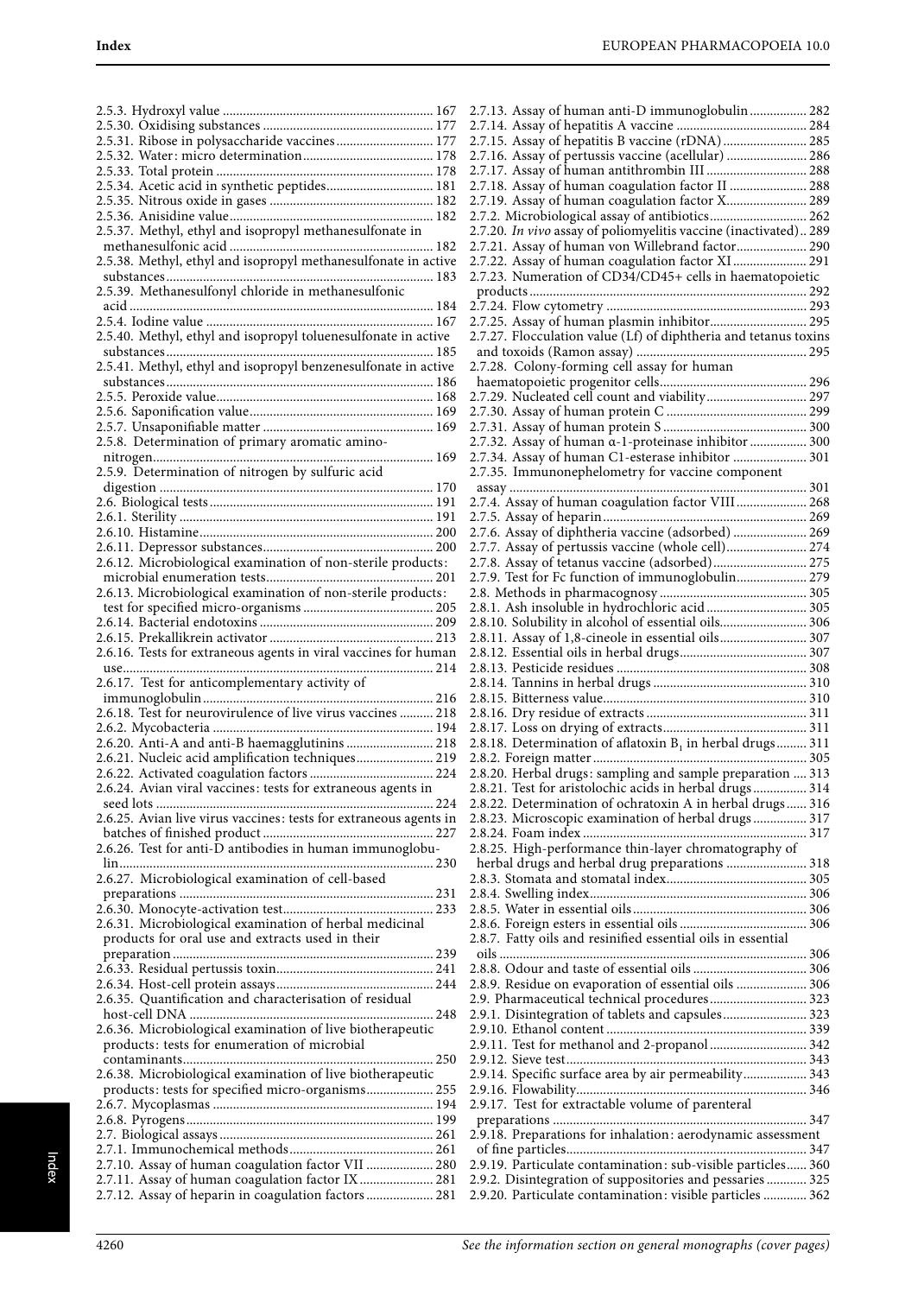2.9.22. Softening time determination of lipophilic

| 2.9.23. Gas pycnometric density of solids  364                    |
|-------------------------------------------------------------------|
| 2.9.25. Dissolution test for medicated chewing gums  365          |
| 2.9.26. Specific surface area by gas adsorption  369              |
| 2.9.27. Uniformity of mass of delivered doses from multidose      |
|                                                                   |
|                                                                   |
| 2.9.3. Dissolution test for solid dosage forms 326                |
| 2.9.31. Particle size analysis by laser light diffraction 373     |
| 2.9.32. Porosity and pore-size distribution of solids by          |
| 377                                                               |
| 2.9.33. Characterisation of crystalline and partially crystalline |
| solids by X-ray powder diffraction (XRPD)  379                    |
| 2.9.34. Bulk density and tapped density of powders 384            |
|                                                                   |
|                                                                   |
|                                                                   |
| 2.9.38. Particle-size distribution estimation by analytical       |
|                                                                   |
| 2.9.39. Water-solid interactions: determination of                |
|                                                                   |
| sorption-desorption isotherms and of water activity 394           |
| 2.9.4. Dissolution test for transdermal patches  333              |
|                                                                   |
| 2.9.41. Friability of granules and spheroids  400                 |
| 2.9.42. Dissolution test for lipophilic solid dosage forms  401   |
|                                                                   |
| 2.9.44. Preparations for nebulisation: characterisation 404       |
| 2.9.45. Wettability of porous solids including powders 406        |
| 2.9.47. Demonstration of uniformity of dosage units using         |
| 409                                                               |
| 2.9.49. Powder flow properties by shear cell methods 411          |
| 2.9.5. Uniformity of mass of single-dose preparations 335         |
| 2.9.52. Scanning electron microscopy  414                         |
| 2.9.6. Uniformity of content of single-dose preparations 336      |
|                                                                   |
|                                                                   |
|                                                                   |
|                                                                   |
| 2.9.9. Measurement of consistency by penetrometry  337            |
| 3.1. Materials used for the manufacture of containers  423        |
| 3.1.1. Materials for containers for human blood and blood         |
|                                                                   |
| 3.1.10. Materials based on non-plasticised poly(vinyl chloride)   |
| for containers for non-injectable, aqueous solutions 437          |
| 3.1.11. Materials based on non-plasticised poly(vinyl             |
| chloride) for containers for solid dosage forms for oral          |
|                                                                   |
| 3.1.1.1. Materials based on plasticised poly(vinyl chloride)      |
| for containers for human blood and blood components (see          |
| 465                                                               |
| 3.1.1.2. Materials based on plasticised poly(vinyl chloride) for  |
| tubing used in sets for the transfusion of blood and blood        |
|                                                                   |
|                                                                   |
| 3.1.14. Materials based on plasticised poly(vinyl chloride)       |
| for containers for aqueous solutions for intravenous              |
|                                                                   |
| 3.1.15. Polyethylene terephthalate for containers for             |
|                                                                   |
|                                                                   |
|                                                                   |
| 3.1.4. Polyethylene without additives for containers for          |
| parenteral preparations and for ophthalmic preparations 426       |
| 3.1.5. Polyethylene with additives for containers for parenteral  |
| preparations and for ophthalmic preparations 427                  |
| 3.1.6. Polypropylene for containers and closures for parenteral   |
| preparations and ophthalmic preparations 431                      |
| 3.1.7. Poly(ethylene - vinyl acetate) for containers and tubing   |
| for total parenteral nutrition preparations 434                   |
|                                                                   |
| 3.1.9. Silicone elastomer for closures and tubing 436             |
|                                                                   |
| 3.2.1. Glass containers for pharmaceutical use 453                |
| 3.2.2. Plastic containers and closures for pharmaceutical         |

3.2.2.1. Plastic containers for aqueous solutions for infusion .................................................................................... 460 3.2.3. Sterile plastic containers for human blood and blood components (see 3.3.4.) .............................................. 471 3.2.4. Empty sterile containers of plasticised poly(vinyl chloride) for human blood and blood components (see 3.3.5.)........................................................................................ 473 3.2.5. Sterile containers of plasticised poly(vinyl chloride) for human blood containing anticoagulant solution (see 3.3.6.)........................................................................................ 474 3.2.6. Sets for the transfusion of blood and blood components (see 3.3.7.)................................................................................ 475 3.2.8. Sterile single-use plastic syringes (see 3.3.8.) ............. 477 3.2.9. Rubber closures for containers for aqueous parenteral preparations, for powders and for freeze-dried powders.............................................................. 460 3.3. Containers for human blood and blood components, and materials used in their manufacture; transfusion sets and materials used in their manufacture; syringes .................... 463 3.3.1. Materials for containers for human blood and blood components ............................................................................. 465 3.3.2. Materials based on plasticised poly(vinyl chloride) for containers for human blood and blood components......... 465 3.3.3. Materials based on plasticised poly(vinyl chloride) for tubing used in sets for the transfusion of blood and blood components ............................................................................. 468 3.3.4. Sterile plastic containers for human blood and blood components.................................................................. 471 3.3.5. Empty sterile containers of plasticised poly(vinyl chloride) for human blood and blood components........... 473 3.3.6. Sterile containers of plasticised poly(vinyl chloride) for human blood containing anticoagulant solution ............... 474 3.3.7. Sets for the transfusion of blood and blood components ............................................................................. 475 3.3.8. Sterile single-use plastic syringes ................................. 477 3-O-Desacyl-4′-monophosphoryl lipid A............................ 2355 4. Reagents................................................................................. 481 4.1. Reagents, standard solutions, buffer solutions .............. 481 4.1.1. Reagents .......................................................................... 481 4.1.2. Standard solutions for limit tests ................................. 598 4.1.3. Buffer solutions .............................................................. 602 4.2. Volumetric analysis........................................................... 609 4.2.1. Primary standards for volumetric solutions............... 609 4.2.2. Volumetric solutions...................................................... 609 4-Aminobenzoic acid ............................................................. 1819 5.1. General texts on microbiology ........................................ 619 5.10. Control of impurities in substances for pharmaceutical use............................................................................................. 763 5.11. Characters section in monographs ............................... 769 5.1.1. Methods of preparation of sterile products ................ 619 5.1.10. Guidelines for using the test for bacterial endotoxins ............................................................................... 639 5.1.11. Determination of bactericidal, fungicidal or yeasticidal activity of antiseptic medicinal products............................. 643 5.1.2. Biological indicators and related microbial preparations used in the manufacture of sterile products........................ 622 5.12. Reference standards ........................................................ 773 5.1.3. Efficacy of antimicrobial preservation ........................ 625 5.14. Gene transfer medicinal products for human use ...... 779 5.1.4. Microbiological quality of non-sterile pharmaceutical preparations and substances for pharmaceutical use......... 627 5.1.5. Application of the  $F_0$  concept to steam sterilisation of aqueous preparations ............................................................. 628 5.15. Functionality-related characteristics of excipients...... 793 5.1.6. Alternative methods for control of microbiological quality ...................................................................................... 628 5.16. Crystallinity ..................................................................... 797 5.17. Recommendations on methods for dosage forms testing....................................................................................... 801 5.1.7. Viral safety ...................................................................... 637 5.17.1. Recommendations on dissolution testing................. 801 5.1.8. Microbiological quality of herbal medicinal products for oral use and extracts used in their preparation .................. 638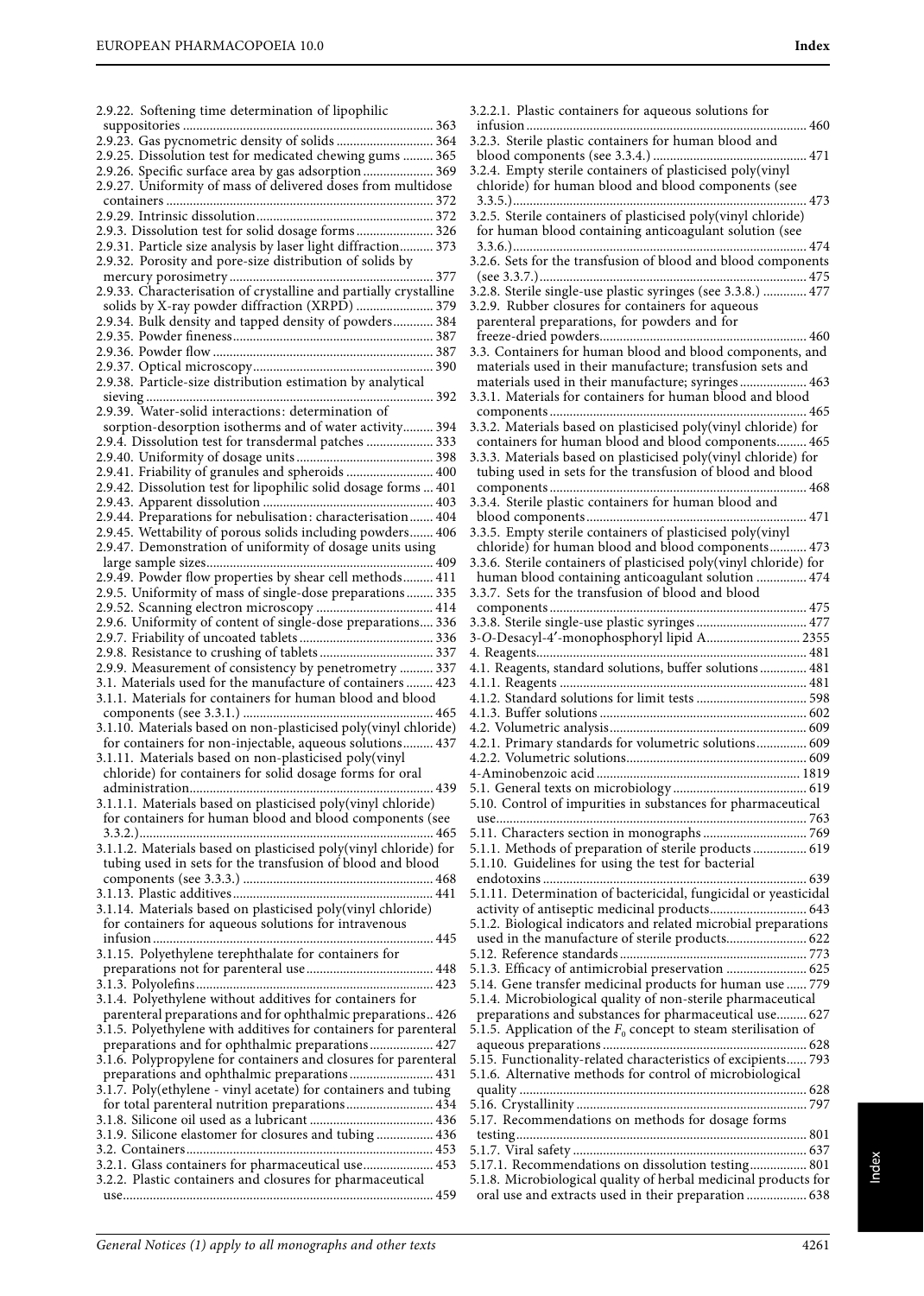| 5.19. Extemporaneous preparation of radiopharmaceuti-            | þ              |
|------------------------------------------------------------------|----------------|
|                                                                  | ŀ              |
| 5.1.9. Guidelines for using the test for sterility 639           | $\overline{1}$ |
| 5.2. General texts on biological products 647                    | I              |
|                                                                  | Ï              |
| 5.21. Chemometric methods applied to analytical data  819        | Ï              |
| 5.2.1. Terminology used in monographs on biological              | I              |
|                                                                  | I              |
| 5.2.11. Carrier proteins for the production of conjugated        | I              |
|                                                                  | I              |
| 5.2.12. Raw materials of biological origin for the production    | I              |
| of cell-based and gene therapy medicinal products 675            | P              |
| 5.2.13. Healthy chicken flocks for the production of inactivated | I              |
|                                                                  | I              |
| 5.2.14. Substitution of in vivo method(s) by in vitro method(s)  | Í              |
|                                                                  | I              |
| 5.2.2. Chicken flocks free from specified pathogens for the      | P              |
| production and quality control of vaccines 647                   | P              |
| 5.22. Names of herbal drugs used in traditional Chinese          | I              |
|                                                                  | Í              |
| 5.2.3. Cell substrates for the production of vaccines for human  | P              |
|                                                                  | l              |
| 5.23. Monographs on herbal drug extracts (information            | ŀ              |
|                                                                  | P              |
| 5.2.4. Cell cultures for the production of veterinary            | P              |
|                                                                  |                |
|                                                                  | I<br>P         |
| 5.2.5. Substances of animal origin for the production of         | P              |
| immunological veterinary medicinal products  656                 | Í              |
| 5.2.6. Evaluation of safety of veterinary vaccines and           | P              |
|                                                                  | Í              |
| 5.2.7. Evaluation of efficacy of veterinary vaccines and         | P              |
|                                                                  | P              |
| 5.2.8. Minimising the risk of transmitting animal spongiform     | P              |
| encephalopathy agents via human and veterinary medicinal         | P              |
|                                                                  | I              |
| 5.2.9. Evaluation of safety of each batch of immunosera for      | P              |
|                                                                  | P              |
| 5.3. Statistical analysis of results of biological assays and    | P              |
|                                                                  | P              |
|                                                                  | P              |
|                                                                  | P              |
|                                                                  | I              |
| 5.7. Table of physical characteristics of radionuclides          | I              |
| mentioned in the European Pharmacopoeia  745                     | I              |
|                                                                  | Ï              |
|                                                                  | Ï              |
|                                                                  | I              |
| A                                                                | ŀ              |
|                                                                  |                |

| Absorption spectrophotometry, infrared (2.2.24.) 39   |  |
|-------------------------------------------------------|--|
| Absorption spectrophotometry, ultraviolet and visible |  |
|                                                       |  |
|                                                       |  |
|                                                       |  |
|                                                       |  |
|                                                       |  |
|                                                       |  |
|                                                       |  |
|                                                       |  |
|                                                       |  |
|                                                       |  |
|                                                       |  |
|                                                       |  |
|                                                       |  |
| Acetic acid in synthetic peptides (2.5.34.)  181      |  |
|                                                       |  |
|                                                       |  |
|                                                       |  |
|                                                       |  |

| Acetylene intermix (1 per cent) in nitrogen 1752             |  |
|--------------------------------------------------------------|--|
|                                                              |  |
|                                                              |  |
|                                                              |  |
|                                                              |  |
|                                                              |  |
|                                                              |  |
|                                                              |  |
| Acidum picrinicum for homoeopathic preparations  1698        |  |
| Acidum succinicum for homoeopathic preparations  1698        |  |
|                                                              |  |
|                                                              |  |
|                                                              |  |
|                                                              |  |
|                                                              |  |
|                                                              |  |
|                                                              |  |
|                                                              |  |
|                                                              |  |
|                                                              |  |
| Adenovirus vaccine (inactivated), canine 1079                |  |
|                                                              |  |
|                                                              |  |
|                                                              |  |
|                                                              |  |
|                                                              |  |
| Adsorption, gas, specific surface area by (2.9.26.) 369      |  |
|                                                              |  |
|                                                              |  |
|                                                              |  |
|                                                              |  |
| Agaricus phalloides for homoeopathic preparations  1699      |  |
|                                                              |  |
|                                                              |  |
|                                                              |  |
|                                                              |  |
|                                                              |  |
|                                                              |  |
|                                                              |  |
|                                                              |  |
|                                                              |  |
|                                                              |  |
|                                                              |  |
|                                                              |  |
|                                                              |  |
|                                                              |  |
|                                                              |  |
|                                                              |  |
|                                                              |  |
|                                                              |  |
|                                                              |  |
|                                                              |  |
|                                                              |  |
|                                                              |  |
|                                                              |  |
|                                                              |  |
|                                                              |  |
|                                                              |  |
| Alkaline impurities in fatty oils (2.4.19.)  144             |  |
| Alkaline-earth metals and magnesium (2.4.7.) 139             |  |
|                                                              |  |
|                                                              |  |
|                                                              |  |
| Allergen products, animal epithelia and outgrowths for  1854 |  |
| Allergen products, Hymenoptera venoms for  2908              |  |
|                                                              |  |
|                                                              |  |
|                                                              |  |
|                                                              |  |
| Allium sativum for homoeopathic preparations  1701           |  |
|                                                              |  |
|                                                              |  |
|                                                              |  |
|                                                              |  |
|                                                              |  |
|                                                              |  |
|                                                              |  |
|                                                              |  |
|                                                              |  |
|                                                              |  |
|                                                              |  |
|                                                              |  |
|                                                              |  |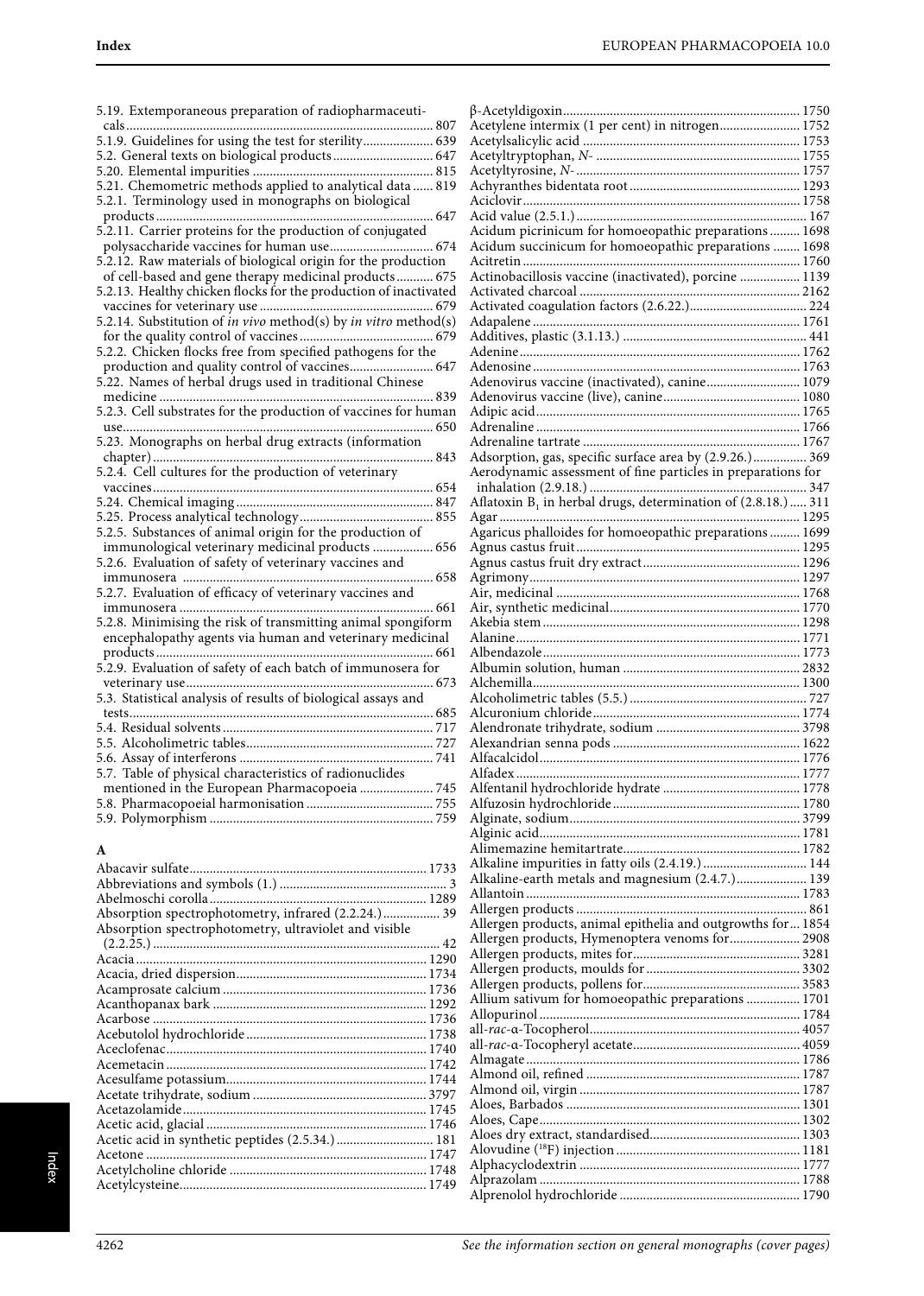| Alternative methods for control of microbiological quality   |
|--------------------------------------------------------------|
|                                                              |
|                                                              |
|                                                              |
| Aluminium hydroxide, hydrated, for adsorption  1798          |
| Aluminium in adsorbed vaccines (2.5.13.) 171                 |
|                                                              |
|                                                              |
|                                                              |
|                                                              |
|                                                              |
|                                                              |
|                                                              |
|                                                              |
|                                                              |
|                                                              |
|                                                              |
|                                                              |
|                                                              |
|                                                              |
|                                                              |
|                                                              |
|                                                              |
|                                                              |
|                                                              |
|                                                              |
|                                                              |
|                                                              |
| Ammonio methacrylate copolymer (type A) 1830                 |
| Ammonio methacrylate copolymer (type B)  1831                |
|                                                              |
| Ammonium carbonicum for homoeopathic prepara-                |
| 1701<br>tions                                                |
|                                                              |
|                                                              |
|                                                              |
|                                                              |
|                                                              |
|                                                              |
|                                                              |
| Amperometric detection, direct, and pulsed electrochemical   |
|                                                              |
|                                                              |
|                                                              |
|                                                              |
| Anacardium for homoeopathic preparations 1702                |
| Anaemia vaccine (live), chicken, infectious  1122            |
|                                                              |
| Analytical sieving, particle-size distribution estimation by |
|                                                              |
| Anamirta cocculus for homoeopathic preparations  1708        |
|                                                              |
| Anemarrhena asphodeloides rhizome  1307                      |
|                                                              |

| Animal anti-T lymphocyte immunoglobulin for human                  |  |
|--------------------------------------------------------------------|--|
|                                                                    |  |
| Animal epithelia and outgrowths for allergen products 1854         |  |
|                                                                    |  |
| Animal spongiform encephalopathies, products with risk of          |  |
|                                                                    |  |
| Animal spongiform encephalopathy agents, minimising the            |  |
| risk of transmitting via human and veterinary medicinal            |  |
|                                                                    |  |
|                                                                    |  |
|                                                                    |  |
|                                                                    |  |
|                                                                    |  |
|                                                                    |  |
| Anthrax spore vaccine (live) for veterinary use 1055               |  |
| Anthrax vaccine for human use (adsorbed, prepared from             |  |
|                                                                    |  |
|                                                                    |  |
| Anti-A and anti-B haemagglutinins (2.6.20.) 218                    |  |
| Antibiotics, microbiological assay of (2.7.2.)  262                |  |
| Antibodies (anti-D) in human immunoglobulin, test for              |  |
|                                                                    |  |
| Antibodies for human use, monoclonal  878                          |  |
| Anticoagulant and preservative solutions for human blood           |  |
|                                                                    |  |
| Anticomplementary activity of immunoglobulin (2.6.17.) 216         |  |
|                                                                    |  |
| Anti-D antibodies in human immunoglobulin, test for                |  |
|                                                                    |  |
| Anti-D immunoglobulin for intravenous administration,              |  |
|                                                                    |  |
|                                                                    |  |
| Anti-D immunoglobulin, human, assay of (2.7.13.)  282              |  |
| Antimicrobial preservation, efficacy of (5.1.3.)  625              |  |
|                                                                    |  |
| Antiseptic medicinal products, determination of bactericidal,      |  |
| fungicidal or yeasticidal activity of (5.1.11.)  643               |  |
|                                                                    |  |
| Anti-T lymphocyte immunoglobulin for human use,                    |  |
|                                                                    |  |
| Antithrombin III concentrate, human 2835                           |  |
|                                                                    |  |
|                                                                    |  |
| Antithrombin III, human, assay of (2.7.17.)  288                   |  |
|                                                                    |  |
| Apomorphine hydrochloride hemihydrate  1862                        |  |
|                                                                    |  |
|                                                                    |  |
|                                                                    |  |
| Application of the $F_0$ concept to steam sterilisation of aqueous |  |
|                                                                    |  |
|                                                                    |  |
|                                                                    |  |
|                                                                    |  |
|                                                                    |  |
|                                                                    |  |
|                                                                    |  |
|                                                                    |  |
|                                                                    |  |
|                                                                    |  |
|                                                                    |  |
|                                                                    |  |
|                                                                    |  |
| Aristolochic acids in herbal drugs, test for (2.8.21)  314         |  |
|                                                                    |  |
|                                                                    |  |
|                                                                    |  |
|                                                                    |  |
| Arsenicum album for homoeopathic preparations 1704                 |  |
| Arsenious trioxide for homoeopathic preparations 1704              |  |
|                                                                    |  |
|                                                                    |  |
|                                                                    |  |
|                                                                    |  |
|                                                                    |  |
|                                                                    |  |
|                                                                    |  |
| Ash insoluble in hydrochloric acid (2.8.1.)  305                   |  |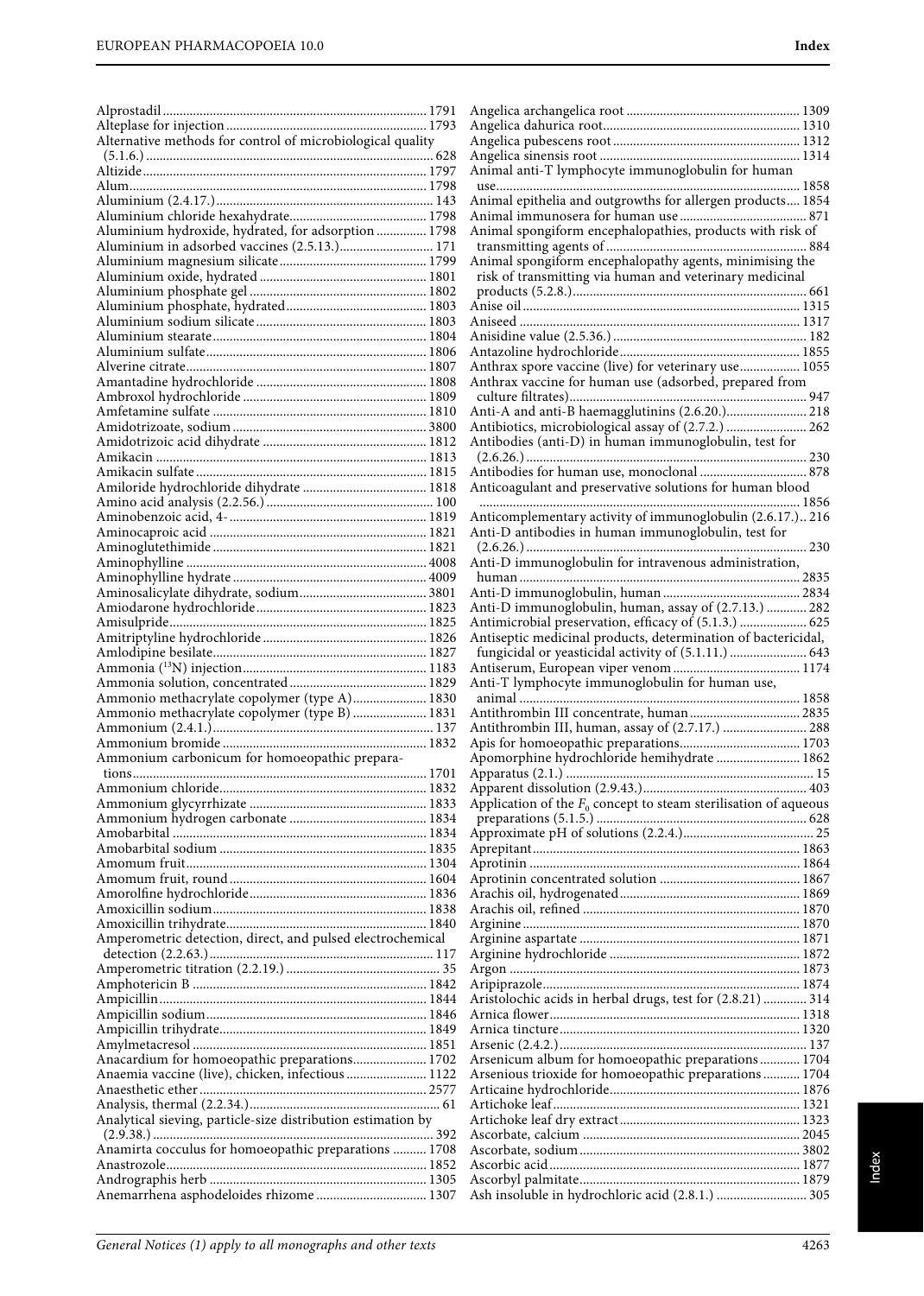| Assay of 1,8-cineole in essential oils (2.8.11.)  307<br>Assay of diphtheria vaccine (adsorbed) (2.7.6.) 269                                                        |  |
|---------------------------------------------------------------------------------------------------------------------------------------------------------------------|--|
|                                                                                                                                                                     |  |
|                                                                                                                                                                     |  |
|                                                                                                                                                                     |  |
| Assay of hepatitis B vaccine (rDNA) (2.7.15.)  285                                                                                                                  |  |
| Assay of human a-1-proteinase inhibitor (2.7.32.)  300<br>Assay of human anti-D immunoglobulin (2.7.13.)  282                                                       |  |
|                                                                                                                                                                     |  |
| Assay of human C1-esterase inhibitor (2.7.34.) 301                                                                                                                  |  |
| Assay of human coagulation factor II (2.7.18.) 288                                                                                                                  |  |
| Assay of human coagulation factor IX (2.7.11.)  281<br>Assay of human coagulation factor VII (2.7.10.) 280                                                          |  |
| Assay of human coagulation factor VIII (2.7.4.)  268                                                                                                                |  |
| Assay of human coagulation factor X (2.7.19.) 289                                                                                                                   |  |
| Assay of human coagulation factor XI (2.7.22.)  291                                                                                                                 |  |
| Assay of human plasmin inhibitor (2.7.25.) 295                                                                                                                      |  |
|                                                                                                                                                                     |  |
| Assay of human von Willebrand factor (2.7.21.) 290                                                                                                                  |  |
|                                                                                                                                                                     |  |
| Assay of pertussis vaccine (acellular) (2.7.16.) 286                                                                                                                |  |
| Assay of pertussis vaccine (whole cell) (2.7.7.)  274<br>Assay of poliomyelitis vaccine (inactivated), in vivo                                                      |  |
|                                                                                                                                                                     |  |
| Assay of tetanus vaccine (adsorbed) (2.7.8.)  275                                                                                                                   |  |
|                                                                                                                                                                     |  |
|                                                                                                                                                                     |  |
|                                                                                                                                                                     |  |
|                                                                                                                                                                     |  |
|                                                                                                                                                                     |  |
|                                                                                                                                                                     |  |
| Atomic emission spectrometry, inductively coupled plasma-                                                                                                           |  |
|                                                                                                                                                                     |  |
|                                                                                                                                                                     |  |
|                                                                                                                                                                     |  |
|                                                                                                                                                                     |  |
|                                                                                                                                                                     |  |
|                                                                                                                                                                     |  |
|                                                                                                                                                                     |  |
|                                                                                                                                                                     |  |
| Aujeszky's disease vaccine (inactivated) for pigs  1055                                                                                                             |  |
| Aujeszky's disease vaccine (live) for pigs for parenteral                                                                                                           |  |
|                                                                                                                                                                     |  |
| Aurum chloratum natronatum for homoeopathic                                                                                                                         |  |
|                                                                                                                                                                     |  |
| Automatic rolling ball and falling ball viscometer methods                                                                                                          |  |
|                                                                                                                                                                     |  |
| Avian infectious bronchitis vaccine (inactivated) 1059                                                                                                              |  |
| Avian infectious bronchitis vaccine (live) 1060<br>Avian infectious bursal disease vaccine (inactivated)  1062                                                      |  |
| Avian infectious bursal disease vaccine (live) 1063                                                                                                                 |  |
| Avian infectious encephalomyelitis vaccine (live) 1065                                                                                                              |  |
| Avian infectious laryngotracheitis vaccine (live) 1066                                                                                                              |  |
| Avian live virus vaccines: tests for extraneous agents in batches                                                                                                   |  |
| Avian paramyxovirus 1 (Newcastle disease) vaccine                                                                                                                   |  |
|                                                                                                                                                                     |  |
| Avian paramyxovirus 1 (Newcastle disease) vaccine                                                                                                                   |  |
|                                                                                                                                                                     |  |
| Avian paramyxovirus 3 vaccine (inactivated) for turkeys 1068<br>Avian tuberculin purified protein derivative 4119<br>Avian viral tenosynovitis vaccine (live)  1069 |  |

| Avian viral vaccines: tests for extraneous agents in seed lots |  |
|----------------------------------------------------------------|--|
|                                                                |  |
|                                                                |  |
|                                                                |  |
|                                                                |  |
|                                                                |  |
|                                                                |  |

#### **B**

| B19 virus (B19V), validation of nucleic acid amplification     |  |
|----------------------------------------------------------------|--|
| techniques for the quantification of B19V DNA in plasma        |  |
|                                                                |  |
|                                                                |  |
|                                                                |  |
|                                                                |  |
|                                                                |  |
|                                                                |  |
| Bacterial endotoxins, guidelines for using the test for        |  |
|                                                                |  |
| Bactericidal, fungicidal or yeasticidal activity of antiseptic |  |
| medicinal products, determination of (5.1.11.) 643             |  |
|                                                                |  |
|                                                                |  |
|                                                                |  |
|                                                                |  |
|                                                                |  |
| Barium chloratum for homoeopathic preparations  1705           |  |
| Barium chloride dihydrate for homoeopathic                     |  |
|                                                                |  |
|                                                                |  |
| Basic butylated methacrylate copolymer 1925                    |  |
|                                                                |  |
|                                                                |  |
|                                                                |  |
|                                                                |  |
| Beclometasone dipropionate monohydrate 1929                    |  |
|                                                                |  |
|                                                                |  |
|                                                                |  |
| Belladonna for homoeopathic preparations 1705                  |  |
|                                                                |  |
|                                                                |  |
| Belladonna leaf tincture, standardised 1338                    |  |
|                                                                |  |
|                                                                |  |
|                                                                |  |
|                                                                |  |
|                                                                |  |
|                                                                |  |
|                                                                |  |
|                                                                |  |
| Benzathine benzylpenicillin tetrahydrate 1951                  |  |
|                                                                |  |
|                                                                |  |
| Benzathine phenoxymethylpenicillin tetrahydrate  3531          |  |
|                                                                |  |
| Benzenesulfonate (methyl, ethyl and isopropyl) in active       |  |
|                                                                |  |
|                                                                |  |
|                                                                |  |
|                                                                |  |
|                                                                |  |
|                                                                |  |
|                                                                |  |
|                                                                |  |
|                                                                |  |
|                                                                |  |
|                                                                |  |
|                                                                |  |
| Benzylpenicillin (benzathine) tetrahydrate 1951                |  |
|                                                                |  |
| Benzylpenicillin (procaine) monohydrate 1955                   |  |
|                                                                |  |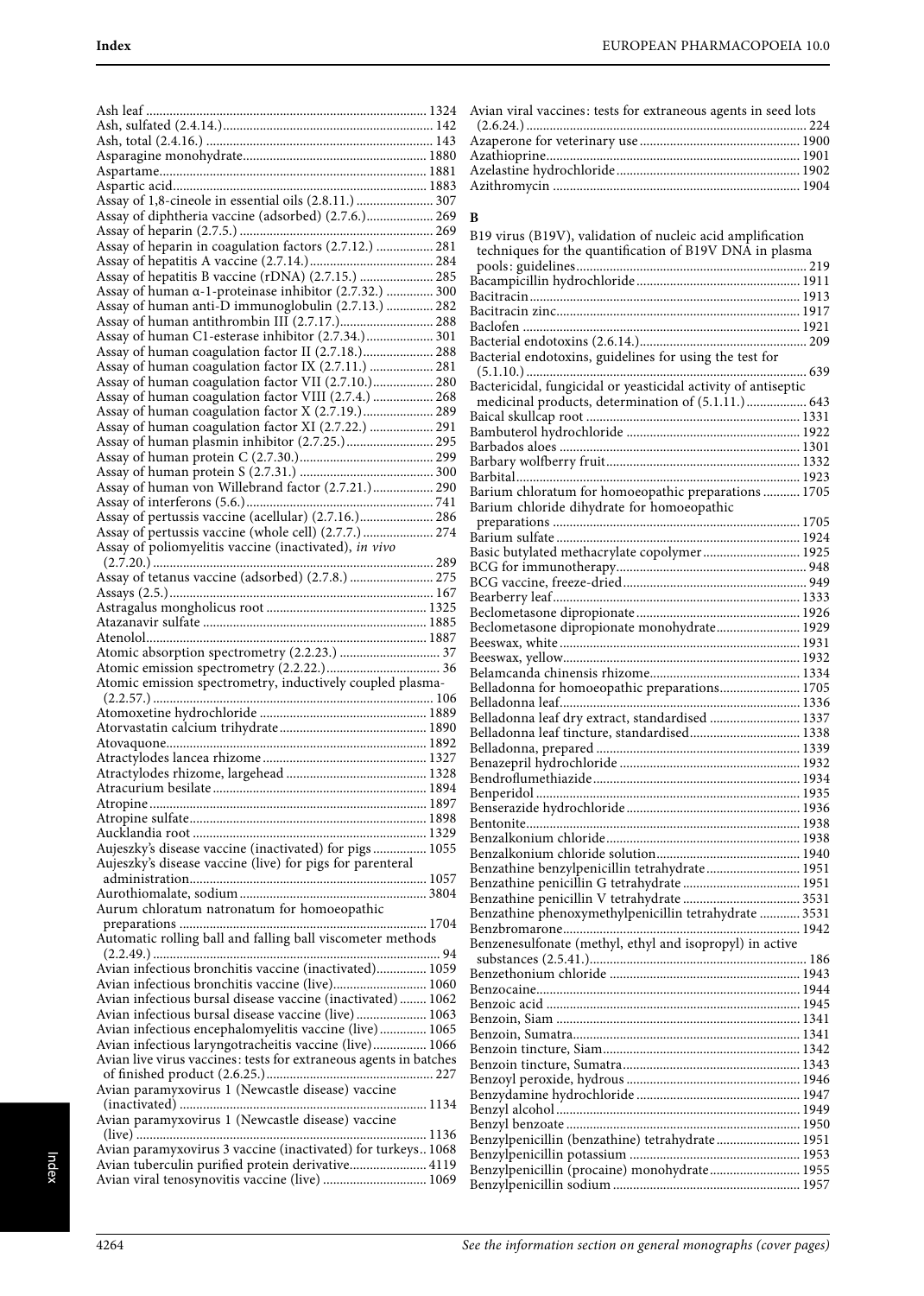|                                                                                                                       | Blood containing an                            |
|-----------------------------------------------------------------------------------------------------------------------|------------------------------------------------|
|                                                                                                                       | containers of plastic                          |
| Betacyclodextrin, poly(hydroxypropyl) ether 2901                                                                      | Blood, human antico                            |
| Betacyclodextrin, sodium 4-sulfonatobutyl ether  3935                                                                 |                                                |
|                                                                                                                       | Bogbean leaf                                   |
|                                                                                                                       | Boiling point (2.2.12<br>Boldine               |
|                                                                                                                       | Boldo leaf                                     |
|                                                                                                                       | Boldo leaf dry extrac                          |
|                                                                                                                       | Borage (starflower) o                          |
|                                                                                                                       |                                                |
|                                                                                                                       | Bordetella bronchise                           |
|                                                                                                                       | Boric acid                                     |
|                                                                                                                       | Botulinum antitoxin                            |
|                                                                                                                       | Botulinum toxin typ                            |
|                                                                                                                       | Botulinum toxin typ                            |
|                                                                                                                       | Bovine insulin                                 |
| Bilberry fruit dry extract, fresh, refined and standardised 1442                                                      | Bovine leptospirosis                           |
|                                                                                                                       | Bovine parainfluenza                           |
| Biological assays and tests, statistical analysis of results of                                                       | Bovine respiratory sy<br>Bovine rhinotracheit  |
|                                                                                                                       | Bovine rhinotracheit                           |
| Biological indicators and related microbial preparations used                                                         | Bovine serum                                   |
| in the manufacture of sterile products (5.1.2.)  622                                                                  | Bovine tuberculin pu                           |
| Biological products, general texts on (5.2.) 647                                                                      | Bovine viral diarrho                           |
| Biological products, terminology used in monographs on                                                                | Brimonidine tartrate                           |
|                                                                                                                       | Bromazepam                                     |
|                                                                                                                       | Bromhexine hydroch                             |
| Biotherapeutic products for human use, live  876                                                                      | Bromocriptine mesil                            |
| Biotherapeutic products (live), microbiological examination of                                                        | Bromperidol                                    |
| (tests for enumeration of microbial contaminants) (2.6.36.)                                                           | Bromperidol decano                             |
|                                                                                                                       | Brompheniramine m                              |
| Biotherapeutic products (live), microbiological examination<br>of (tests for specified micro-organisms) (2.6.38.) 255 | Bronchitis vaccine (i<br>Bronchitis vaccine (l |
|                                                                                                                       | Brotizolam                                     |
|                                                                                                                       | Brucellosis vaccine (                          |
|                                                                                                                       | veterinary use                                 |
|                                                                                                                       | Buccal tablets and su                          |
|                                                                                                                       | Buckwheat herb                                 |
|                                                                                                                       | Budesonide                                     |
|                                                                                                                       | Bufexamac                                      |
|                                                                                                                       | Buffer solutions (4.1                          |
|                                                                                                                       | Buflomedil hydrochl                            |
|                                                                                                                       | Bulk density and tap                           |
|                                                                                                                       | Bumetanide                                     |
|                                                                                                                       | Bupivacaine hydroch<br>Bupleurum root          |
|                                                                                                                       | Buprenorphine                                  |
|                                                                                                                       | Buprenorphine hydr                             |
|                                                                                                                       | Bursal disease vaccir                          |
|                                                                                                                       | Bursal disease vaccir                          |
|                                                                                                                       | Buserelin                                      |
| Bitter-orange-epicarp and mesocarp tincture 1353                                                                      | Buspirone hydrochlo                            |
|                                                                                                                       | Busulfan                                       |
|                                                                                                                       | Butcher's broom                                |
|                                                                                                                       | Butyl parahydroxybe                            |
|                                                                                                                       | Butylated methacryl                            |
| Blood and blood components, human, empty sterile containers                                                           | Butylhydroxyanisole<br>Butylhydroxytoluene     |
|                                                                                                                       |                                                |
| Blood and blood components, human, materials based                                                                    | C                                              |
| on plasticised poly(vinyl chloride) for containers for                                                                |                                                |
|                                                                                                                       | Cabergoline<br>Cachets                         |
| Blood and blood components, human, materials for containers                                                           | Cadmium sulfate hy                             |
|                                                                                                                       |                                                |
| Blood and blood components, human, sterile plastic                                                                    | Cadmium sulfuricur                             |
|                                                                                                                       | Caffeine                                       |
| Blood and blood components, materials based on plasticised                                                            | Caffeine monohydra                             |
| poly(vinyl chloride) for tubing used in sets for the transfusion                                                      | Calcifediol monohyd                            |
| Blood and blood components, sets for the transfusion of                                                               | Calcipotriol                                   |
|                                                                                                                       | Calcipotriol monohy                            |
|                                                                                                                       | Calcitonin (salmon).                           |

| Blood containing anticoagulant solution, human, sterile            |  |
|--------------------------------------------------------------------|--|
| containers of plasticised poly(vinyl chloride) for (3.3.6.) 474    |  |
| Blood, human anticoagulant and preservative solutions              |  |
|                                                                    |  |
|                                                                    |  |
|                                                                    |  |
|                                                                    |  |
|                                                                    |  |
|                                                                    |  |
|                                                                    |  |
|                                                                    |  |
| Bordetella bronchiseptica vaccine (live) for dogs 1070             |  |
|                                                                    |  |
|                                                                    |  |
|                                                                    |  |
|                                                                    |  |
| Bovine leptospirosis vaccine (inactivated)  1071                   |  |
| Bovine parainfluenza virus vaccine (live) 1073                     |  |
| Bovine respiratory syncytial virus vaccine (live) 1074             |  |
| Bovine rhinotracheitis vaccine (inactivated), infectious  1120     |  |
| Bovine rhinotracheitis vaccine (live), infectious  1121            |  |
|                                                                    |  |
| Bovine tuberculin purified protein derivative 4120                 |  |
| Bovine viral diarrhoea vaccine (inactivated)  1075                 |  |
|                                                                    |  |
|                                                                    |  |
|                                                                    |  |
|                                                                    |  |
|                                                                    |  |
|                                                                    |  |
|                                                                    |  |
| Bronchitis vaccine (inactivated), infectious, avian  1059          |  |
| Bronchitis vaccine (live), infectious, avian  1060                 |  |
|                                                                    |  |
| Brucellosis vaccine (live) (Brucella melitensis Rev. 1 strain) for |  |
|                                                                    |  |
|                                                                    |  |
|                                                                    |  |
|                                                                    |  |
|                                                                    |  |
|                                                                    |  |
|                                                                    |  |
| Bulk density and tapped density of powders (2.9.34.)  384          |  |
|                                                                    |  |
|                                                                    |  |
|                                                                    |  |
|                                                                    |  |
| Bursal disease vaccine (inactivated), infectious, avian 1062       |  |
| Bursal disease vaccine (live), infectious, avian 1063              |  |
|                                                                    |  |
|                                                                    |  |
|                                                                    |  |
|                                                                    |  |
|                                                                    |  |
| Butylated methacrylate copolymer, basic 1925                       |  |
|                                                                    |  |
|                                                                    |  |
|                                                                    |  |
|                                                                    |  |

| Cadmium sulfate hydrate for homoeopathic prepara-     |  |
|-------------------------------------------------------|--|
|                                                       |  |
| Cadmium sulfuricum for homoeopathic preparations 1707 |  |
|                                                       |  |
|                                                       |  |
|                                                       |  |
|                                                       |  |
|                                                       |  |
|                                                       |  |
|                                                       |  |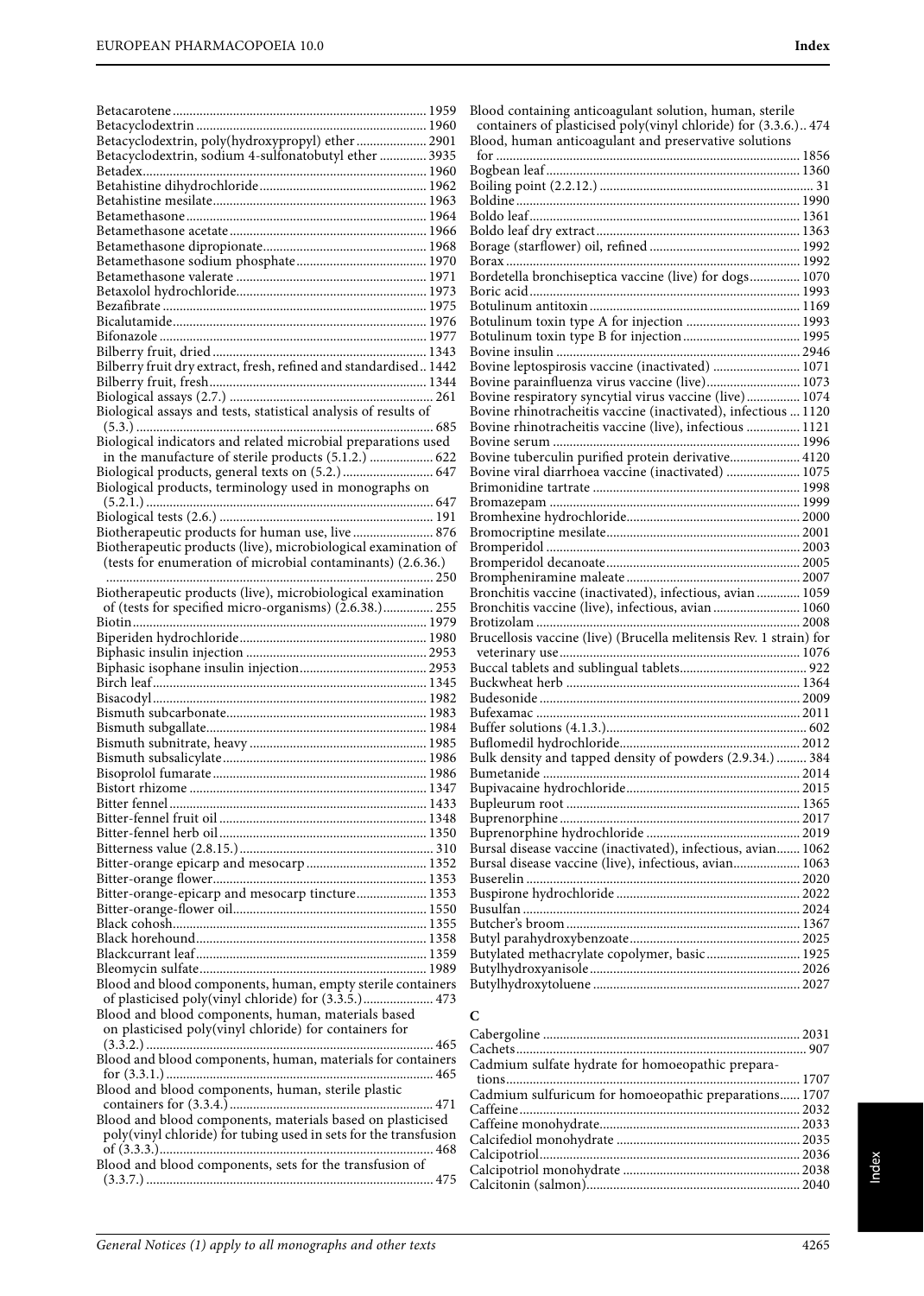| Calcium fluoratum for homoeopathic preparations  1707 |                                                          |  |
|-------------------------------------------------------|----------------------------------------------------------|--|
|                                                       |                                                          |  |
|                                                       |                                                          |  |
|                                                       |                                                          |  |
|                                                       |                                                          |  |
|                                                       | Carbon monoxide intermix (5 per cent) in nitrogen 2089   |  |
|                                                       |                                                          |  |
| Calcium hydrogen phosphate dihydrate 2056             |                                                          |  |
|                                                       |                                                          |  |
|                                                       |                                                          |  |
| Calcium iodatum for homoeopathic preparations 1708    | Carboxymethylcellulose sodium, cross-linked 2318         |  |
| Calcium iodide tetrahydrate for homoeopathic          | Carboxymethylcellulose sodium, low-substituted 2094      |  |
|                                                       |                                                          |  |
|                                                       |                                                          |  |
|                                                       |                                                          |  |
|                                                       | Carmellose sodium and microcrystalline cellulose 3269    |  |
|                                                       |                                                          |  |
|                                                       |                                                          |  |
|                                                       |                                                          |  |
| Calcium pentetate (sodium) for radiopharmaceutical    |                                                          |  |
|                                                       | Carrier proteins for the production of conjugated        |  |
|                                                       | polysaccharide vaccines for human use (5.2.11.)  674     |  |
|                                                       |                                                          |  |
|                                                       |                                                          |  |
| Calf coronavirus diarrhoea vaccine (inactivated) 1077 |                                                          |  |
| Calf rotavirus diarrhoea vaccine (inactivated) 1078   |                                                          |  |
| Calicivirosis vaccine (inactivated), feline  1106     |                                                          |  |
|                                                       |                                                          |  |
|                                                       |                                                          |  |
|                                                       |                                                          |  |
| Canine adenovirus vaccine (inactivated) 1079          |                                                          |  |
|                                                       | Catgut, sterile, in distributor for veterinary use  1281 |  |
| Canine leptospirosis vaccine (inactivated)  1082      | CD34/CD45+ cells in haematopoietic products, numeration  |  |
| Canine parainfluenza virus vaccine (live)  1084       |                                                          |  |
| Canine parvovirosis vaccine (inactivated) 1085        |                                                          |  |
|                                                       |                                                          |  |
|                                                       |                                                          |  |
|                                                       |                                                          |  |
|                                                       |                                                          |  |
|                                                       |                                                          |  |
|                                                       |                                                          |  |
|                                                       |                                                          |  |
|                                                       |                                                          |  |
|                                                       |                                                          |  |
| Capsicum oleoresin, refined and standardised 1373     |                                                          |  |
|                                                       |                                                          |  |
|                                                       |                                                          |  |
| Capsules and tablets, disintegration of (2.9.1.)  323 |                                                          |  |
|                                                       |                                                          |  |
|                                                       | Ceftazidime pentahydrate with sodium carbonate for       |  |
|                                                       |                                                          |  |
|                                                       |                                                          |  |
|                                                       |                                                          |  |
|                                                       |                                                          |  |
|                                                       |                                                          |  |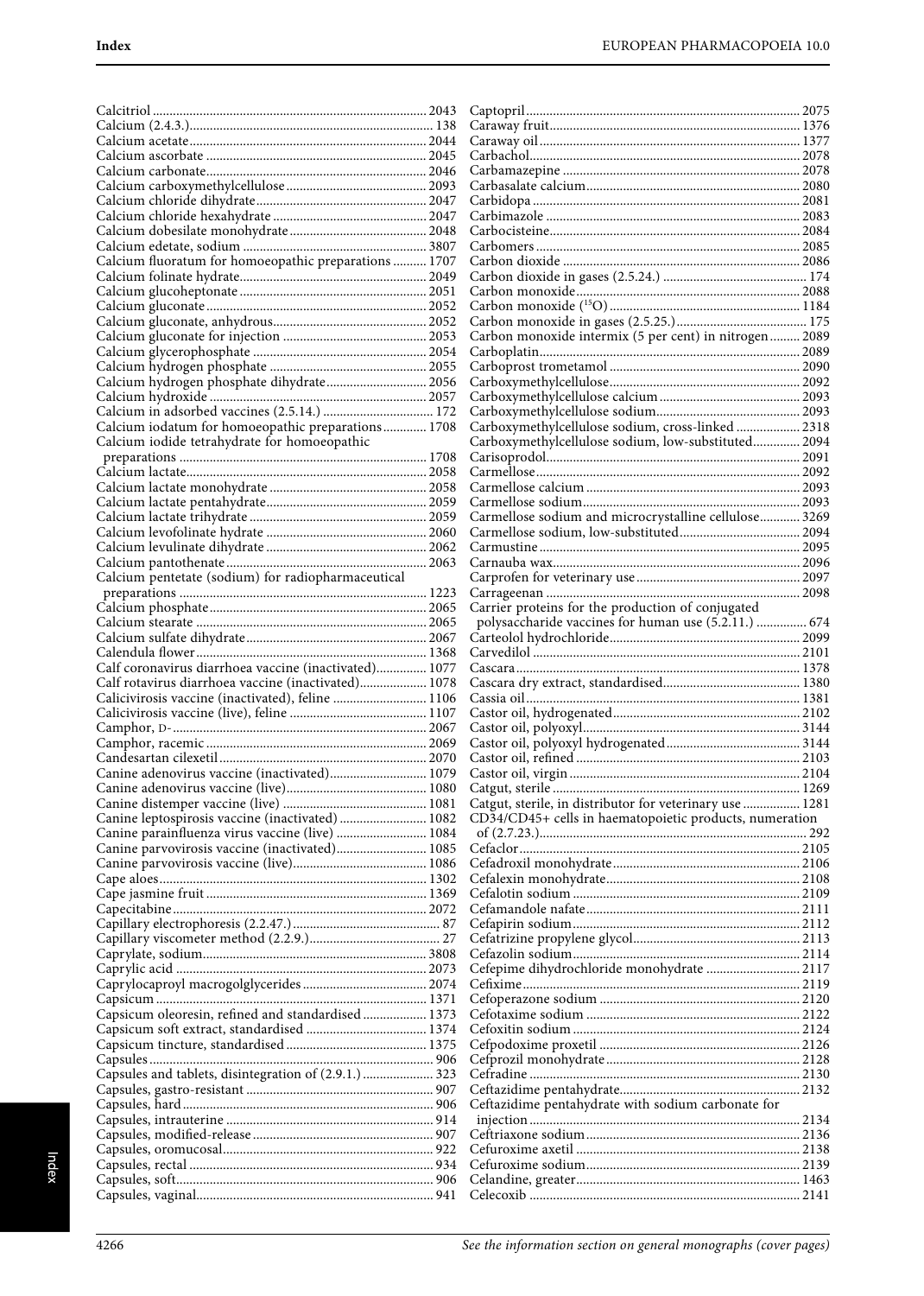| Cell count and viability, nucleated (2.7.29.) 297                                                              |                                                                                                              |  |
|----------------------------------------------------------------------------------------------------------------|--------------------------------------------------------------------------------------------------------------|--|
| Cell cultures for the production of veterinary vaccines                                                        |                                                                                                              |  |
|                                                                                                                |                                                                                                              |  |
| Cell substrates for the production of vaccines for human use                                                   |                                                                                                              |  |
|                                                                                                                |                                                                                                              |  |
| Cell-based and gene therapy medicinal products, raw materials                                                  |                                                                                                              |  |
| of biological origin for the production of (5.2.12.)  675                                                      | Cholecalciferol concentrate (powder form)  2198<br>Cholecalciferol concentrate (water-dispersible form) 2199 |  |
| Cell-based preparations, microbiological examination of                                                        |                                                                                                              |  |
|                                                                                                                |                                                                                                              |  |
|                                                                                                                |                                                                                                              |  |
|                                                                                                                |                                                                                                              |  |
|                                                                                                                | Cholesterol in oils rich in omega-3 acids, total (2.4.32.)  163                                              |  |
| Cellulose (microcrystalline) and carmellose sodium 3269                                                        |                                                                                                              |  |
|                                                                                                                |                                                                                                              |  |
|                                                                                                                | Chromatographic separation techniques (2.2.46.)  80                                                          |  |
|                                                                                                                |                                                                                                              |  |
|                                                                                                                |                                                                                                              |  |
| Cetostearyl alcohol (type A), emulsifying 2156                                                                 |                                                                                                              |  |
| Cetostearyl alcohol (type B), emulsifying  2157                                                                | Chromatography, supercritical fluid (2.2.45.) 80                                                             |  |
|                                                                                                                |                                                                                                              |  |
|                                                                                                                |                                                                                                              |  |
|                                                                                                                |                                                                                                              |  |
|                                                                                                                |                                                                                                              |  |
|                                                                                                                |                                                                                                              |  |
|                                                                                                                |                                                                                                              |  |
|                                                                                                                |                                                                                                              |  |
| CFC assay for human haematopoietic progenitor cells                                                            |                                                                                                              |  |
|                                                                                                                |                                                                                                              |  |
| Characterisation of crystalline and partially crystalline solids                                               |                                                                                                              |  |
| by X-ray powder diffraction (XRPD) (2.9.33.)  379                                                              |                                                                                                              |  |
| Characterisation of crystalline solids by microcalorimetry and                                                 |                                                                                                              |  |
|                                                                                                                |                                                                                                              |  |
| Characterisation of preparations for nebulisation (2.9.44.) 404                                                | Cineole in essential oils, 1,8-, assay of (2.8.11.)  307                                                     |  |
|                                                                                                                |                                                                                                              |  |
|                                                                                                                |                                                                                                              |  |
| Chemical precursors for radiopharmaceutical                                                                    |                                                                                                              |  |
|                                                                                                                |                                                                                                              |  |
| Chemometric methods applied to analytical data (5.21.)  819                                                    |                                                                                                              |  |
|                                                                                                                |                                                                                                              |  |
|                                                                                                                |                                                                                                              |  |
|                                                                                                                |                                                                                                              |  |
| Chewing gums, medicated, dissolution test for (2.9.25.) 365<br>Chicken anaemia vaccine (live), infectious 1122 |                                                                                                              |  |
| Chicken flocks free from specified pathogens for the                                                           |                                                                                                              |  |
| production and quality control of vaccines (5.2.2.)  647                                                       |                                                                                                              |  |
|                                                                                                                |                                                                                                              |  |
|                                                                                                                |                                                                                                              |  |
| Chlamydiosis vaccine (inactivated), feline  1108                                                               |                                                                                                              |  |
|                                                                                                                |                                                                                                              |  |
|                                                                                                                | Clarity and degree of opalescence of liquids (2.2.1.) 21                                                     |  |
|                                                                                                                |                                                                                                              |  |
|                                                                                                                | Classical swine-fever vaccine (live, prepared in cell                                                        |  |
|                                                                                                                |                                                                                                              |  |
|                                                                                                                |                                                                                                              |  |
|                                                                                                                |                                                                                                              |  |
|                                                                                                                |                                                                                                              |  |
|                                                                                                                |                                                                                                              |  |
|                                                                                                                |                                                                                                              |  |
|                                                                                                                |                                                                                                              |  |
|                                                                                                                |                                                                                                              |  |
|                                                                                                                |                                                                                                              |  |
|                                                                                                                |                                                                                                              |  |
|                                                                                                                |                                                                                                              |  |
|                                                                                                                |                                                                                                              |  |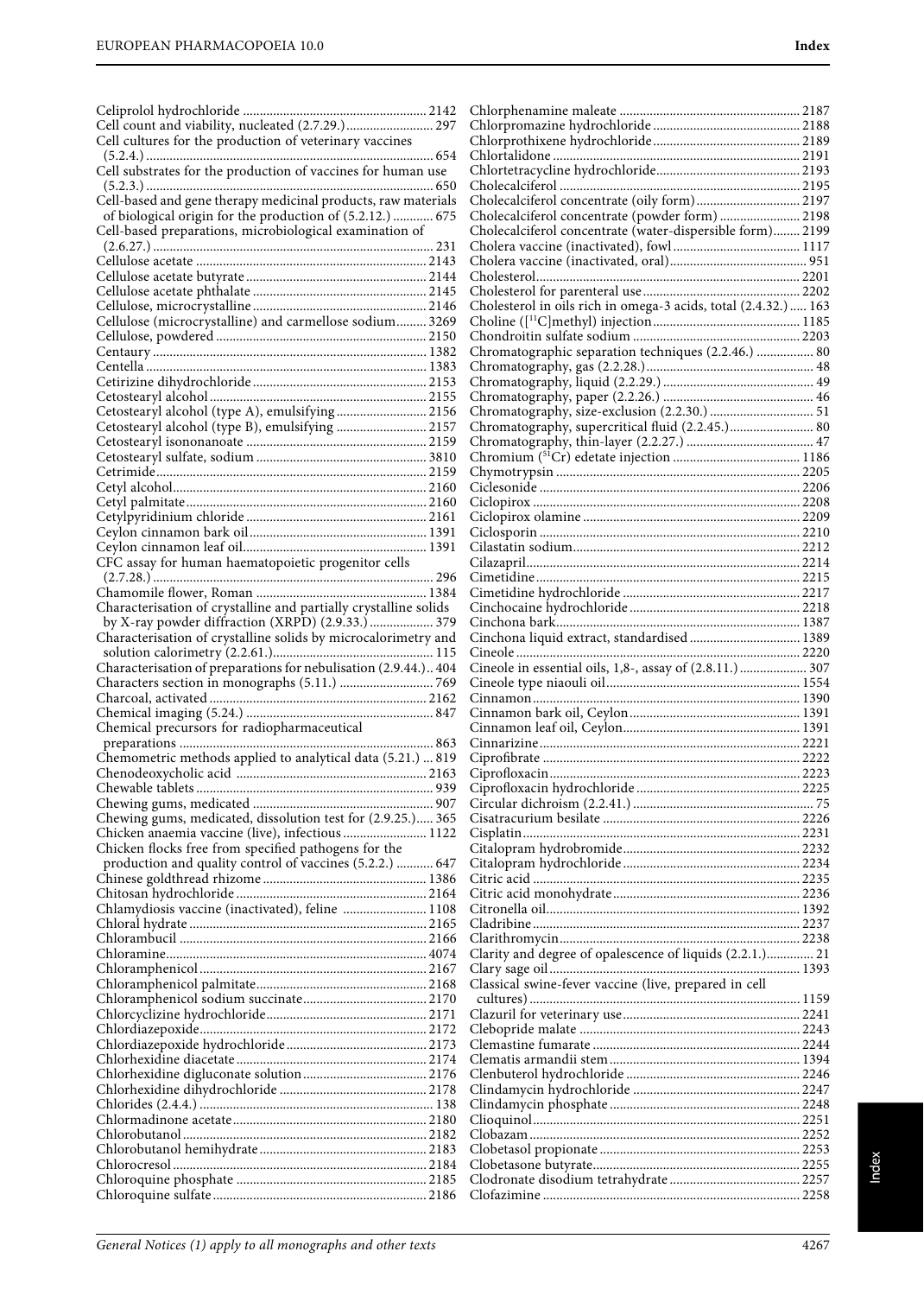| Clorazepate, dipotassium monohydrate  2439                                                                      |  |
|-----------------------------------------------------------------------------------------------------------------|--|
| Closantel sodium dihydrate for veterinary use 2272                                                              |  |
| Clostridium botulinum vaccine for veterinary use  1087<br>Clostridium chauvoei vaccine for veterinary use  1088 |  |
| Clostridium novyi (type B) vaccine for veterinary use 1088                                                      |  |
| Clostridium perfringens vaccine for veterinary use 1090                                                         |  |
| Clostridium septicum vaccine for veterinary use 1092                                                            |  |
| Closures and containers for parenteral preparations and                                                         |  |
| ophthalmic preparations, polypropylene for (3.1.6.)  431                                                        |  |
| Closures and containers for pharmaceutical use, plastic                                                         |  |
| Closures and tubing, silicone elastomer for (3.1.9.) 436                                                        |  |
| Closures for containers for aqueous parenteral preparations,                                                    |  |
| for powders and for freeze-dried powders, rubber                                                                |  |
|                                                                                                                 |  |
|                                                                                                                 |  |
|                                                                                                                 |  |
|                                                                                                                 |  |
|                                                                                                                 |  |
| Coagulation factor II, human, assay of (2.7.18.) 288                                                            |  |
|                                                                                                                 |  |
| Coagulation factor IX, human, assay of (2.7.11.)  281                                                           |  |
| Coagulation factor IX (rDNA) concentrated solution,                                                             |  |
|                                                                                                                 |  |
| Coagulation factor IX (rDNA) powder for solution for                                                            |  |
|                                                                                                                 |  |
| Coagulation factor VII, human, assay of (2.7.10.) 280                                                           |  |
|                                                                                                                 |  |
| Coagulation factor VIIa (rDNA) concentrated solution,                                                           |  |
|                                                                                                                 |  |
|                                                                                                                 |  |
| Coagulation factor VIII, human, assay of (2.7.4.)  268                                                          |  |
| Coagulation factor VIII (rDNA), human  2845                                                                     |  |
|                                                                                                                 |  |
|                                                                                                                 |  |
| Coagulation factor XI, human, assay of (2.7.22.)  291                                                           |  |
| Coagulation factors, assay of heparin (2.7.12.)  281                                                            |  |
|                                                                                                                 |  |
|                                                                                                                 |  |
|                                                                                                                 |  |
| Coccidiosis vaccine (live) for chickens  1094                                                                   |  |
| Cocculus for homoeopathic preparations  1708                                                                    |  |
|                                                                                                                 |  |
|                                                                                                                 |  |
|                                                                                                                 |  |
|                                                                                                                 |  |
|                                                                                                                 |  |
|                                                                                                                 |  |
|                                                                                                                 |  |
|                                                                                                                 |  |
|                                                                                                                 |  |
|                                                                                                                 |  |
|                                                                                                                 |  |
|                                                                                                                 |  |
| Cold-water vibriosis vaccine (inactivated) for salmonids1163                                                    |  |
|                                                                                                                 |  |
| Colibacillosis vaccine (inactivated), neonatal piglet  1132                                                     |  |
| Colibacillosis vaccine (inactivated), neonatal ruminant 1133                                                    |  |

| Colony-forming cell assay for human haematopoietic             |
|----------------------------------------------------------------|
|                                                                |
|                                                                |
|                                                                |
|                                                                |
| Common stinging nettle for homoeopathic preparations 1728      |
| Comparative table of porosity of sintered-glass filters        |
|                                                                |
|                                                                |
|                                                                |
| Composition of fatty acids by gas chromatography               |
|                                                                |
| Composition of fatty acids in oils rich in omega-3 acids       |
|                                                                |
|                                                                |
| Concentrated solutions for haemodialysis  2798                 |
| Concentrated solutions for haemofiltration and                 |
|                                                                |
|                                                                |
|                                                                |
|                                                                |
|                                                                |
|                                                                |
|                                                                |
|                                                                |
|                                                                |
|                                                                |
| Conjugated polysaccharide vaccines for human use, carrier      |
|                                                                |
|                                                                |
| Consistency by penetrometry, measurement of (2.9.9.) 337       |
|                                                                |
| Containers and closures for parenteral preparations and        |
| ophthalmic preparations, polypropylene for (3.1.6.)  431       |
| Containers and closures for pharmaceutical use, plastic        |
|                                                                |
| Containers and tubing for total parenteral nutrition           |
| preparations, poly(ethylene - vinyl acetate) for (3.1.7.) 434  |
| Containers for aqueous solutions for infusion, plastic         |
|                                                                |
|                                                                |
| Containers for aqueous solutions for intravenous infusion,     |
| materials based on, plasticised poly(vinyl chloride) for       |
|                                                                |
| Containers for human blood and blood components, and           |
| materials used in their manufacture; transfusion sets and      |
| materials used in their manufacture; syringes (3.3.) 463       |
| Containers for human blood and blood components, materials     |
| based on plasticised poly(vinyl chloride) for (3.3.2.) 465     |
| Containers for human blood and blood components, materials     |
|                                                                |
| Containers for human blood and blood components, plastic,      |
|                                                                |
|                                                                |
| Containers for non-injectable aqueous solutions, materials     |
| based on non-plasticised poly(vinyl chloride) for              |
|                                                                |
| Containers for parenteral preparations and for ophthalmic      |
| preparations, polyethylene with additives for (3.1.5.) 427     |
| Containers for parenteral preparations and for ophthalmic      |
| preparations, polyethylene without additives for (3.1.4.) 426  |
| Containers for pharmaceutical use, glass (3.2.1.) 453          |
| Containers for preparations not for parenteral use,            |
|                                                                |
|                                                                |
| Containers for solid dosage forms for oral administration,     |
| materials based on non-plasticised poly(vinyl chloride) for    |
|                                                                |
| Containers, materials used for the manufacture of (3.1.) 423   |
| Containers of plasticised poly(vinyl chloride) for human blood |
| and blood components, empty sterile (3.3.5.) 473               |
| Containers of plasticised poly(vinyl chloride) for human blood |
| containing anticoagulant solution, sterile (3.3.6.)  474       |
|                                                                |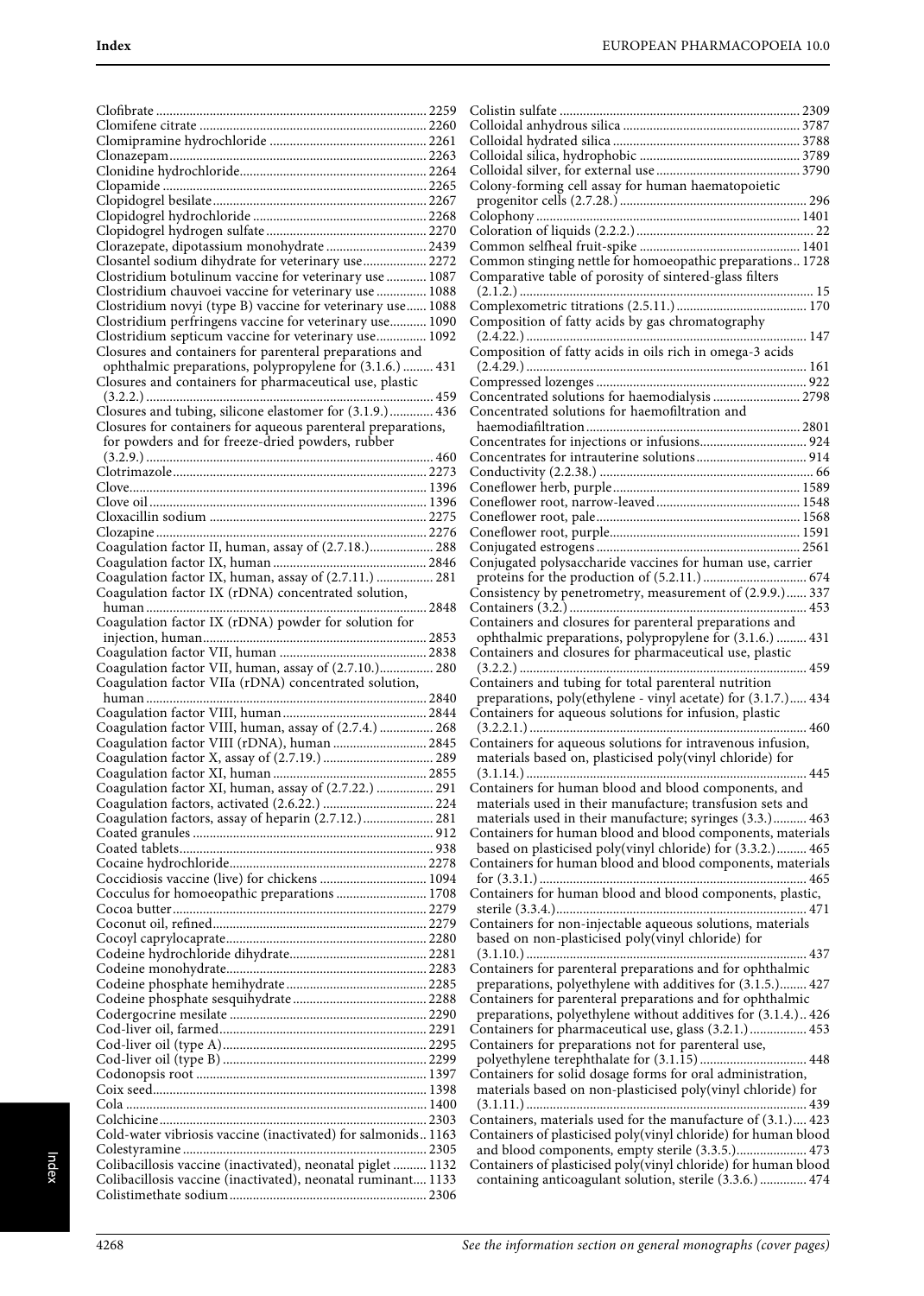| Contamination, microbial: microbial enumeration tests                                                 |                                                                   |
|-------------------------------------------------------------------------------------------------------|-------------------------------------------------------------------|
|                                                                                                       |                                                                   |
| Contamination, microbial: microbial enumeration tests (live                                           | D                                                                 |
| Contamination, microbial: test for specified micro-organisms                                          |                                                                   |
|                                                                                                       |                                                                   |
| Contamination, microbial: tests for specified micro-organisms                                         |                                                                   |
|                                                                                                       |                                                                   |
| Content uniformity of single-dose preparations (2.9.6.) 336                                           |                                                                   |
| Control of impurities in substances for pharmaceutical use                                            |                                                                   |
|                                                                                                       |                                                                   |
| Control of microbiological quality, alternative methods for                                           |                                                                   |
|                                                                                                       |                                                                   |
| Copolymer, basic butylated methacrylate 1925<br>Copolymer, grafted, macrogol poly(vinyl alcohol) 3140 |                                                                   |
| Copolymer, methacrylic acid - ethyl acrylate (1:1) 3214                                               |                                                                   |
| Copolymer, methacrylic acid - ethyl acrylate (1:1) dispersion                                         |                                                                   |
|                                                                                                       | Dembrexine hydrochloride monohydrate for veterinary               |
| Copolymer, methacrylic acid - methyl methacrylate                                                     |                                                                   |
|                                                                                                       |                                                                   |
| Copolymer, methacrylic acid - methyl methacrylate                                                     | Demonstration of uniformity of dosage units using large           |
|                                                                                                       |                                                                   |
| Copolymer (type A), ammonio methacrylate 1830                                                         | Density of powders, bulk density and tapped (2.9.34.) 384         |
| Copolymer (type B), ammonio methacrylate  1831                                                        |                                                                   |
| Copper acetate monohydrate for homoeopathic                                                           | Density of solids, gas pycnometric (2.9.23.) 364                  |
|                                                                                                       |                                                                   |
| Copper for homoeopathic preparations  1712                                                            |                                                                   |
|                                                                                                       |                                                                   |
|                                                                                                       |                                                                   |
| Copper tetramibi tetrafluoroborate for radiopharmaceutical                                            | Desacyl-4'-monophosphoryl lipid A, 3-O-  2355                     |
|                                                                                                       |                                                                   |
|                                                                                                       |                                                                   |
| Coronavirus diarrhoea vaccine (inactivated), calf  1077                                               |                                                                   |
|                                                                                                       |                                                                   |
|                                                                                                       |                                                                   |
|                                                                                                       | Detection and measurement of radioactivity (2.2.66.)  119         |
|                                                                                                       | Detection, direct amperometric and pulsed electrochemical         |
|                                                                                                       |                                                                   |
|                                                                                                       |                                                                   |
|                                                                                                       | Determination of aflatoxin $B_1$ in herbal drugs (2.8.18.)  311   |
| Crocus for homoeopathic preparations 1710                                                             | Determination of bactericidal, fungicidal or yeasticidal activity |
|                                                                                                       |                                                                   |
|                                                                                                       | Determination of elemental impurities (2.4.20.)  144              |
|                                                                                                       | Determination of nitrogen by sulfuric acid digestion              |
| Crystalline and partially crystalline solids, characterisation                                        | Determination of primary aromatic amino-nitrogen                  |
| by X-ray powder diffraction (XRPD) of (2.9.33.) 379                                                   |                                                                   |
| Crystalline solids, characterisation by microcalorimetry and                                          | Determination of water by distillation (2.2.13.)  31              |
|                                                                                                       | Detomidine hydrochloride for veterinary use  2364                 |
| Cuprum aceticum for homoeopathic preparations 1711                                                    |                                                                   |
| Cuprum metallicum for homoeopathic preparations 1712                                                  |                                                                   |
| Cutaneous application, liquid preparations for  916                                                   |                                                                   |
|                                                                                                       |                                                                   |
| Cutaneous application, semi-solid preparations for  935                                               |                                                                   |
| Cutaneous application, veterinary liquid preparations for 941                                         |                                                                   |
|                                                                                                       |                                                                   |
|                                                                                                       |                                                                   |
|                                                                                                       |                                                                   |
|                                                                                                       |                                                                   |
|                                                                                                       |                                                                   |
|                                                                                                       |                                                                   |
|                                                                                                       | Dextrans, molecular mass distribution in (2.2.39.) 68             |
|                                                                                                       |                                                                   |
|                                                                                                       |                                                                   |
|                                                                                                       |                                                                   |
|                                                                                                       |                                                                   |
|                                                                                                       |                                                                   |
|                                                                                                       |                                                                   |
|                                                                                                       |                                                                   |

| Dembrexine hydrochloride monohydrate for veterinary               |  |
|-------------------------------------------------------------------|--|
| use                                                               |  |
|                                                                   |  |
| Demonstration of uniformity of dosage units using large           |  |
| Density of powders, bulk density and tapped (2.9.34.) 384         |  |
|                                                                   |  |
|                                                                   |  |
|                                                                   |  |
|                                                                   |  |
|                                                                   |  |
|                                                                   |  |
|                                                                   |  |
| Desacyl-4'-monophosphoryl lipid A, 3-O-  2355                     |  |
|                                                                   |  |
|                                                                   |  |
|                                                                   |  |
|                                                                   |  |
|                                                                   |  |
| Detection and measurement of radioactivity (2.2.66.)  119         |  |
|                                                                   |  |
|                                                                   |  |
| Detection, direct amperometric and pulsed electrochemical         |  |
|                                                                   |  |
| Determination of aflatoxin $B_1$ in herbal drugs (2.8.18.)  311   |  |
| Determination of bactericidal, fungicidal or yeasticidal activity |  |
| of antiseptic medicinal products (5.1.11.)  643                   |  |
| Determination of elemental impurities (2.4.20.) 144               |  |
| Determination of nitrogen by sulfuric acid digestion              |  |
|                                                                   |  |
| Determination of primary aromatic amino-nitrogen                  |  |
|                                                                   |  |
| Determination of water by distillation (2.2.13.)  31              |  |
| Detomidine hydrochloride for veterinary use  2364                 |  |
|                                                                   |  |
|                                                                   |  |
|                                                                   |  |
|                                                                   |  |
|                                                                   |  |
|                                                                   |  |
|                                                                   |  |
|                                                                   |  |
|                                                                   |  |
|                                                                   |  |
|                                                                   |  |
|                                                                   |  |
| Dextrans, molecular mass distribution in (2.2.39.) 68             |  |
|                                                                   |  |
|                                                                   |  |
|                                                                   |  |
|                                                                   |  |
|                                                                   |  |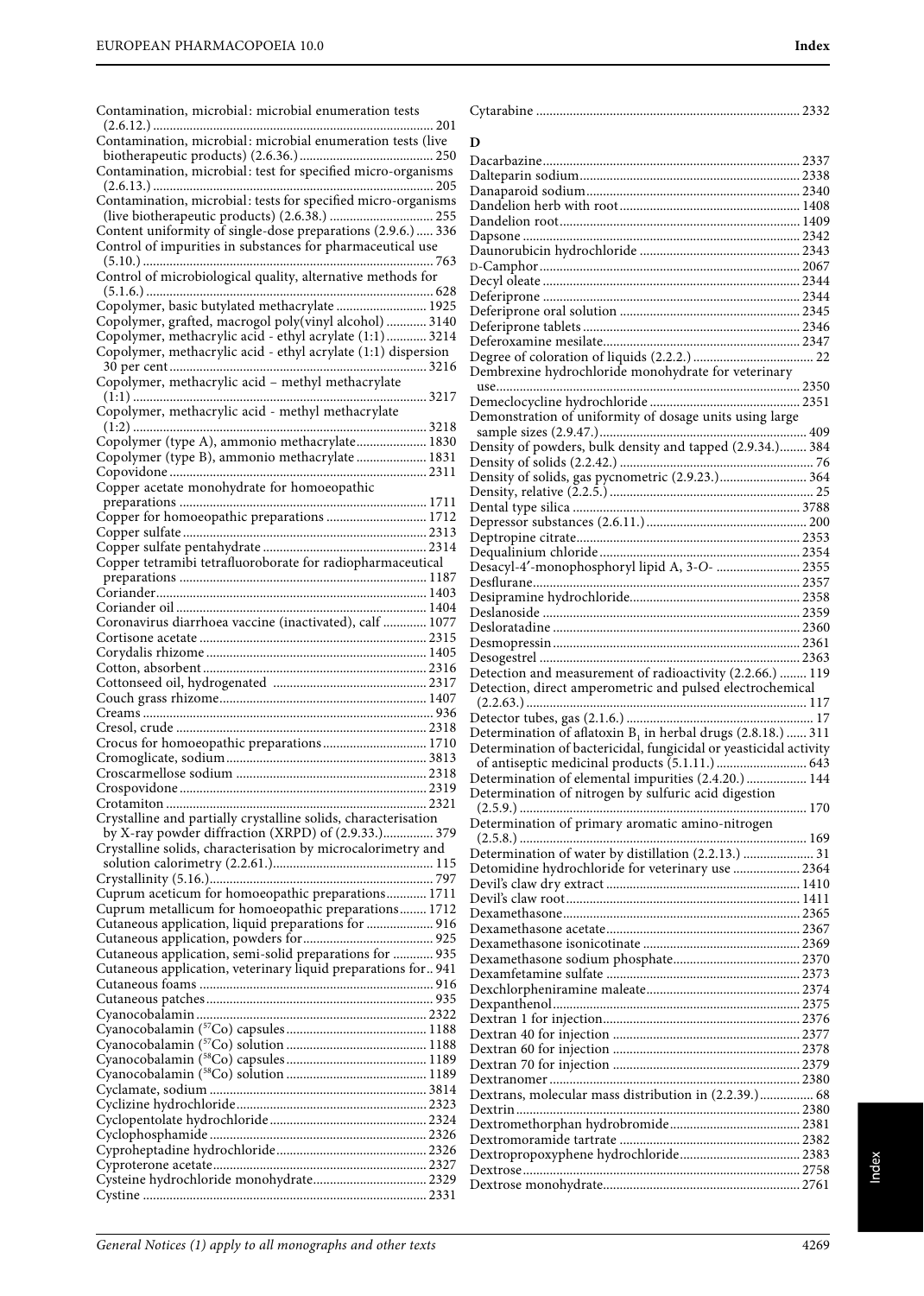| Diethylene glycol and ethylene glycol in ethoxylated                                                        |  |
|-------------------------------------------------------------------------------------------------------------|--|
|                                                                                                             |  |
|                                                                                                             |  |
|                                                                                                             |  |
|                                                                                                             |  |
| Diffraction, laser light, particle size analysis by (2.9.31.)  373                                          |  |
| Difloxacin hydrochloride trihydrate for veterinary use 2407<br>Digitalis for homoeopathic preparations 1712 |  |
|                                                                                                             |  |
|                                                                                                             |  |
|                                                                                                             |  |
|                                                                                                             |  |
|                                                                                                             |  |
|                                                                                                             |  |
|                                                                                                             |  |
| Dihydrostreptomycin sulfate for veterinary use  2420                                                        |  |
|                                                                                                             |  |
|                                                                                                             |  |
|                                                                                                             |  |
|                                                                                                             |  |
|                                                                                                             |  |
|                                                                                                             |  |
|                                                                                                             |  |
|                                                                                                             |  |
|                                                                                                             |  |
|                                                                                                             |  |
|                                                                                                             |  |
|                                                                                                             |  |
|                                                                                                             |  |
|                                                                                                             |  |
|                                                                                                             |  |
| Diphtheria and tetanus toxins and toxoids, flocculation value                                               |  |
|                                                                                                             |  |
| Diphtheria and tetanus vaccine (adsorbed)  952                                                              |  |
| Diphtheria and tetanus vaccine (adsorbed, reduced antigen(s)                                                |  |
|                                                                                                             |  |
|                                                                                                             |  |
| Diphtheria, tetanus and hepatitis B (rDNA) vaccine                                                          |  |
|                                                                                                             |  |
| Diphtheria, tetanus and pertussis (acellular, component)                                                    |  |
| Diphtheria, tetanus and pertussis (acellular, component)                                                    |  |
| vaccine (adsorbed, reduced antigen(s) content) 956                                                          |  |
| Diphtheria, tetanus and pertussis (whole cell) vaccine                                                      |  |
|                                                                                                             |  |
| Diphtheria, tetanus and poliomyelitis (inactivated) vaccine                                                 |  |
|                                                                                                             |  |
| Diphtheria, tetanus, pertussis (acellular, component) and                                                   |  |
| haemophilus type b conjugate vaccine (adsorbed)  961                                                        |  |
| Diphtheria, tetanus, pertussis (acellular, component) and                                                   |  |
| Diphtheria, tetanus, pertussis (acellular, component) and                                                   |  |
| poliomyelitis (inactivated) vaccine (adsorbed) 964                                                          |  |
|                                                                                                             |  |

| Diphtheria, tetanus, pertussis (acellular, component) and        |
|------------------------------------------------------------------|
| poliomyelitis (inactivated) vaccine (adsorbed, reduced           |
| Diphtheria, tetanus, pertussis (acellular, component),           |
| hepatitis B (rDNA), poliomyelitis (inactivated) and              |
| haemophilus type b conjugate vaccine (adsorbed)  968             |
| Diphtheria, tetanus, pertussis (acellular, component),           |
| poliomyelitis (inactivated) and haemophilus type b conjugate     |
| Diphtheria, tetanus, pertussis (whole cell) and poliomyelitis    |
|                                                                  |
| Diphtheria, tetanus, pertussis (whole cell), poliomyelitis       |
| (inactivated) and haemophilus type b conjugate vaccine           |
|                                                                  |
| Diphtheria vaccine (adsorbed), assay of (2.7.6.) 269             |
| Diphtheria vaccine (adsorbed, reduced antigen content)  978      |
|                                                                  |
| Dipotassium clorazepate monohydrate  2439                        |
|                                                                  |
|                                                                  |
| Direct amperometric and pulsed electrochemical detection         |
|                                                                  |
|                                                                  |
| Disintegration of suppositories and pessaries (2.9.2.)  325      |
| Disintegration of tablets and capsules (2.9.1.)  323             |
|                                                                  |
|                                                                  |
| Disodium pamidronate pentahydrate 3474                           |
|                                                                  |
|                                                                  |
|                                                                  |
|                                                                  |
|                                                                  |
|                                                                  |
|                                                                  |
|                                                                  |
| Dissolution test for lipophilic solid dosage forms (2.9.42.) 401 |
| Dissolution test for medicated chewing gums (2.9.25.) 365        |
| Dissolution test for solid dosage forms (2.9.3.)  326            |
| Dissolution test for transdermal patches (2.9.4.) 333            |
| Dissolution testing, recommendations on (5.17.1.)  801           |
|                                                                  |
|                                                                  |
| Distribution estimation by analytical sieving, particle-size     |
|                                                                  |
|                                                                  |
|                                                                  |
|                                                                  |
|                                                                  |
| DNA, residual host-cell, quantification and characterisation of  |
|                                                                  |
|                                                                  |
|                                                                  |
|                                                                  |
|                                                                  |
|                                                                  |
|                                                                  |
|                                                                  |
|                                                                  |
|                                                                  |
|                                                                  |
| Dosage units, demonstration of uniformity using large sample     |
|                                                                  |
|                                                                  |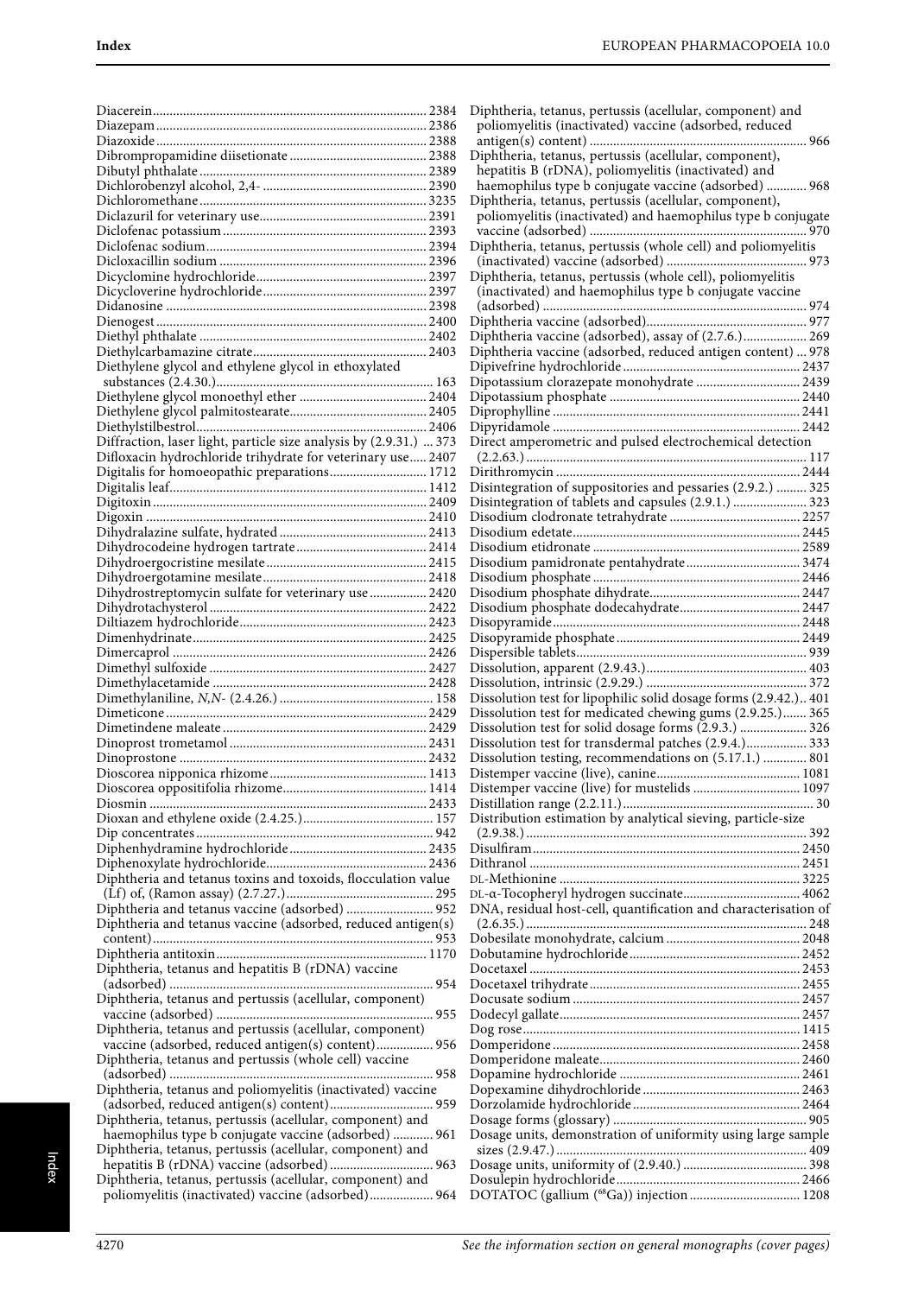| Drops (nasal) and sprays (liquid nasal)  919    |  |
|-------------------------------------------------|--|
|                                                 |  |
|                                                 |  |
|                                                 |  |
|                                                 |  |
|                                                 |  |
|                                                 |  |
|                                                 |  |
| Duck viral hepatitis type I vaccine (live) 1099 |  |
|                                                 |  |
|                                                 |  |
|                                                 |  |
|                                                 |  |
|                                                 |  |
|                                                 |  |

## **E**

| Edotreotide (gallium (68Ga)) injection 1208                      |  |
|------------------------------------------------------------------|--|
|                                                                  |  |
|                                                                  |  |
|                                                                  |  |
|                                                                  |  |
| Efficacy of antimicrobial preservation (5.1.3.) 625              |  |
| Efficacy of veterinary vaccines and immunosera, evaluation of    |  |
|                                                                  |  |
| Egg drop syndrome '76 vaccine (inactivated) 1100                 |  |
|                                                                  |  |
|                                                                  |  |
| Electrochemical detection, pulsed, and direct amperometric       |  |
|                                                                  |  |
|                                                                  |  |
|                                                                  |  |
|                                                                  |  |
| Elemental impurities, determination of (2.4.20.)  144            |  |
|                                                                  |  |
|                                                                  |  |
| Empty sterile containers of plasticised poly(vinyl chloride) for |  |
| human blood and blood components (3.3.5.) 473                    |  |
| Emulsifying cetostearyl alcohol (type A) 2156                    |  |
| Emulsifying cetostearyl alcohol (type B)  2157                   |  |
| Emulsions, solutions and suspensions, oral  917                  |  |
|                                                                  |  |
|                                                                  |  |
| Encephalitis vaccine (inactivated), tick-borne 1043              |  |
| Encephalomyelitis vaccine (live), infectious, avian  1065        |  |
|                                                                  |  |
|                                                                  |  |

| Enteric redmouth disease vaccine (inactivated) for rainbow   |  |
|--------------------------------------------------------------|--|
|                                                              |  |
| Enumeration of microbial contaminants in live biotherapeutic |  |
|                                                              |  |
| Enzootic pneumonia vaccine (inactivated), porcine 1141       |  |
|                                                              |  |
|                                                              |  |
|                                                              |  |
|                                                              |  |
|                                                              |  |
|                                                              |  |
|                                                              |  |
|                                                              |  |
| Eptacog alfa (activated) concentrated solution 2840          |  |
| Equine herpesvirus vaccine (inactivated) 1103                |  |
| Equine influenza vaccine (inactivated)  1104                 |  |
|                                                              |  |
|                                                              |  |
|                                                              |  |
|                                                              |  |
|                                                              |  |
| Erysipelas vaccine (inactivated), swine 1158                 |  |
|                                                              |  |
|                                                              |  |
|                                                              |  |
|                                                              |  |
|                                                              |  |
|                                                              |  |
|                                                              |  |
|                                                              |  |
|                                                              |  |
|                                                              |  |
|                                                              |  |
|                                                              |  |
|                                                              |  |
|                                                              |  |
| Essential oils, assay of 1,8-cineole in (2.8.11.) 307        |  |
| Essential oils, fatty oils and resinified essential oils in  |  |
|                                                              |  |
|                                                              |  |
|                                                              |  |
|                                                              |  |
| Essential oils, residue on evaporation (2.8.9.) 306          |  |
| Essential oils, solubility in alcohol (2.8.10.)  306         |  |
|                                                              |  |
|                                                              |  |
|                                                              |  |
|                                                              |  |
|                                                              |  |
|                                                              |  |
|                                                              |  |
|                                                              |  |
|                                                              |  |
|                                                              |  |
|                                                              |  |
|                                                              |  |
|                                                              |  |
|                                                              |  |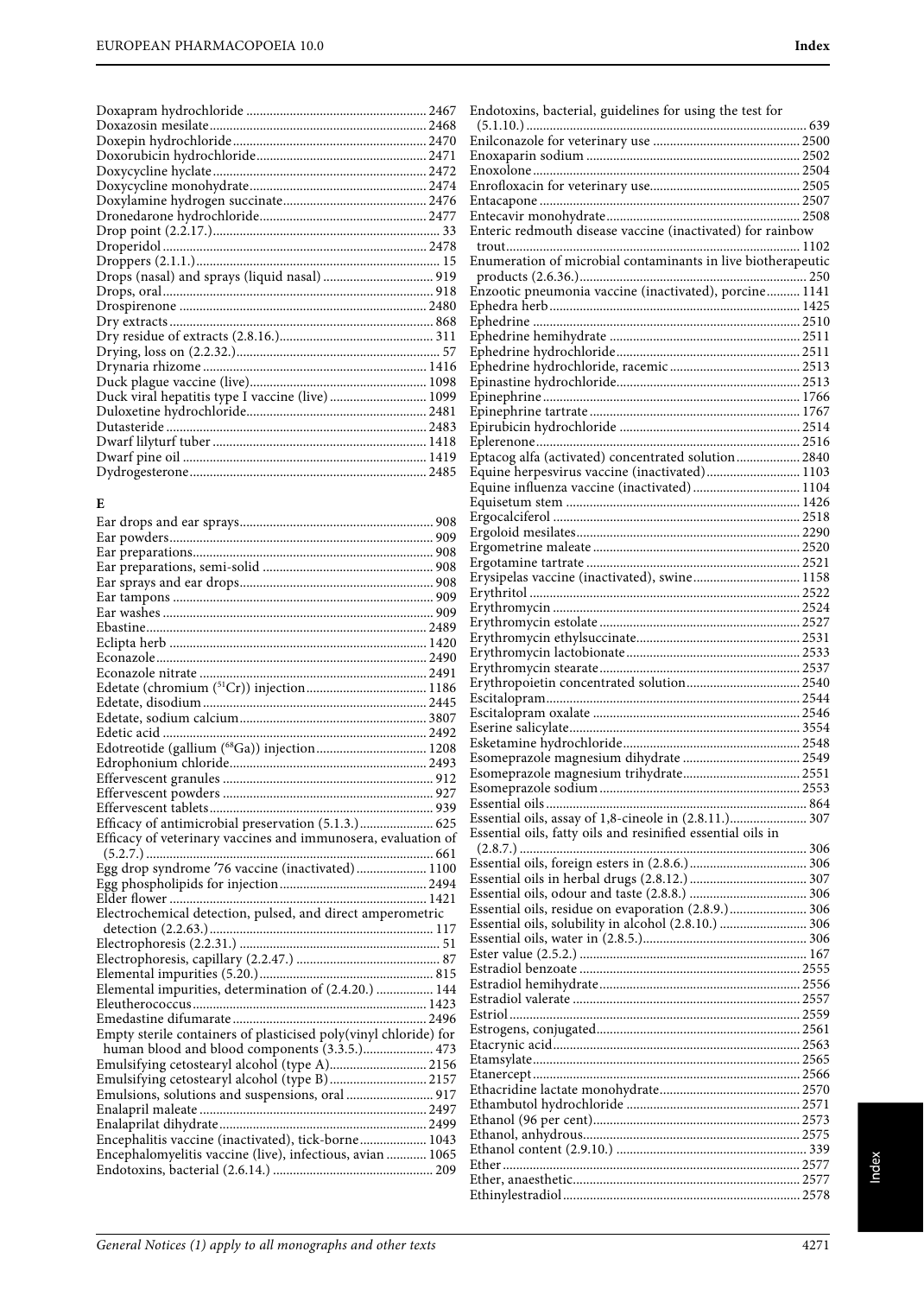| Ethoxylated substances, ethylene glycol and diethylene glycol    |     |
|------------------------------------------------------------------|-----|
|                                                                  |     |
|                                                                  |     |
| Ethyl acrylate - methacrylic acid copolymer (1:1) 3214           |     |
| Ethyl acrylate - methacrylic acid copolymer (1:1) dispersion     |     |
|                                                                  |     |
|                                                                  |     |
|                                                                  |     |
|                                                                  |     |
|                                                                  |     |
| Ethylene glycol and diethylene glycol in ethoxylated substances  |     |
|                                                                  |     |
|                                                                  |     |
|                                                                  |     |
|                                                                  |     |
|                                                                  |     |
|                                                                  |     |
|                                                                  |     |
|                                                                  |     |
|                                                                  |     |
|                                                                  |     |
|                                                                  |     |
|                                                                  |     |
|                                                                  |     |
|                                                                  |     |
|                                                                  |     |
|                                                                  |     |
|                                                                  |     |
|                                                                  |     |
|                                                                  |     |
|                                                                  |     |
| Evaluation of efficacy of veterinary vaccines and immunosera     |     |
|                                                                  |     |
| Evaluation of safety of each batch of immunosera for             |     |
|                                                                  |     |
|                                                                  |     |
| Evaluation of safety of veterinary vaccines and immunosera       |     |
|                                                                  |     |
|                                                                  |     |
|                                                                  |     |
|                                                                  |     |
| Excipients, functionality-related characteristics of (5.15.) 793 |     |
|                                                                  |     |
| Extemporaneous preparation of radiopharmaceuticals               |     |
|                                                                  | 807 |
|                                                                  |     |
| Extractable volume of parenteral preparations, test for          |     |
|                                                                  |     |
|                                                                  |     |
|                                                                  |     |
|                                                                  |     |
| Extracts, herbal drug, monographs on (information chapter)       |     |
|                                                                  |     |
|                                                                  |     |
|                                                                  |     |
|                                                                  |     |
| Extracts used in the preparation of herbal medicinal products    |     |
| for oral use, microbiological examination (2.6.31.)  239         |     |
| Extracts used in the preparation of herbal medicinal products    |     |
| for oral use, microbiological quality (5.1.8.) 638               |     |
|                                                                  |     |
| Extraneous agents in viral vaccines for human use, tests for     |     |
|                                                                  |     |
| Extraneous agents: tests in batches of finished product of       |     |
|                                                                  |     |
| Extraneous agents: tests in seed lots of avian viral vaccines    |     |
|                                                                  |     |
|                                                                  |     |
|                                                                  |     |
|                                                                  |     |

| н |  |  |
|---|--|--|
|   |  |  |

| F                                                               |
|-----------------------------------------------------------------|
| $F_0$ concept to steam sterilisation of aqueous preparations,   |
|                                                                 |
| Factor II, human coagulation, assay of (2.7.18.) 288            |
|                                                                 |
| Factor IX, human coagulation, assay of (2.7.11.)  281           |
| Factor IX (rDNA) concentrated solution, human                   |
|                                                                 |
| Factor IX (rDNA) powder for solution for injection, human       |
|                                                                 |
|                                                                 |
| Factor VII, human coagulation, assay of (2.7.10.) 280           |
| Factor VIIa (rDNA) concentrated solution, human coagulation     |
|                                                                 |
|                                                                 |
| Factor VIII, human coagulation, assay of (2.7.4.)  268          |
| Factor VIII (rDNA), human coagulation  2845                     |
| Factor X, human coagulation, assay of (2.7.19.) 289             |
|                                                                 |
| Factor XI, human coagulation, assay of (2.7.22.)  291           |
| Falling ball and automatic rolling ball viscometer methods      |
|                                                                 |
|                                                                 |
|                                                                 |
| Fatty acids, composition by gas chromatography (2.4.22.) 147    |
| Fatty acids in oils rich in omega-3 acids, composition of       |
|                                                                 |
| Fatty oils, alkaline impurities in (2.4.19.)  144               |
| Fatty oils and resinified essential oils in essential oils      |
|                                                                 |
| Fatty oils, foreign oils in, by thin-layer chromatography       |
|                                                                 |
| Fatty oils, identification by thin-layer chromatography         |
|                                                                 |
|                                                                 |
|                                                                 |
| Fc function of immunoglobulin, test for (2.7.9.) 279            |
|                                                                 |
| Feeding stuffs for veterinary use, medicated, premixes for  927 |
|                                                                 |
| Feline calicivirosis vaccine (inactivated) 1106                 |
|                                                                 |
| Feline chlamydiosis vaccine (inactivated)  1108                 |
| Feline infectious enteritis (feline panleucopenia) vaccine      |
|                                                                 |
| Feline infectious enteritis (feline panleucopenia) vaccine      |
|                                                                 |
| Feline leukaemia vaccine (inactivated)  1112                    |
| Feline panleucopenia vaccine (inactivated) 1109                 |
|                                                                 |
| Feline viral rhinotracheitis vaccine (inactivated)  1113        |
| Feline viral rhinotracheitis vaccine (live)  1114               |
|                                                                 |
|                                                                 |
|                                                                 |
|                                                                 |
|                                                                 |
|                                                                 |
|                                                                 |
|                                                                 |
|                                                                 |
|                                                                 |
|                                                                 |
|                                                                 |
|                                                                 |
|                                                                 |
|                                                                 |
|                                                                 |
|                                                                 |
| Ferrum metallicum for homoeopathic preparations  1714           |
|                                                                 |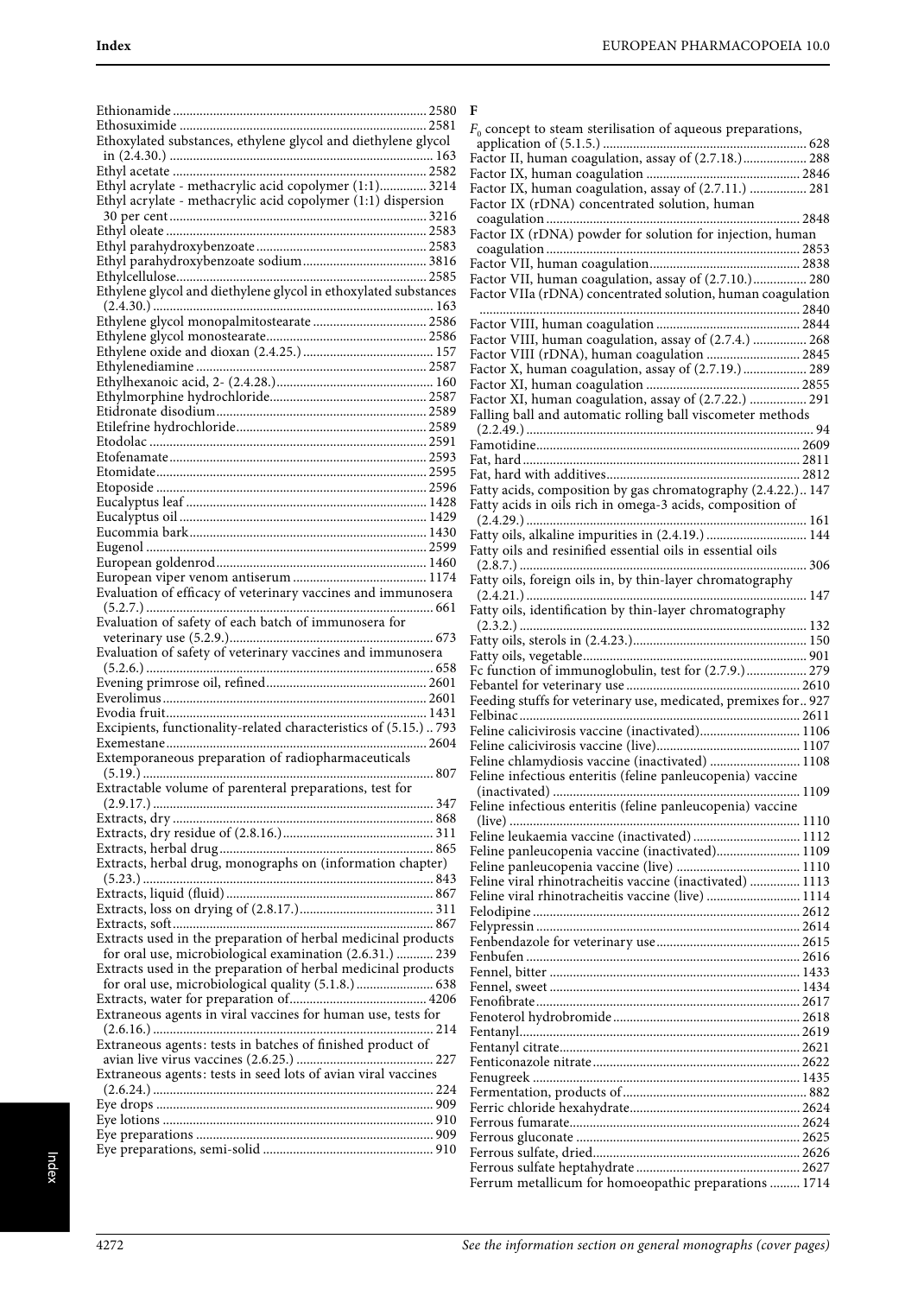FET (18F) injection.................................................................. 1201

| Flocculation value (Lf) of diphtheria and tetanus toxins and           |  |
|------------------------------------------------------------------------|--|
|                                                                        |  |
|                                                                        |  |
|                                                                        |  |
|                                                                        |  |
|                                                                        |  |
| Flucloxacillin magnesium octahydrate  2645                             |  |
|                                                                        |  |
|                                                                        |  |
|                                                                        |  |
|                                                                        |  |
|                                                                        |  |
|                                                                        |  |
|                                                                        |  |
| Flumazenil (N-[ <sup>11</sup> C]methyl) injection 1192                 |  |
|                                                                        |  |
|                                                                        |  |
|                                                                        |  |
|                                                                        |  |
| Flunixin meglumine for veterinary use  2661                            |  |
|                                                                        |  |
|                                                                        |  |
|                                                                        |  |
|                                                                        |  |
|                                                                        |  |
|                                                                        |  |
|                                                                        |  |
|                                                                        |  |
|                                                                        |  |
|                                                                        |  |
| Fluorodeoxythymidine ( <sup>18</sup> F) injection  1181                |  |
| Fluorodopa ( <sup>18</sup> F) (prepared by electrophilic substitution) |  |
|                                                                        |  |
| Fluorodopa ( <sup>18</sup> F) (prepared by nucleophilic substitution)  |  |
|                                                                        |  |
| Fluoroethyl-L-tyrosine ( <sup>18</sup> F) injection  1201              |  |
|                                                                        |  |
|                                                                        |  |
|                                                                        |  |
|                                                                        |  |
|                                                                        |  |
|                                                                        |  |
|                                                                        |  |
|                                                                        |  |
|                                                                        |  |
|                                                                        |  |
|                                                                        |  |
|                                                                        |  |
|                                                                        |  |
|                                                                        |  |
|                                                                        |  |
|                                                                        |  |
|                                                                        |  |
|                                                                        |  |
|                                                                        |  |
|                                                                        |  |
|                                                                        |  |
|                                                                        |  |

| Foot-and-mouth disease (ruminants) vaccine                      |  |
|-----------------------------------------------------------------|--|
|                                                                 |  |
|                                                                 |  |
|                                                                 |  |
| Foreign oils in fatty oils by thin-layer chromatography         |  |
|                                                                 |  |
|                                                                 |  |
|                                                                 |  |
|                                                                 |  |
|                                                                 |  |
|                                                                 |  |
|                                                                 |  |
|                                                                 |  |
|                                                                 |  |
|                                                                 |  |
|                                                                 |  |
|                                                                 |  |
|                                                                 |  |
|                                                                 |  |
|                                                                 |  |
| Frangula bark dry extract, standardised 1441                    |  |
|                                                                 |  |
|                                                                 |  |
|                                                                 |  |
|                                                                 |  |
| Fresh bilberry fruit dry extract, refined and standardised 1442 |  |
|                                                                 |  |
|                                                                 |  |
|                                                                 |  |
|                                                                 |  |
|                                                                 |  |
|                                                                 |  |
|                                                                 |  |
| Functional groups and ions, identification reactions of         |  |
|                                                                 |  |
| Functionality-related characteristics of excipients (5.15.) 793 |  |
| Fungicidal, bactericidal or yeasticidal activity of antiseptic  |  |
| medicinal products, determination of (5.1.11.)  643             |  |
|                                                                 |  |
| Furunculosis vaccine (inactivated, oil-adjuvanted, injectable)  |  |
|                                                                 |  |
|                                                                 |  |
|                                                                 |  |

# **G**

| Gallium (68Ga) chloride solution for radiolabelling 1206 |  |
|----------------------------------------------------------|--|
|                                                          |  |
|                                                          |  |
|                                                          |  |
|                                                          |  |
|                                                          |  |
|                                                          |  |
| Garlic for homoeopathic preparations 1701                |  |
|                                                          |  |
| Gas adsorption, specific surface area by (2.9.26.) 369   |  |
|                                                          |  |
|                                                          |  |
|                                                          |  |
|                                                          |  |
|                                                          |  |
| Gases, nitrogen monoxide and nitrogen dioxide in         |  |
|                                                          |  |
|                                                          |  |
|                                                          |  |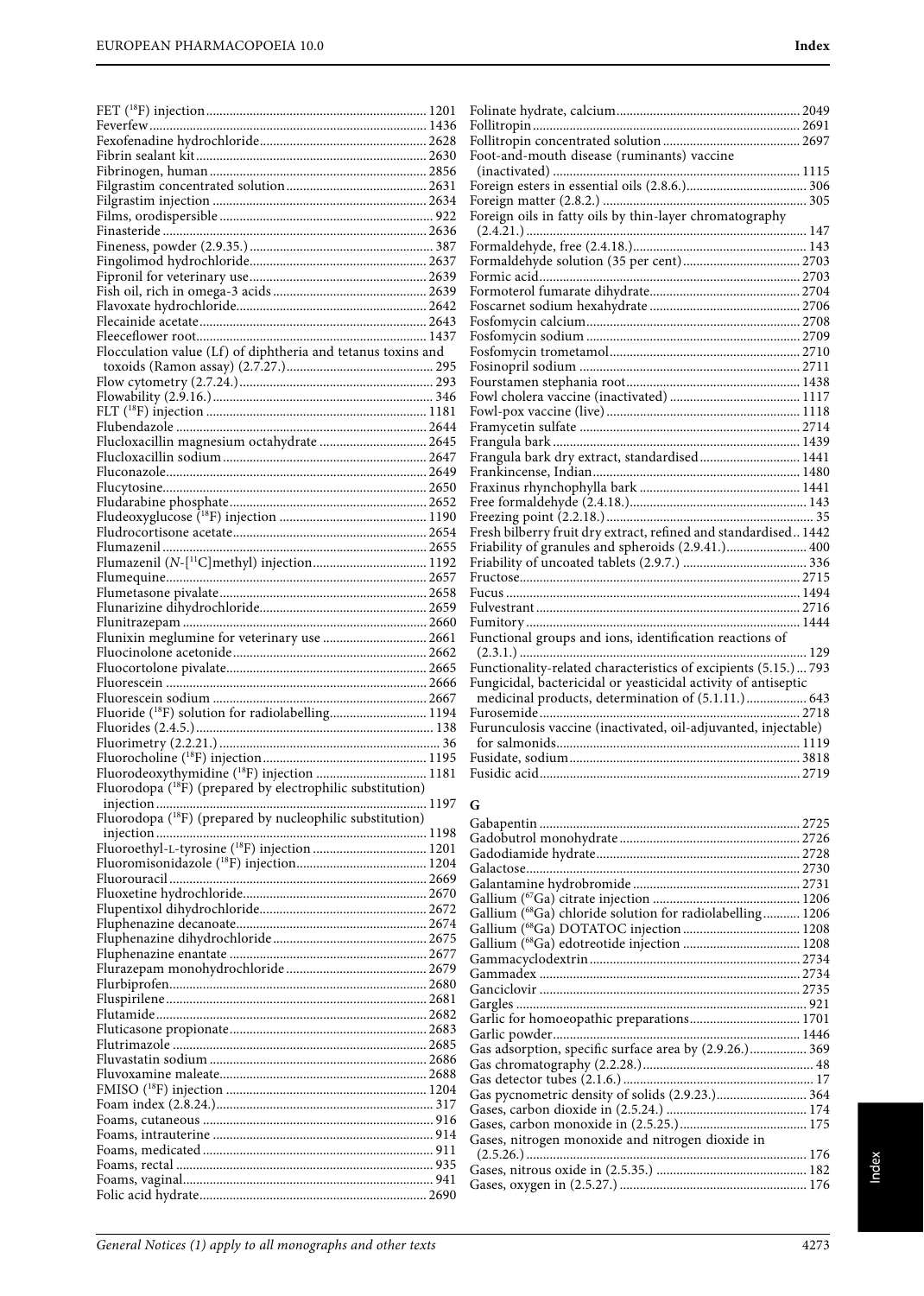| Gene transfer medicinal products for human use (5.14.) 779                              |  |
|-----------------------------------------------------------------------------------------|--|
|                                                                                         |  |
|                                                                                         |  |
|                                                                                         |  |
|                                                                                         |  |
|                                                                                         |  |
|                                                                                         |  |
|                                                                                         |  |
|                                                                                         |  |
|                                                                                         |  |
| Ginkgo dry extract, refined and quantified 1451                                         |  |
|                                                                                         |  |
|                                                                                         |  |
| Glass containers for pharmaceutical use (3.2.1.)  453                                   |  |
|                                                                                         |  |
|                                                                                         |  |
|                                                                                         |  |
|                                                                                         |  |
|                                                                                         |  |
|                                                                                         |  |
|                                                                                         |  |
|                                                                                         |  |
|                                                                                         |  |
| Glucosamine sulfate potassium chloride 2755<br>Glucosamine sulfate sodium chloride 2757 |  |
|                                                                                         |  |
|                                                                                         |  |
|                                                                                         |  |
|                                                                                         |  |
|                                                                                         |  |
|                                                                                         |  |
| Glycan analysis of glycoproteins (2.2.59.)  109                                         |  |
|                                                                                         |  |
|                                                                                         |  |
|                                                                                         |  |
|                                                                                         |  |
|                                                                                         |  |
|                                                                                         |  |
|                                                                                         |  |
|                                                                                         |  |
|                                                                                         |  |
|                                                                                         |  |
|                                                                                         |  |
| Glycoproteins, glycan analysis of (2.2.59.)  109                                        |  |
|                                                                                         |  |
|                                                                                         |  |
|                                                                                         |  |
|                                                                                         |  |
|                                                                                         |  |
|                                                                                         |  |
| Gonadotrophin, equine serum, for veterinary use 2783                                    |  |
| Grafted copolymer, macrogol poly(vinyl alcohol)  3140                                   |  |

| Granules and powders for oral solutions and suspensions 917 |  |
|-------------------------------------------------------------|--|
|                                                             |  |
| Granules and spheroids, friability of (2.9.41.) 400         |  |
|                                                             |  |
|                                                             |  |
|                                                             |  |
|                                                             |  |
|                                                             |  |
|                                                             |  |
|                                                             |  |
|                                                             |  |
|                                                             |  |
|                                                             |  |
|                                                             |  |
|                                                             |  |
|                                                             |  |
| Guidelines for using the test for bacterial endotoxins      |  |
|                                                             |  |
|                                                             |  |
|                                                             |  |

#### **H**

| Haemagglutinins, anti-A and anti-B (2.6.20.) 218               |
|----------------------------------------------------------------|
| Haematopoietic products, numeration of CD34/CD45+ cells        |
|                                                                |
| Haematopoietic progenitor cells, human, colony-forming cell    |
|                                                                |
|                                                                |
| Haemodiafiltration and haemofiltration, concentrated           |
| Haemodiafiltration and haemofiltration, solutions for 2803     |
| Haemodialysis, concentrated solutions for  2798                |
| Haemodialysis solutions, concentrated, water for               |
|                                                                |
|                                                                |
| Haemofiltration and haemodiafiltration, concentrated           |
|                                                                |
| Haemofiltration and haemodiafiltration, solutions for 2803     |
| Haemophilus type b and meningococcal group C conjugate         |
|                                                                |
| Haemophilus type b (conjugate), diphtheria, tetanus and        |
| pertussis (acellular, component) vaccine (adsorbed) 961        |
| Haemophilus type b (conjugate), diphtheria, tetanus, pertussis |
| (acellular, component) and poliomyelitis (inactivated)         |
|                                                                |
| Haemophilus type b (conjugate), diphtheria, tetanus, pertussis |
| (acellular, component), hepatitis B (rDNA) and poliomyelitis   |
| Haemophilus type b (conjugate), diphtheria, tetanus,           |
| pertussis (whole cell) and poliomyelitis (inactivated) vaccine |
|                                                                |
|                                                                |
| Haemorrhagic disease vaccine (inactivated), rabbit 1147        |
|                                                                |
|                                                                |
|                                                                |
|                                                                |
|                                                                |
|                                                                |
|                                                                |
|                                                                |
|                                                                |
|                                                                |
|                                                                |
|                                                                |
|                                                                |
|                                                                |
| Hawthorn leaf and flower liquid extract, quantified 1473       |
|                                                                |
| Healthy chicken flocks for the production of inactivated       |

vaccines for veterinary use (5.2.13.)..................................... 679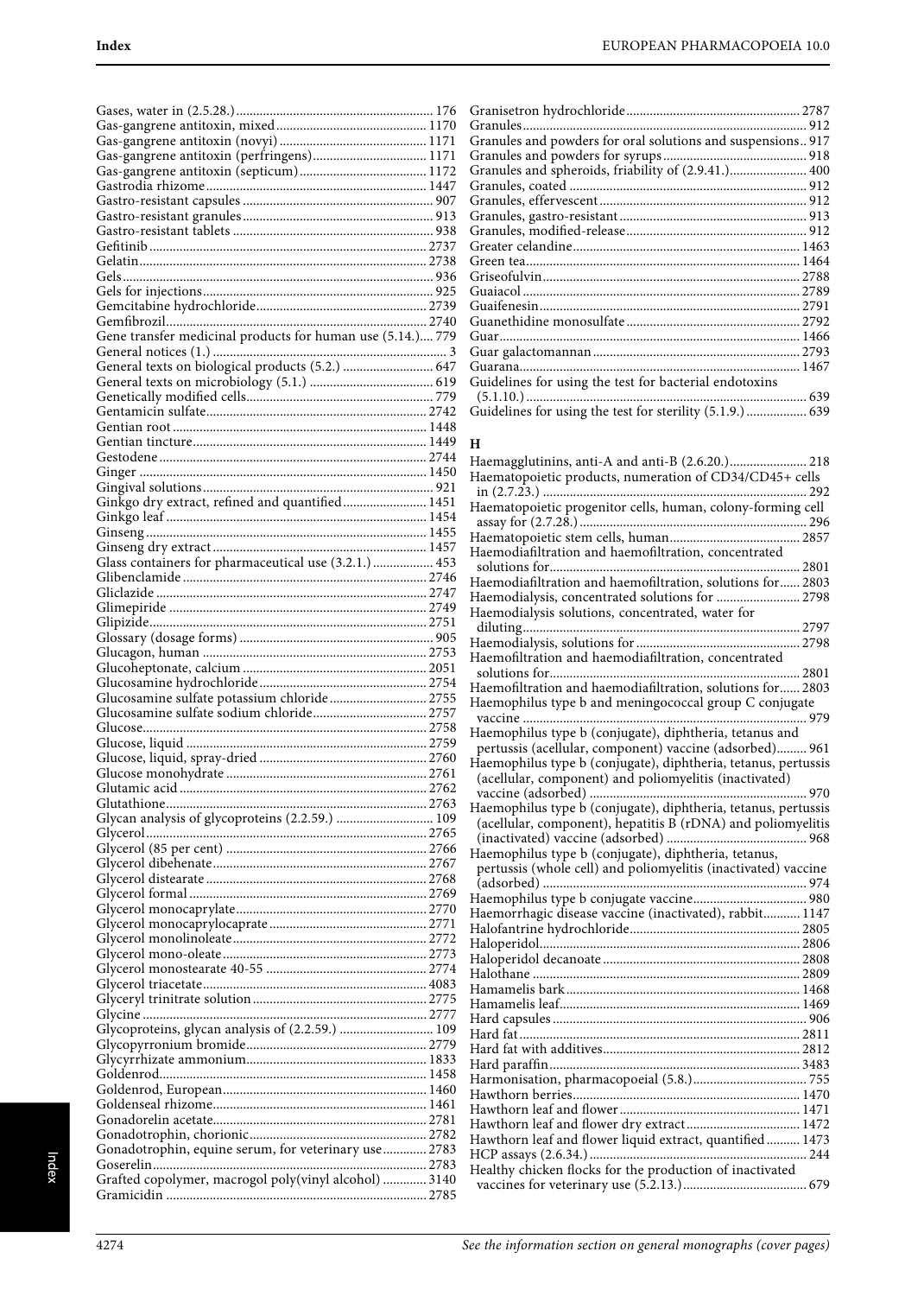|                                                                  | Histaminum for homoeopathic preparations  1716                                                                |  |
|------------------------------------------------------------------|---------------------------------------------------------------------------------------------------------------|--|
|                                                                  |                                                                                                               |  |
|                                                                  | Histidine hydrochloride monohydrate  2827                                                                     |  |
| Heavy metals in herbal drugs and herbal drug preparations        |                                                                                                               |  |
|                                                                  |                                                                                                               |  |
| Hedera helix for homoeopathic preparations  1715                 |                                                                                                               |  |
|                                                                  |                                                                                                               |  |
|                                                                  | Homoeopathic preparations, acidum picrinicum for  1698                                                        |  |
| Heparin in coagulation factors, assay of (2.7.12.) 281           | Homoeopathic preparations, acidum succinicum for 1698                                                         |  |
|                                                                  | Homoeopathic preparations, Agaricus phalloides for  1699                                                      |  |
|                                                                  | Homoeopathic preparations, Allium sativum for  1701                                                           |  |
|                                                                  | Homoeopathic preparations, ammonium carbonicum                                                                |  |
| Hepatitis A (inactivated, adsorbed) and typhoid polysaccharide   |                                                                                                               |  |
|                                                                  | Homoeopathic preparations, Anacardium for 1702                                                                |  |
| Hepatitis A (inactivated) and hepatitis B (rDNA) vaccine         |                                                                                                               |  |
|                                                                  | Homoeopathic preparations, arsenicum album for  1704<br>Homoeopathic preparations, aurum chloratum natronatum |  |
| Hepatitis A vaccine (inactivated, adsorbed) 984                  |                                                                                                               |  |
|                                                                  | Homoeopathic preparations, barium chloratum for 1705                                                          |  |
| Hepatitis B immunoglobulin for intravenous administration,       |                                                                                                               |  |
|                                                                  | Homoeopathic preparations, cadmium sulfuricum for 1707                                                        |  |
| Hepatitis B immunoglobulin, human  2858                          | Homoeopathic preparations, calcium fluoratum for  1707                                                        |  |
| Hepatitis B (rDNA), diphtheria and tetanus vaccine               | Homoeopathic preparations, calcium iodatum for  1708                                                          |  |
|                                                                  |                                                                                                               |  |
| Hepatitis B (rDNA), diphtheria, tetanus and pertussis            | Homoeopathic preparations, Crocus for  1710<br>Homoeopathic preparations, cuprum aceticum for  1711           |  |
| Hepatitis B (rDNA), diphtheria, tetanus, pertussis (acellular,   | Homoeopathic preparations, cuprum metallicum for  1712                                                        |  |
| component), poliomyelitis (inactivated) and haemophilus          | Homoeopathic preparations, digitalis for  1712                                                                |  |
|                                                                  | Homoeopathic preparations, ferrum metallicum for  1714                                                        |  |
|                                                                  |                                                                                                               |  |
| Hepatitis B vaccine (rDNA), assay of (2.7.15.) 285               | Homoeopathic preparations, herbal drugs for 1680                                                              |  |
| Hepatitis C virus (HCV), validation of nucleic acid              | Homoeopathic preparations, histaminum for  1716                                                               |  |
| amplification techniques for the detection of HCV RNA in         | Homoeopathic preparations, hydrastis canadensis for  1716                                                     |  |
| Hepatitis type I vaccine (live), viral, duck  1099               | Homoeopathic preparations, hyoscyamus for  1717<br>Homoeopathic preparations, hypericum for 1718              |  |
|                                                                  | Homoeopathic preparations: introduction  1679                                                                 |  |
|                                                                  | Homoeopathic preparations, kalium bichromicum for 1721                                                        |  |
| Herbal drug extracts, monographs on (information chapter)        | Homoeopathic preparations, magnesium fluoratum for  1722                                                      |  |
|                                                                  | Homoeopathic preparations, magnesium phosphoricum                                                             |  |
|                                                                  |                                                                                                               |  |
|                                                                  | Homoeopathic preparations, mother tinctures for  1681                                                         |  |
| Herbal drugs and herbal drug preparations, heavy metals in       | Homoeopathic preparations, Nux-vomica for  1723                                                               |  |
| Herbal drugs and herbal drug preparations, high-performance      | Homoeopathic preparations, petroleum rectificatum for  1725<br>Homoeopathic preparations, pillules for  1696  |  |
|                                                                  | Homoeopathic preparations, selenium for 1725                                                                  |  |
| Herbal drugs, determination of aflatoxin $B_1$ in (2.8.18.)  311 | Homoeopathic preparations, Staphysagria for 1726                                                              |  |
|                                                                  | Homoeopathic preparations, sulfur for  1727                                                                   |  |
| Herbal drugs for homoeopathic preparations 1680                  | Homoeopathic preparations, Urtica dioica for  1728                                                            |  |
|                                                                  | Homoeopathic stocks (methods of preparation of) and                                                           |  |
| Herbal drugs, microscopic examination of (2.8.23) 317            |                                                                                                               |  |
| Herbal drugs: sampling and sample preparation (2.8.20.) 313      | Homoepathic preparations, Ignatia for 1719                                                                    |  |
| Herbal drugs, test for aristolochic acids in $(2.8.21)$ 314      | Honey bee for homoeopathic preparations 1703                                                                  |  |
| Herbal medicinal products for oral use and extracts used in      |                                                                                                               |  |
| their preparation, microbiological examination (2.6.31.) 239     |                                                                                                               |  |
| Herbal medicinal products for oral use and extracts used in      | Horse-chestnut dry extract, standardised 1477                                                                 |  |
| their preparation, microbiological quality (5.1.8.)  638         | Host-cell DNA, residual, quantification and characterisation                                                  |  |
|                                                                  |                                                                                                               |  |
|                                                                  |                                                                                                               |  |
|                                                                  |                                                                                                               |  |
| Herpes zoster (shingles) vaccine (live) 1036                     | Human a-1-proteinase inhibitor, assay of (2.7.32.) 300                                                        |  |
| Herpesvirus vaccine (inactivated), equine 1103                   | Human albumin injection, iodinated (1251)  1210                                                               |  |
|                                                                  |                                                                                                               |  |
|                                                                  |                                                                                                               |  |
| Hexosamines in polysaccharide vaccines (2.5.20.) 173             | Human anti-D immunoglobulin, assay of (2.7.13.)  282                                                          |  |
|                                                                  | Human anti-D immunoglobulin for intravenous                                                                   |  |
|                                                                  |                                                                                                               |  |
| High-performance thin-layer chromatography of herbal drugs       | Human antithrombin III, assay of (2.7.17.) 288                                                                |  |
|                                                                  |                                                                                                               |  |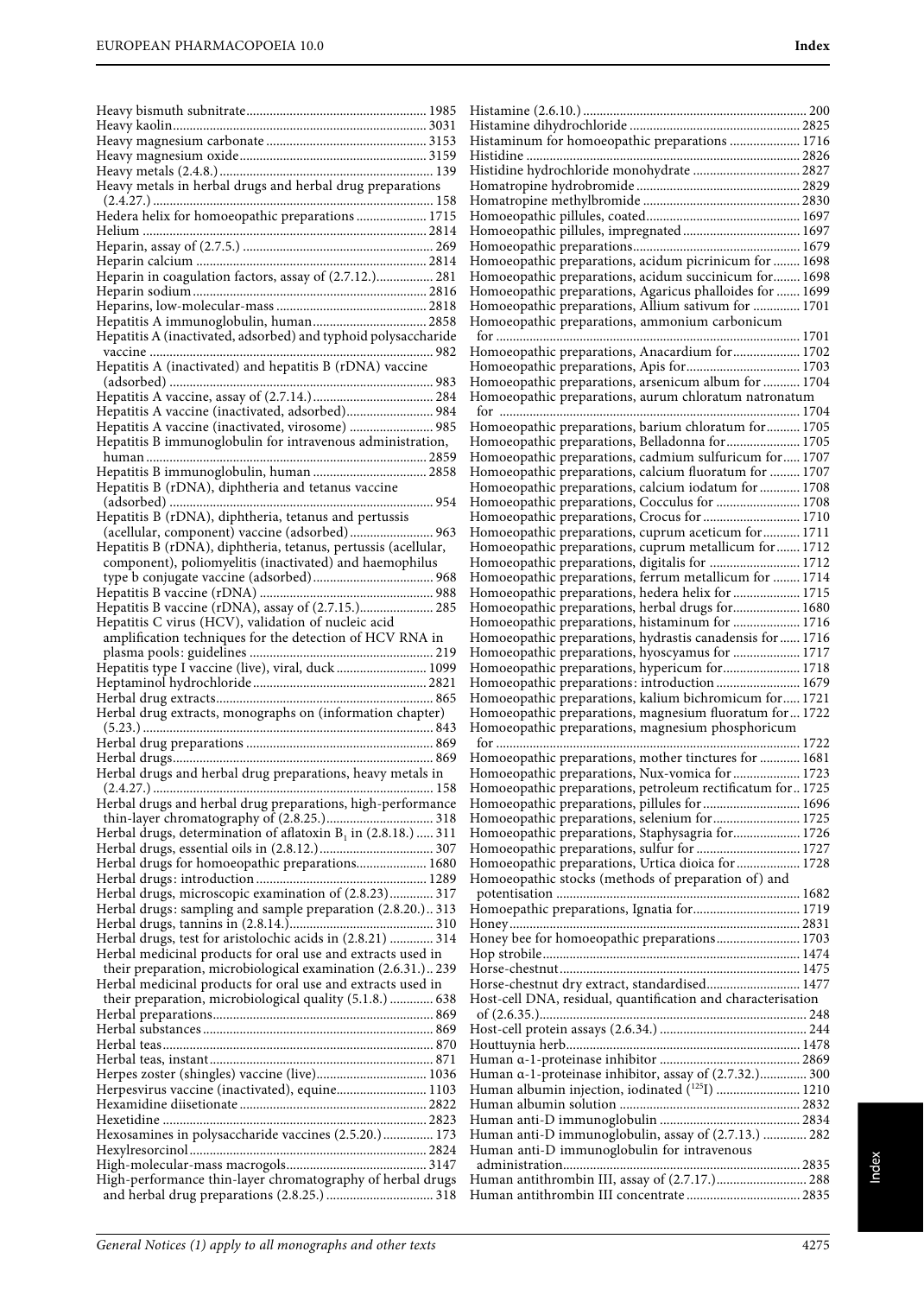| Human C1-esterase inhibitor, assay of (2.7.34.) 301        |
|------------------------------------------------------------|
| Human coagulation factor II, assay of (2.7.18.) 288        |
| Human coagulation factor IX, assay of (2.7.11.)  281       |
| Human coagulation factor IX (rDNA) concentrated            |
|                                                            |
| Human coagulation factor IX (rDNA) powder for solution for |
|                                                            |
|                                                            |
| Human coagulation factor VII, assay of (2.7.10.) 280       |
| Human coagulation factor VIIa (rDNA) concentrated          |
|                                                            |
| Human coagulation factor VIII, assay of (2.7.4.)  268      |
| Human coagulation factor VIII (rDNA)  2845                 |
| Human coagulation factor X, assay of (2.7.19.) 289         |
|                                                            |
| Human coagulation factor XI, assay of (2.7.22.)  291       |
|                                                            |
| Human haematopoietic progenitor cells, colony-forming cell |
|                                                            |
|                                                            |
|                                                            |
| Human hepatitis B immunoglobulin  2858                     |
| Human hepatitis B immunoglobulin for intravenous           |
|                                                            |
|                                                            |
| Human normal immunoglobulin for intramuscular              |
|                                                            |
| Human normal immunoglobulin for intravenous                |
|                                                            |
| Human normal immunoglobulin for subcutaneous               |
|                                                            |
|                                                            |
| Human papillomavirus vaccine (rDNA)  989                   |
|                                                            |
| Human plasma (pooled and treated for virus                 |
|                                                            |
|                                                            |
|                                                            |
|                                                            |
|                                                            |
|                                                            |
|                                                            |
|                                                            |
| Human varicella immunoglobulin for intravenous             |
|                                                            |
|                                                            |
| Human von Willebrand factor, assay of (2.7.21.) 290        |
|                                                            |
|                                                            |
| Hydrastis canadensis for homoeopathic preparations 1716    |
|                                                            |
|                                                            |
|                                                            |
| Hydrocodone hydrogen tartrate 2.5-hydrate  2881            |
|                                                            |
|                                                            |
| Hydrogen peroxide solution (3 per cent)  2889              |
| Hydrogen peroxide solution (30 per cent)  2890             |
|                                                            |
|                                                            |
|                                                            |
|                                                            |
| Hydrogenated vegetable oils, nickel in (2.4.31.)  163      |
|                                                            |

| Hydroxypropyl starch, pregelatinised  3890     |  |
|------------------------------------------------|--|
|                                                |  |
|                                                |  |
| Hydroxypropylcellulose, low-substituted  2904  |  |
|                                                |  |
| Hydroxypropylmethylcellulose phthalate 2916    |  |
|                                                |  |
|                                                |  |
| Hymenoptera venoms for allergen products 2908  |  |
|                                                |  |
|                                                |  |
|                                                |  |
|                                                |  |
| Hyoscyamus for homoeopathic preparations  1717 |  |
|                                                |  |
| Hypericum for homoeopathic preparations 1718   |  |
|                                                |  |
|                                                |  |

#### **I**

| Identification and control of residual solvents (2.4.24.)  152 |
|----------------------------------------------------------------|
| Identification of fatty oils by thin-layer chromatography      |
|                                                                |
|                                                                |
|                                                                |
| Identification reactions of ions and functional groups         |
|                                                                |
|                                                                |
|                                                                |
| Ignatia for homoeopathic preparations  1719                    |
|                                                                |
|                                                                |
|                                                                |
|                                                                |
|                                                                |
| Immunoglobulin for human use, anti-T lymphocyte,               |
|                                                                |
| Immunoglobulin for intramuscular administration, human         |
|                                                                |
| Immunoglobulin for intravenous administration, human           |
|                                                                |
| Immunoglobulin for intravenous administration, human           |
|                                                                |
| Immunoglobulin for intravenous administration, human           |
|                                                                |
| Immunoglobulin for intravenous administration, human           |
|                                                                |
| Immunoglobulin for subcutaneous administration, human          |
|                                                                |
|                                                                |
| Immunoglobulin, human anti-D, assay of (2.7.13.)  282          |
|                                                                |
|                                                                |
|                                                                |
|                                                                |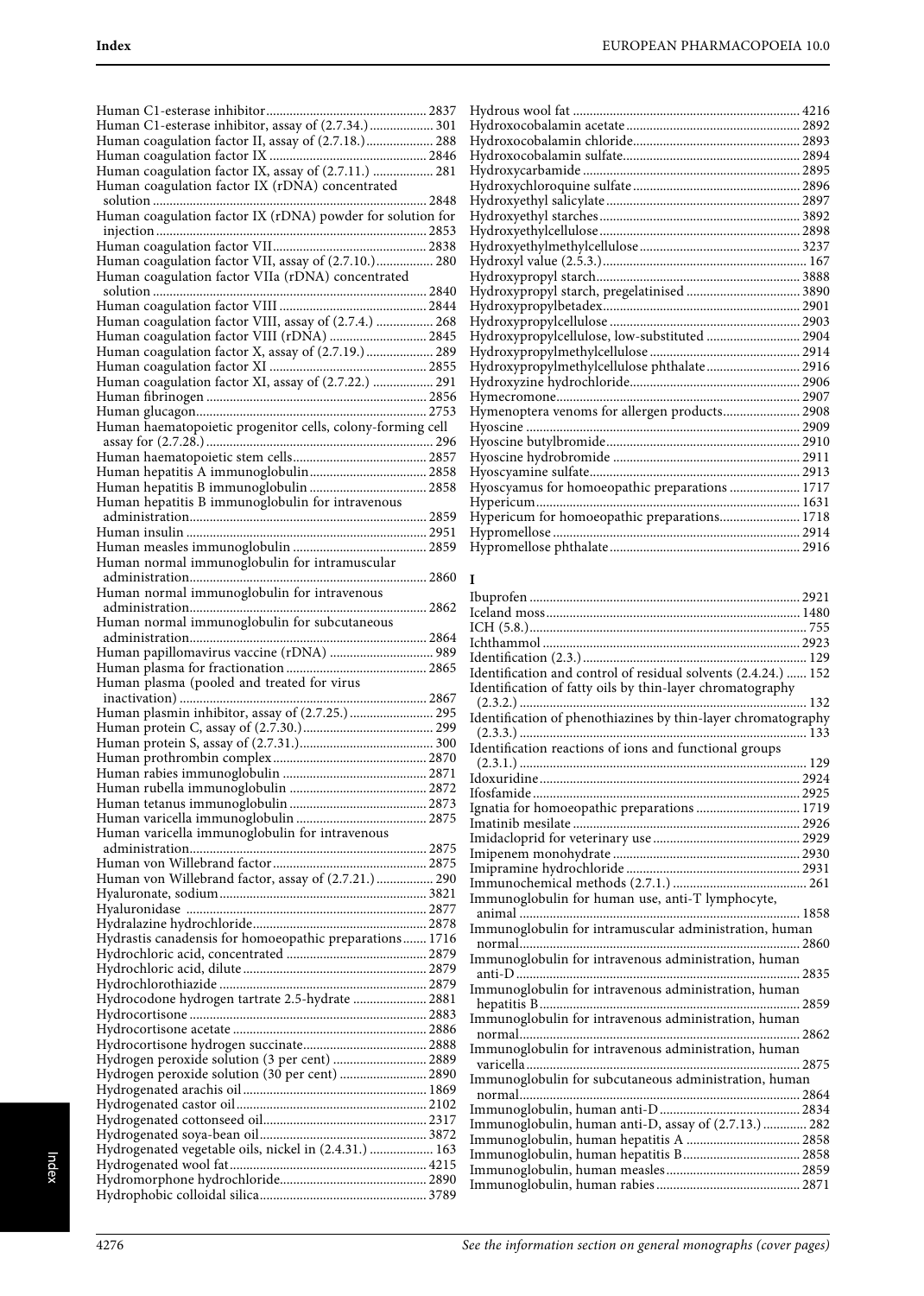|                                                                                                                     | Inhalation, preparations for: aerodynamic assessment of fine      |
|---------------------------------------------------------------------------------------------------------------------|-------------------------------------------------------------------|
|                                                                                                                     |                                                                   |
| Immunoglobulin, test for anticomplementary activity of                                                              |                                                                   |
|                                                                                                                     |                                                                   |
| Immunoglobulin, test for Fc function of (2.7.9.) 279<br>Immunological veterinary medicinal products, substances of  |                                                                   |
|                                                                                                                     |                                                                   |
| Immunonephelometry for vaccine component assay                                                                      |                                                                   |
|                                                                                                                     |                                                                   |
| Immunosera and vaccines, phenol in (2.5.15.)  172                                                                   |                                                                   |
| Immunosera and vaccines, veterinary, evaluation of efficacy                                                         |                                                                   |
|                                                                                                                     |                                                                   |
| Immunosera and vaccines, veterinary, evaluation of safety                                                           |                                                                   |
|                                                                                                                     |                                                                   |
|                                                                                                                     |                                                                   |
| Immunosera for veterinary use, evaluation of the safety of                                                          |                                                                   |
|                                                                                                                     |                                                                   |
|                                                                                                                     |                                                                   |
| Impurities, elemental, determination of (2.4.20.) 144                                                               |                                                                   |
| Impurities in substances for pharmaceutical use, control of                                                         |                                                                   |
|                                                                                                                     |                                                                   |
| In vitro method(s) for the quality control of vaccines,                                                             | Insulin zinc injectable suspension (amorphous) 2962               |
|                                                                                                                     | Insulin zinc injectable suspension (crystalline) 2962             |
| In vivo assay of poliomyelitis vaccine (inactivated)                                                                |                                                                   |
| Inactivated vaccines for veterinary use, healthy chicken flocks                                                     |                                                                   |
|                                                                                                                     |                                                                   |
|                                                                                                                     |                                                                   |
|                                                                                                                     | Intramammary preparations for veterinary use  913                 |
|                                                                                                                     |                                                                   |
| Indicators, approximate pH of solutions (2.2.4.)  25                                                                |                                                                   |
|                                                                                                                     |                                                                   |
|                                                                                                                     | Intrauterine preparations for veterinary use  914                 |
|                                                                                                                     |                                                                   |
|                                                                                                                     |                                                                   |
|                                                                                                                     |                                                                   |
| Inductively coupled plasma-atomic emission spectrometry                                                             |                                                                   |
|                                                                                                                     | Iobenguane (131I) injection for diagnostic use 1214               |
| Inductively coupled plasma-mass spectrometry (2.2.58.)  108                                                         | Iobenguane ( <sup>131</sup> I) injection for therapeutic use 1215 |
| Infectious bovine rhinotracheitis vaccine (inactivated) 1120                                                        | Iobenguane sulfate for radiopharmaceutical prepara-               |
| Infectious bovine rhinotracheitis vaccine (live) 1121                                                               |                                                                   |
| Infectious bronchitis vaccine (inactivated), avian  1059                                                            | Iodinated (125I) human albumin injection  1210                    |
|                                                                                                                     |                                                                   |
| Infectious bursal disease vaccine (inactivated), avian 1062<br>Infectious bursal disease vaccine (live), avian 1063 |                                                                   |
|                                                                                                                     |                                                                   |
| Infectious encephalomyelitis vaccine (live), avian 1065                                                             | Iodohippurate (sodium) dihydrate for radiopharmaceutical          |
| Infectious enteritis vaccine (inactivated), feline  1109                                                            |                                                                   |
|                                                                                                                     | Iodomethylnorcholesterol (131I) injection 1217                    |
| Infectious laryngotracheitis vaccine (live), avian  1066                                                            |                                                                   |
| Infectious pancreatic necrosis vaccine (inactivated,                                                                | Ionic concentration, potentiometric determination of using        |
| oil-adjuvanted, injectable) for salmonids  1124                                                                     |                                                                   |
| Infectious rhinotracheitis vaccine (live), turkey 1162                                                              | Ions and functional groups, identification reactions of           |
|                                                                                                                     | Ion-selective electrodes, potentiometric determination of         |
| Influenza vaccine (inactivated), equine  1104<br>Influenza vaccine (inactivated), porcine 1142                      |                                                                   |
|                                                                                                                     |                                                                   |
| Influenza vaccine (split virion, inactivated) 995                                                                   |                                                                   |
| Influenza vaccine (surface antigen, inactivated) 996                                                                |                                                                   |
| Influenza vaccine (surface antigen, inactivated, prepared in                                                        |                                                                   |
|                                                                                                                     |                                                                   |
| Influenza vaccine (surface antigen, inactivated,                                                                    | Ipecacuanha liquid extract, standardised 1483                     |
|                                                                                                                     |                                                                   |
| Influenza vaccine (whole virion, inactivated) 1002                                                                  |                                                                   |
| Influenza vaccine (whole virion, inactivated, prepared in cell                                                      |                                                                   |
| Infrared absorption spectrophotometry (2.2.24.) 39                                                                  |                                                                   |
|                                                                                                                     |                                                                   |
|                                                                                                                     |                                                                   |
|                                                                                                                     |                                                                   |
|                                                                                                                     |                                                                   |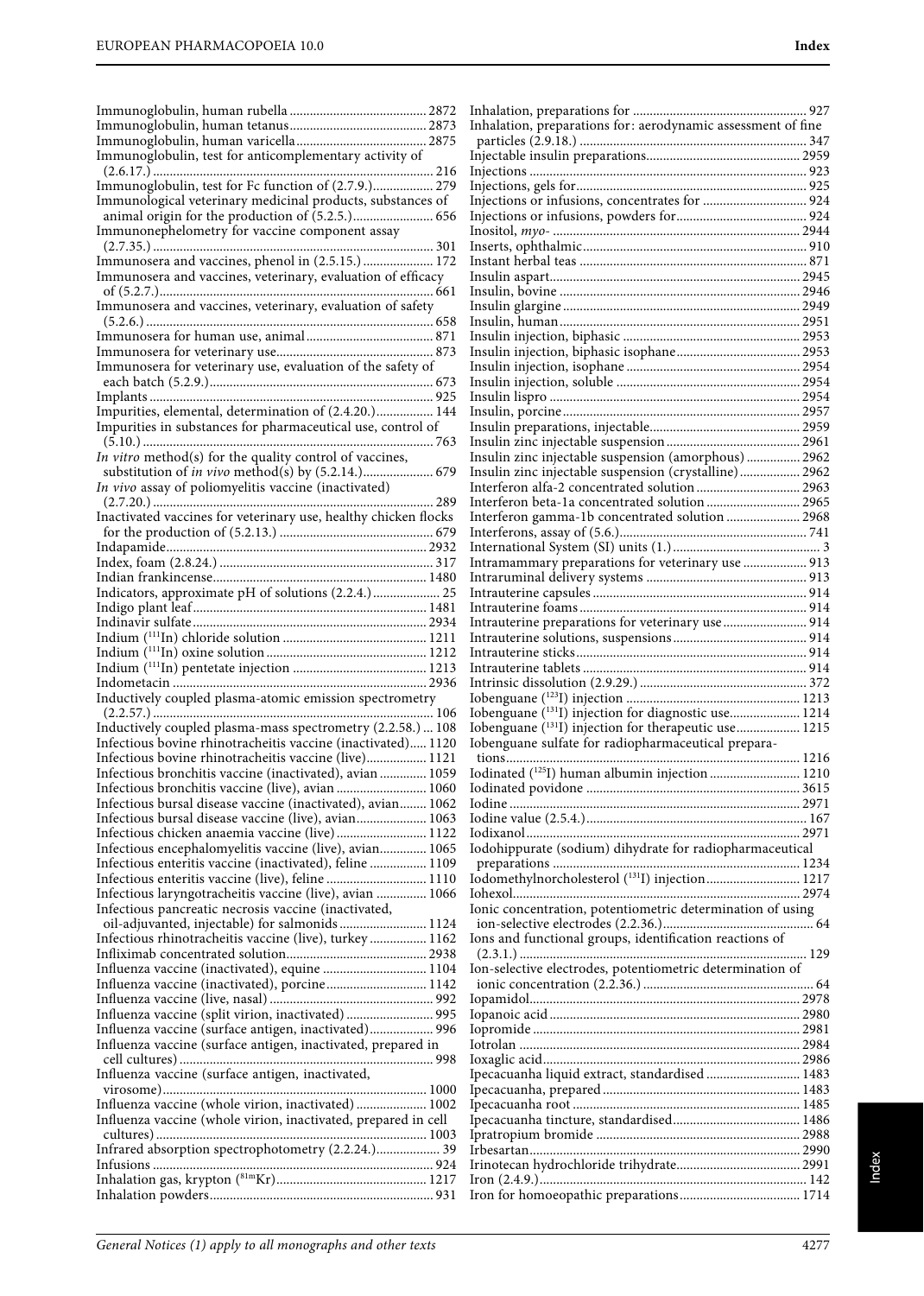| Isotherms (sorption-desorption) and water activity,       |  |
|-----------------------------------------------------------|--|
| determination of (water-solid interactions) (2.9.39.) 394 |  |
|                                                           |  |
|                                                           |  |
|                                                           |  |
|                                                           |  |
|                                                           |  |
|                                                           |  |
|                                                           |  |
|                                                           |  |
|                                                           |  |

## $\mathbf J$

# $\bf K$

| Kalium bichromicum for homoeopathic preparations 1721 |  |
|-------------------------------------------------------|--|
|                                                       |  |
|                                                       |  |
|                                                       |  |
|                                                       |  |
|                                                       |  |
|                                                       |  |
|                                                       |  |
|                                                       |  |
|                                                       |  |
|                                                       |  |
|                                                       |  |
|                                                       |  |
|                                                       |  |
|                                                       |  |

## $\mathbf L$

| 3043 |
|------|
| 3045 |
|      |
|      |
|      |
| 3050 |
|      |
|      |
|      |
|      |
|      |
|      |
|      |
|      |
|      |
|      |
|      |

| Laryngotracheitis vaccine (live), infectious, avian  1066         |  |
|-------------------------------------------------------------------|--|
| Laser light diffraction, particle size analysis by (2.9.31.)  373 |  |
|                                                                   |  |
|                                                                   |  |
|                                                                   |  |
|                                                                   |  |
|                                                                   |  |
|                                                                   |  |
|                                                                   |  |
|                                                                   |  |
|                                                                   |  |
|                                                                   |  |
|                                                                   |  |
|                                                                   |  |
|                                                                   |  |
|                                                                   |  |
| Leptospirosis vaccine (inactivated), bovine 1071                  |  |
|                                                                   |  |
| Leptospirosis vaccine (inactivated), canine 1082                  |  |
|                                                                   |  |
|                                                                   |  |
|                                                                   |  |
| Leukaemia vaccine (inactivated), feline 1112                      |  |
|                                                                   |  |
|                                                                   |  |
|                                                                   |  |
|                                                                   |  |
|                                                                   |  |
|                                                                   |  |
|                                                                   |  |
|                                                                   |  |
|                                                                   |  |
|                                                                   |  |
|                                                                   |  |
|                                                                   |  |
|                                                                   |  |
|                                                                   |  |
|                                                                   |  |
|                                                                   |  |
|                                                                   |  |
|                                                                   |  |
|                                                                   |  |
|                                                                   |  |
|                                                                   |  |
|                                                                   |  |
|                                                                   |  |
|                                                                   |  |
|                                                                   |  |
| Lidocaine hydrochloride monohydrate  3097                         |  |
|                                                                   |  |
|                                                                   |  |
|                                                                   |  |
|                                                                   |  |
|                                                                   |  |
|                                                                   |  |
|                                                                   |  |
|                                                                   |  |
|                                                                   |  |
|                                                                   |  |
|                                                                   |  |
| Limit tests, standard solutions for (4.1.2.) 598                  |  |
|                                                                   |  |
|                                                                   |  |
| Linen thread, sterile, in distributor for veterinary use  1282    |  |
|                                                                   |  |
|                                                                   |  |
|                                                                   |  |
|                                                                   |  |
|                                                                   |  |
|                                                                   |  |
| Lipophilic solid dosage forms, dissolution test for               |  |
|                                                                   |  |
|                                                                   |  |
|                                                                   |  |
|                                                                   |  |
|                                                                   |  |
|                                                                   |  |
|                                                                   |  |
|                                                                   |  |
|                                                                   |  |
|                                                                   |  |
|                                                                   |  |
|                                                                   |  |
|                                                                   |  |
|                                                                   |  |
| Liquid preparations for cutaneous application 916                 |  |
| Liquid preparations for cutaneous application, veterinary 941     |  |
|                                                                   |  |
|                                                                   |  |
|                                                                   |  |
|                                                                   |  |
|                                                                   |  |
|                                                                   |  |
|                                                                   |  |
|                                                                   |  |
| Liquids, clarity and degree of opalescence of (2.2.1.)  21        |  |
| Liquorice dry extract for flavouring purposes 1508                |  |
|                                                                   |  |
|                                                                   |  |
|                                                                   |  |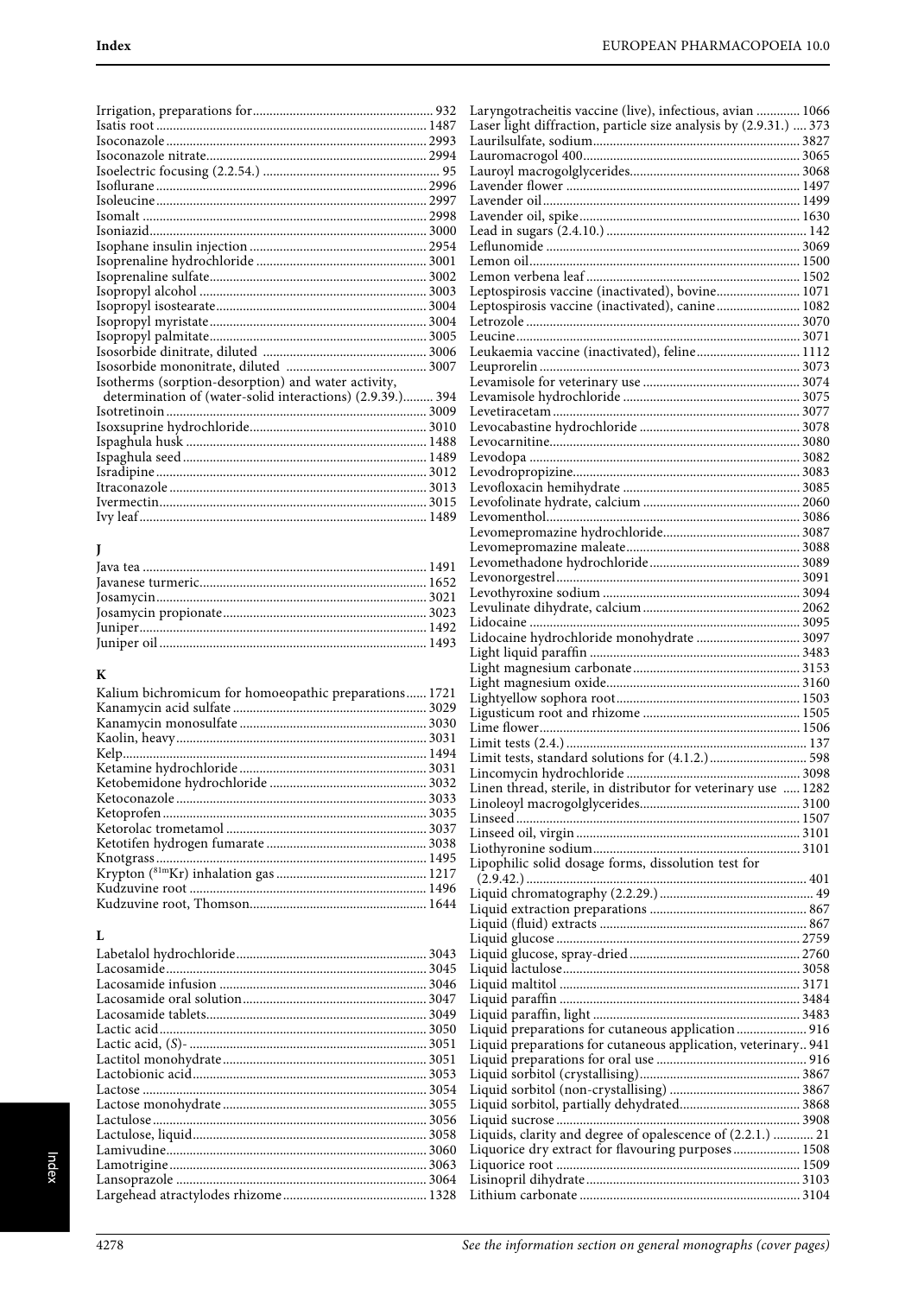| Live biotherapeutic products for human use  876                                                                   |                                                              |  |
|-------------------------------------------------------------------------------------------------------------------|--------------------------------------------------------------|--|
| Live biotherapeutic products, microbiological examination<br>of (tests for enumeration of microbial contaminants) |                                                              |  |
|                                                                                                                   |                                                              |  |
| Live biotherapeutic products, microbiological examination of                                                      |                                                              |  |
| (tests for specified micro-organisms) (2.6.38.)  255                                                              | Magnesium phosphoricum for homoeopathic                      |  |
|                                                                                                                   |                                                              |  |
|                                                                                                                   |                                                              |  |
|                                                                                                                   |                                                              |  |
|                                                                                                                   |                                                              |  |
|                                                                                                                   |                                                              |  |
|                                                                                                                   |                                                              |  |
|                                                                                                                   |                                                              |  |
|                                                                                                                   |                                                              |  |
|                                                                                                                   |                                                              |  |
|                                                                                                                   |                                                              |  |
|                                                                                                                   |                                                              |  |
|                                                                                                                   |                                                              |  |
|                                                                                                                   |                                                              |  |
|                                                                                                                   |                                                              |  |
|                                                                                                                   |                                                              |  |
|                                                                                                                   |                                                              |  |
|                                                                                                                   |                                                              |  |
| Low-substituted hydroxypropylcellulose  2904                                                                      |                                                              |  |
|                                                                                                                   |                                                              |  |
|                                                                                                                   |                                                              |  |
|                                                                                                                   |                                                              |  |
|                                                                                                                   | Manganese glycerophosphate, hydrated 3174                    |  |
| Lutetium ( <sup>177</sup> Lu) solution for radiolabelling 1218                                                    |                                                              |  |
|                                                                                                                   | Mannheimia vaccine (inactivated) for cattle 1125             |  |
|                                                                                                                   | Mannheimia vaccine (inactivated) for sheep  1126             |  |
|                                                                                                                   |                                                              |  |
|                                                                                                                   |                                                              |  |
|                                                                                                                   |                                                              |  |
|                                                                                                                   |                                                              |  |
|                                                                                                                   |                                                              |  |
| M                                                                                                                 |                                                              |  |
|                                                                                                                   | Mass spectrometry, inductively coupled plasma- (2.2.58.) 108 |  |
|                                                                                                                   | Mass uniformity of delivered doses from multidose containers |  |
|                                                                                                                   |                                                              |  |
|                                                                                                                   | Mass uniformity of single-dose preparations (2.9.5.)  335    |  |
|                                                                                                                   |                                                              |  |
|                                                                                                                   |                                                              |  |
|                                                                                                                   | Materials based on non-plasticised poly(vinyl chloride)      |  |
|                                                                                                                   | for containers for non-injectable, aqueous solutions         |  |
|                                                                                                                   |                                                              |  |
|                                                                                                                   | Materials based on non-plasticised poly(vinyl chloride) for  |  |
| Macrogol poly(vinyl alcohol) grafted copolymer 3140                                                               | containers for solid dosage forms for oral administration    |  |
|                                                                                                                   |                                                              |  |
|                                                                                                                   | Materials based on plasticised poly(vinyl chloride) for      |  |
|                                                                                                                   | containers for aqueous solutions for intravenous infusion    |  |
|                                                                                                                   |                                                              |  |
|                                                                                                                   | Materials based on plasticised poly(vinyl chloride) for      |  |
|                                                                                                                   | containers for human blood and blood components              |  |
|                                                                                                                   |                                                              |  |
|                                                                                                                   | Materials based on plasticised poly(vinyl chloride) for      |  |
|                                                                                                                   | tubing used in sets for the transfusion of blood and blood   |  |
|                                                                                                                   |                                                              |  |
|                                                                                                                   | Materials for containers for human blood and blood           |  |
| Magnesium and alkaline-earth metals (2.4.7.) 139                                                                  |                                                              |  |
|                                                                                                                   | Materials used for the manufacture of containers (3.1.) 423  |  |
|                                                                                                                   |                                                              |  |

Magnesium carbonate, light .................................................. 3153 Magnesium chloride 4.5-hydrate.......................................... 3154 Magnesium chloride hexahydrate ........................................ 3155 Magnesium citrate .................................................................. 3155 Magnesium citrate dodecahydrate........................................ 3156 Magnesium citrate nonahydrate ........................................... 3157 Magnesium fluoratum for homoeopathic preparations..... 1722 Magnesium gluconate ............................................................ 3157

Matricaria liquid extract ........................................................ 1530 Matricaria oil........................................................................... 1531 Meadowsweet .......................................................................... 1533 Measles immunoglobulin, human ........................................ 2859 Measles, mumps and rubella vaccine (live)......................... 1005 Measles, mumps, rubella and varicella vaccine (live) ........ 1006 Measles vaccine (live)............................................................. 1007 Measurement and detection of radioactivity (2.2.66.) ......... 119 Measurement of consistency by penetrometry (2.9.9.)........ 337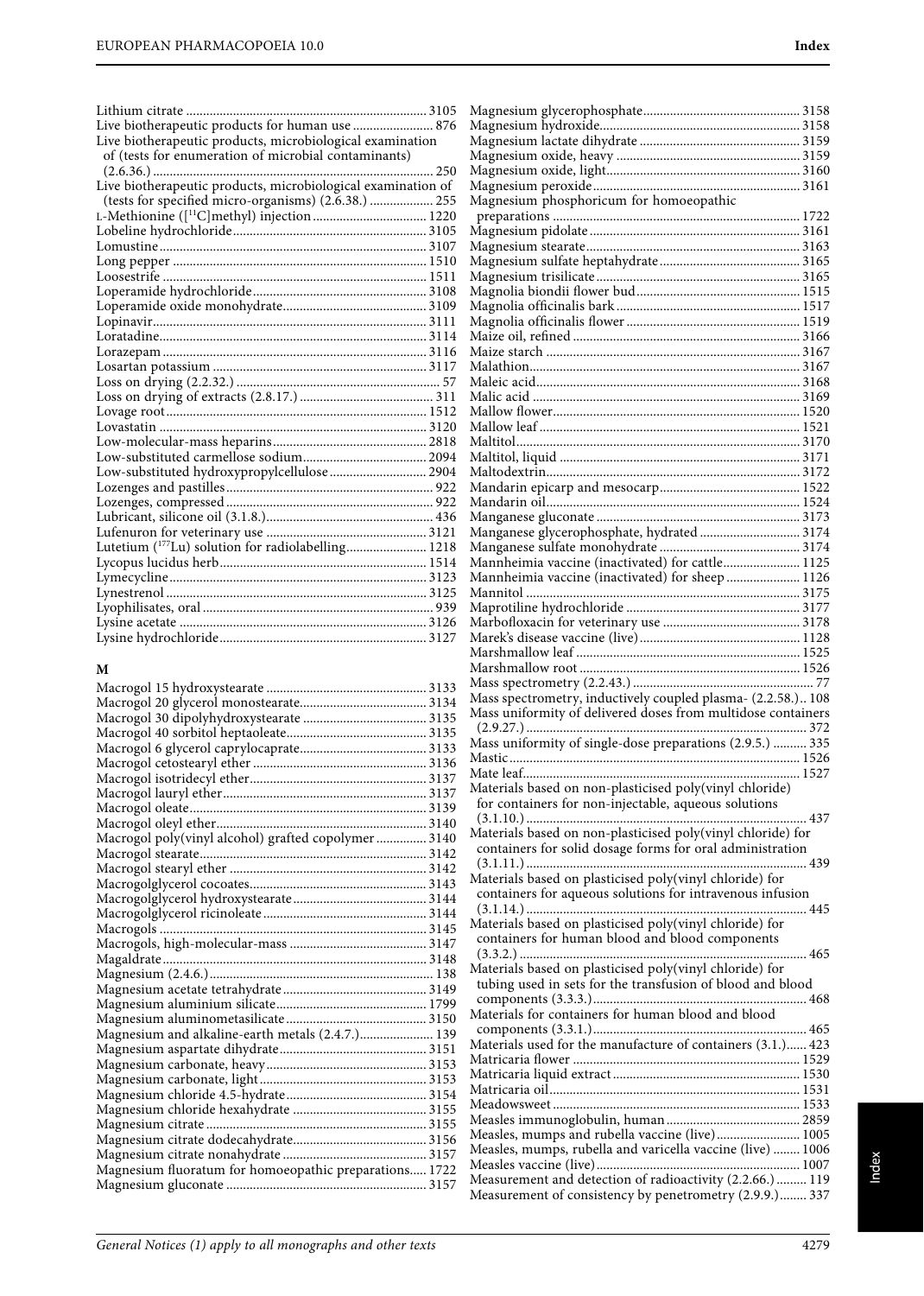| Medicated chewing gums, dissolution test for (2.9.25.) 365                                                    |  |
|---------------------------------------------------------------------------------------------------------------|--|
| Medicated feeding stuffs for veterinary use, premixes for  927                                                |  |
|                                                                                                               |  |
|                                                                                                               |  |
|                                                                                                               |  |
|                                                                                                               |  |
|                                                                                                               |  |
|                                                                                                               |  |
| Medronic acid for radiopharmaceutical preparations  1219                                                      |  |
|                                                                                                               |  |
|                                                                                                               |  |
|                                                                                                               |  |
|                                                                                                               |  |
|                                                                                                               |  |
|                                                                                                               |  |
|                                                                                                               |  |
|                                                                                                               |  |
| $\begin{minipage}{0.9\linewidth} Melphalan 3194 \\ Melting point - capillary method (2.2.14.) \end{minipage}$ |  |
| Melting point - instantaneous method (2.2.16.)  33<br>Melting point - open capillary method (2.2.15.)  33     |  |
|                                                                                                               |  |
| Meningococcal group A, C, W135 and Y conjugate                                                                |  |
|                                                                                                               |  |
| Meningococcal group C and haemophilus type b conjugate                                                        |  |
|                                                                                                               |  |
| Meningococcal group C conjugate vaccine  1010<br>Meningococcal polysaccharide vaccine  1012                   |  |
|                                                                                                               |  |
|                                                                                                               |  |
|                                                                                                               |  |
|                                                                                                               |  |
|                                                                                                               |  |
| Mercury porosimetry, porosity and pore-size distribution of                                                   |  |
|                                                                                                               |  |
|                                                                                                               |  |
|                                                                                                               |  |
|                                                                                                               |  |
|                                                                                                               |  |
|                                                                                                               |  |
|                                                                                                               |  |
| Metal catalyst or metal reagent residues (5.20.) 815                                                          |  |
| Metal catalyst or metal reagent residues, determination of                                                    |  |
|                                                                                                               |  |
| Metered-dose preparations for inhalation, non-                                                                |  |
|                                                                                                               |  |
| Metered-dose preparations for inhalation, pressurised 928                                                     |  |
|                                                                                                               |  |
| Methacrylate copolymer, basic butylated 1925<br>Methacrylic acid - ethyl acrylate copolymer (1:1) 3214        |  |
| Methacrylic acid - ethyl acrylate copolymer (1:1) dispersion                                                  |  |
|                                                                                                               |  |
| Methacrylic acid - methyl methacrylate copolymer (1:1)3217                                                    |  |
| Methacrylic acid - methyl methacrylate copolymer (1:2)3218                                                    |  |
|                                                                                                               |  |
| Methane intermix (2 per cent) in nitrogen  3221                                                               |  |
| Methanesulfonate (methyl, ethyl and isopropyl) in active                                                      |  |
| Methanesulfonic acid, methanesulfonyl chloride in                                                             |  |
|                                                                                                               |  |
|                                                                                                               |  |

| Methanesulfonic acid, methyl, ethyl and isopropyl                                                                             |
|-------------------------------------------------------------------------------------------------------------------------------|
|                                                                                                                               |
|                                                                                                                               |
|                                                                                                                               |
| Methanol and 2-propanol, test for (2.9.11.)  342                                                                              |
|                                                                                                                               |
| Methionine ([ <sup>11</sup> C]methyl) injection, L- 1220                                                                      |
|                                                                                                                               |
|                                                                                                                               |
|                                                                                                                               |
| Methods of preparation of sterile products (5.1.1.)  619                                                                      |
|                                                                                                                               |
| Methyl, ethyl and isopropyl benzenesulfonate in active                                                                        |
| Methyl, ethyl and isopropyl methanesulfonate in active                                                                        |
|                                                                                                                               |
| Methyl, ethyl and isopropyl methanesulfonate in                                                                               |
|                                                                                                                               |
| Methyl, ethyl and isopropyl toluenesulfonate in active                                                                        |
| Methyl methacrylate - methacrylic acid copolymer (1:1)3217                                                                    |
| Methyl methacrylate - methacrylic acid copolymer (1:2)3218                                                                    |
|                                                                                                                               |
|                                                                                                                               |
| Methyl parahydroxybenzoate, sodium 3830                                                                                       |
|                                                                                                                               |
|                                                                                                                               |
|                                                                                                                               |
|                                                                                                                               |
|                                                                                                                               |
| Methylpentoses in polysaccharide vaccines (2.5.21.)  173                                                                      |
|                                                                                                                               |
|                                                                                                                               |
|                                                                                                                               |
| Methylprednisolone hydrogen succinate 3245                                                                                    |
|                                                                                                                               |
|                                                                                                                               |
|                                                                                                                               |
|                                                                                                                               |
|                                                                                                                               |
| Metoclopramide hydrochloride monohydrate 3253                                                                                 |
|                                                                                                                               |
|                                                                                                                               |
|                                                                                                                               |
|                                                                                                                               |
|                                                                                                                               |
|                                                                                                                               |
|                                                                                                                               |
|                                                                                                                               |
|                                                                                                                               |
| Microbial enumeration tests (microbiological examination of                                                                   |
|                                                                                                                               |
| Microbiological assay of antibiotics (2.7.2.)  262                                                                            |
| Microbiological examination of cell-based preparations                                                                        |
|                                                                                                                               |
| Microbiological examination of herbal medicinal products for<br>oral use and extracts used in their preparation (2.6.31.) 239 |
| Microbiological examination of live biotherapeutic                                                                            |
| products: tests for enumeration of microbial contaminants                                                                     |
|                                                                                                                               |
| Microbiological examination of live biotherapeutic products:                                                                  |
| tests for specified micro-organisms (2.6.38.)  255<br>Microbiological examination of non-sterile products:                    |
|                                                                                                                               |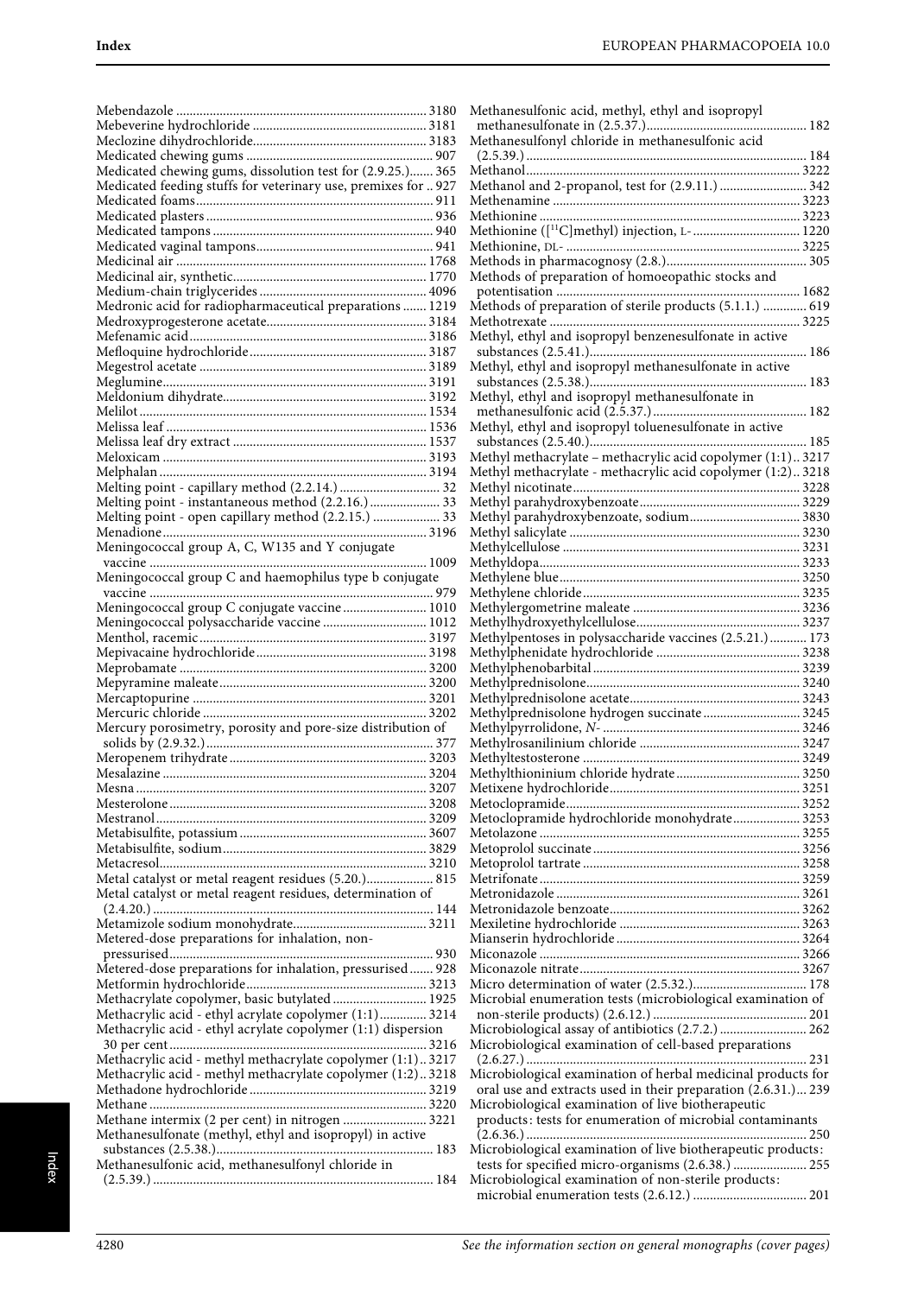| Microbiological examination of non-sterile products: test for                                                                                                          |
|------------------------------------------------------------------------------------------------------------------------------------------------------------------------|
| Microbiological quality of herbal medicinal products for oral                                                                                                          |
| use and extracts used in their preparation (5.1.8.) 638<br>Microbiological quality of non-sterile pharmaceutical<br>preparations and substances for pharmaceutical use |
| Microcalorimetry and solution calorimetry, characterisation                                                                                                            |
| Microcrystalline cellulose and carmellose sodium  3269                                                                                                                 |
| Microscopic examination of herbal drugs (2.8.23)  317                                                                                                                  |
|                                                                                                                                                                        |
| Microscopy, scanning electron (2.9.52.)  414                                                                                                                           |
|                                                                                                                                                                        |
| Milk thistle dry extract, refined and standardised  1538                                                                                                               |
|                                                                                                                                                                        |
| Minimising the risk of transmitting animal spongiform                                                                                                                  |
| encephalopathy agents via human and veterinary medicinal                                                                                                               |
| Minocycline hydrochloride dihydrate 3275                                                                                                                               |
|                                                                                                                                                                        |
|                                                                                                                                                                        |
|                                                                                                                                                                        |
|                                                                                                                                                                        |
|                                                                                                                                                                        |
|                                                                                                                                                                        |
|                                                                                                                                                                        |
|                                                                                                                                                                        |
|                                                                                                                                                                        |
|                                                                                                                                                                        |
|                                                                                                                                                                        |
| Molecular mass distribution in dextrans (2.2.39.) 68                                                                                                                   |
|                                                                                                                                                                        |
|                                                                                                                                                                        |
|                                                                                                                                                                        |
|                                                                                                                                                                        |
|                                                                                                                                                                        |
|                                                                                                                                                                        |
| Monographs on herbal drug extracts (information chapter)                                                                                                               |
|                                                                                                                                                                        |
|                                                                                                                                                                        |
| Morantel hydrogen tartrate for veterinary use  3298                                                                                                                    |
|                                                                                                                                                                        |
|                                                                                                                                                                        |
| Mother tinctures for homoeopathic preparations 1681                                                                                                                    |
|                                                                                                                                                                        |
|                                                                                                                                                                        |
|                                                                                                                                                                        |
|                                                                                                                                                                        |
|                                                                                                                                                                        |
|                                                                                                                                                                        |
|                                                                                                                                                                        |
|                                                                                                                                                                        |
| Multidose containers, uniformity of mass of delivered doses                                                                                                            |
|                                                                                                                                                                        |
| Mumps, measles and rubella vaccine (live) 1005                                                                                                                         |
| Mumps, measles, rubella and varicella vaccine (live)  1006                                                                                                             |
|                                                                                                                                                                        |
|                                                                                                                                                                        |
|                                                                                                                                                                        |
|                                                                                                                                                                        |
|                                                                                                                                                                        |

| Mycoplasma gallisepticum vaccine (inactivated) 1129 |  |
|-----------------------------------------------------|--|
|                                                     |  |
|                                                     |  |
|                                                     |  |
|                                                     |  |
| Myxomatosis vaccine (live) for rabbits  1131        |  |

## **N**

| Names of herbal drugs used in traditional Chinese medicine  |  |
|-------------------------------------------------------------|--|
|                                                             |  |
|                                                             |  |
|                                                             |  |
|                                                             |  |
|                                                             |  |
|                                                             |  |
|                                                             |  |
|                                                             |  |
|                                                             |  |
|                                                             |  |
|                                                             |  |
|                                                             |  |
|                                                             |  |
|                                                             |  |
|                                                             |  |
|                                                             |  |
|                                                             |  |
| Nebulisation, characterisation of preparations for          |  |
|                                                             |  |
|                                                             |  |
|                                                             |  |
|                                                             |  |
|                                                             |  |
|                                                             |  |
| Neonatal piglet colibacillosis vaccine (inactivated) 1132   |  |
| Neonatal ruminant colibacillosis vaccine (inactivated) 1133 |  |
|                                                             |  |
|                                                             |  |
|                                                             |  |
|                                                             |  |
|                                                             |  |
|                                                             |  |
| Neurovirulence test of live viral vaccines (2.6.18.) 218    |  |
|                                                             |  |
|                                                             |  |
| Newcastle disease vaccine (inactivated) 1134                |  |
|                                                             |  |
|                                                             |  |
|                                                             |  |
|                                                             |  |
| Nickel in hydrogenated vegetable oils (2.4.31.)  163        |  |
|                                                             |  |
|                                                             |  |
|                                                             |  |
|                                                             |  |
|                                                             |  |
|                                                             |  |
|                                                             |  |
|                                                             |  |
|                                                             |  |
|                                                             |  |
|                                                             |  |
|                                                             |  |
|                                                             |  |
| Nilotinib hydrochloride monohydrate 3365                    |  |
|                                                             |  |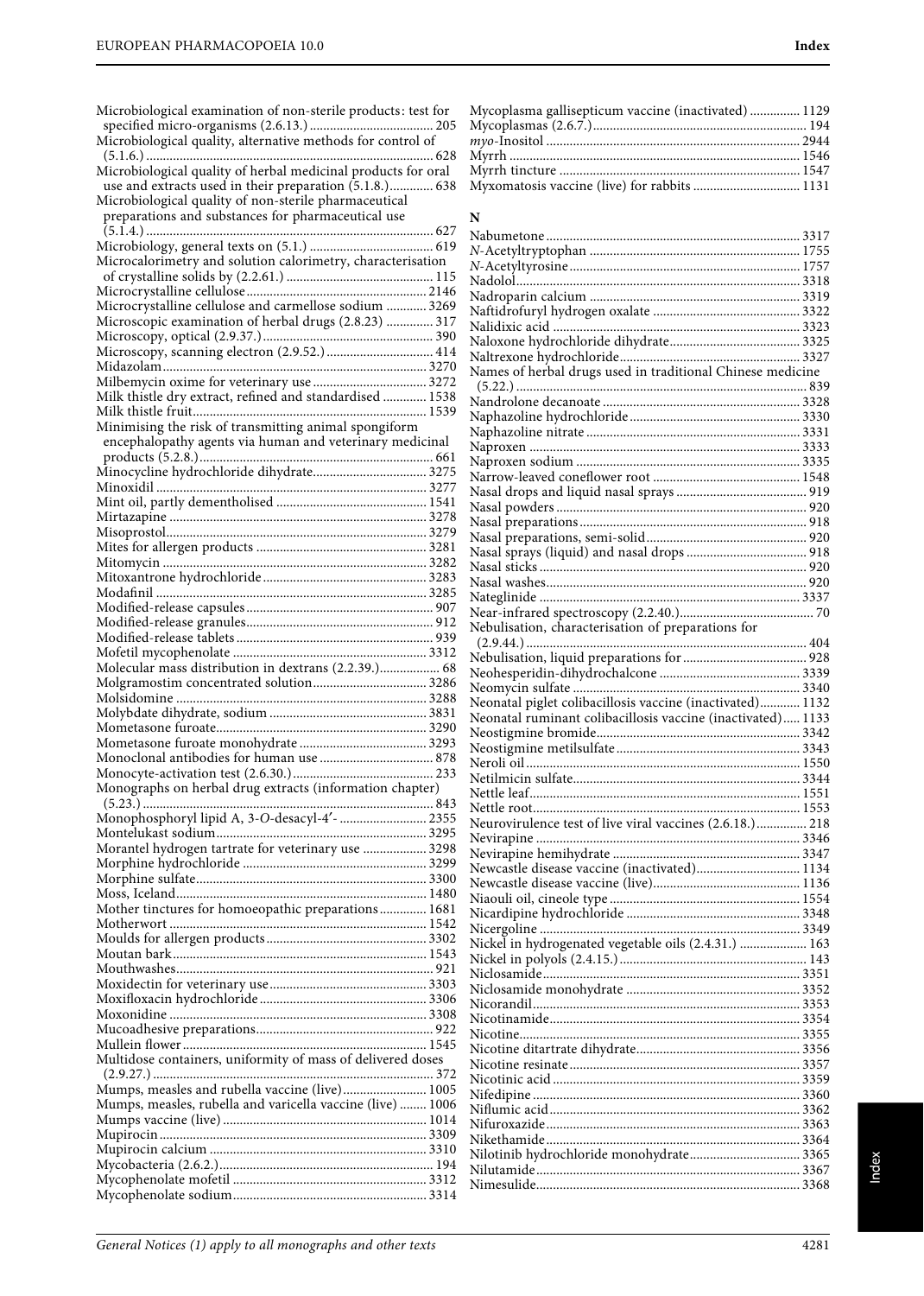Oils, fatty, identification by thin-layer chromatography (2.3.2.) ...................................................................................... 132 Oils, fatty, vegetable.................................................................. 901

| Nitrogen determination by sulfuric acid digestion (2.5.9.) 170<br>Nitrogen determination, primary aromatic amino (2.5.8.) 169<br>Nitrogen monoxide and nitrogen dioxide in gases<br>NMR spectrometry, peptide identification by (2.2.64.) 118<br>Non-sterile pharmaceutical preparations and substances for<br>pharmaceutical use, microbiological quality of (5.1.4.) 627<br>Non-sterile products, microbiological examination of<br>Non-sterile products, microbiological examination of (test for<br>Normal immunoglobulin for intramuscular administration,<br>Normal immunoglobulin for intravenous administration,<br>Normal immunoglobulin for subcutaneous administration,<br>2864<br>human<br>Nuclear magnetic resonance spectrometry (2.2.33.) 58<br>Nuclear magnetic resonance spectrometry, peptide<br>Nucleated cell count and viability (2.7.29.)  297<br>Nucleic acid amplification techniques (2.6.21.) 219<br>Nucleic acids in polysaccharide vaccines (2.5.17.)  172<br>Numeration of CD34/CD45+ cells in haematopoietic products<br>Nux-vomica for homoeopathic preparations 1723 |  |
|------------------------------------------------------------------------------------------------------------------------------------------------------------------------------------------------------------------------------------------------------------------------------------------------------------------------------------------------------------------------------------------------------------------------------------------------------------------------------------------------------------------------------------------------------------------------------------------------------------------------------------------------------------------------------------------------------------------------------------------------------------------------------------------------------------------------------------------------------------------------------------------------------------------------------------------------------------------------------------------------------------------------------------------------------------------------------------------------------|--|
|                                                                                                                                                                                                                                                                                                                                                                                                                                                                                                                                                                                                                                                                                                                                                                                                                                                                                                                                                                                                                                                                                                      |  |
|                                                                                                                                                                                                                                                                                                                                                                                                                                                                                                                                                                                                                                                                                                                                                                                                                                                                                                                                                                                                                                                                                                      |  |
|                                                                                                                                                                                                                                                                                                                                                                                                                                                                                                                                                                                                                                                                                                                                                                                                                                                                                                                                                                                                                                                                                                      |  |
|                                                                                                                                                                                                                                                                                                                                                                                                                                                                                                                                                                                                                                                                                                                                                                                                                                                                                                                                                                                                                                                                                                      |  |
|                                                                                                                                                                                                                                                                                                                                                                                                                                                                                                                                                                                                                                                                                                                                                                                                                                                                                                                                                                                                                                                                                                      |  |
|                                                                                                                                                                                                                                                                                                                                                                                                                                                                                                                                                                                                                                                                                                                                                                                                                                                                                                                                                                                                                                                                                                      |  |
|                                                                                                                                                                                                                                                                                                                                                                                                                                                                                                                                                                                                                                                                                                                                                                                                                                                                                                                                                                                                                                                                                                      |  |
|                                                                                                                                                                                                                                                                                                                                                                                                                                                                                                                                                                                                                                                                                                                                                                                                                                                                                                                                                                                                                                                                                                      |  |
|                                                                                                                                                                                                                                                                                                                                                                                                                                                                                                                                                                                                                                                                                                                                                                                                                                                                                                                                                                                                                                                                                                      |  |
|                                                                                                                                                                                                                                                                                                                                                                                                                                                                                                                                                                                                                                                                                                                                                                                                                                                                                                                                                                                                                                                                                                      |  |
|                                                                                                                                                                                                                                                                                                                                                                                                                                                                                                                                                                                                                                                                                                                                                                                                                                                                                                                                                                                                                                                                                                      |  |
|                                                                                                                                                                                                                                                                                                                                                                                                                                                                                                                                                                                                                                                                                                                                                                                                                                                                                                                                                                                                                                                                                                      |  |
|                                                                                                                                                                                                                                                                                                                                                                                                                                                                                                                                                                                                                                                                                                                                                                                                                                                                                                                                                                                                                                                                                                      |  |
|                                                                                                                                                                                                                                                                                                                                                                                                                                                                                                                                                                                                                                                                                                                                                                                                                                                                                                                                                                                                                                                                                                      |  |
|                                                                                                                                                                                                                                                                                                                                                                                                                                                                                                                                                                                                                                                                                                                                                                                                                                                                                                                                                                                                                                                                                                      |  |
|                                                                                                                                                                                                                                                                                                                                                                                                                                                                                                                                                                                                                                                                                                                                                                                                                                                                                                                                                                                                                                                                                                      |  |
|                                                                                                                                                                                                                                                                                                                                                                                                                                                                                                                                                                                                                                                                                                                                                                                                                                                                                                                                                                                                                                                                                                      |  |
|                                                                                                                                                                                                                                                                                                                                                                                                                                                                                                                                                                                                                                                                                                                                                                                                                                                                                                                                                                                                                                                                                                      |  |
|                                                                                                                                                                                                                                                                                                                                                                                                                                                                                                                                                                                                                                                                                                                                                                                                                                                                                                                                                                                                                                                                                                      |  |
|                                                                                                                                                                                                                                                                                                                                                                                                                                                                                                                                                                                                                                                                                                                                                                                                                                                                                                                                                                                                                                                                                                      |  |
|                                                                                                                                                                                                                                                                                                                                                                                                                                                                                                                                                                                                                                                                                                                                                                                                                                                                                                                                                                                                                                                                                                      |  |
|                                                                                                                                                                                                                                                                                                                                                                                                                                                                                                                                                                                                                                                                                                                                                                                                                                                                                                                                                                                                                                                                                                      |  |
|                                                                                                                                                                                                                                                                                                                                                                                                                                                                                                                                                                                                                                                                                                                                                                                                                                                                                                                                                                                                                                                                                                      |  |
|                                                                                                                                                                                                                                                                                                                                                                                                                                                                                                                                                                                                                                                                                                                                                                                                                                                                                                                                                                                                                                                                                                      |  |
|                                                                                                                                                                                                                                                                                                                                                                                                                                                                                                                                                                                                                                                                                                                                                                                                                                                                                                                                                                                                                                                                                                      |  |
|                                                                                                                                                                                                                                                                                                                                                                                                                                                                                                                                                                                                                                                                                                                                                                                                                                                                                                                                                                                                                                                                                                      |  |
|                                                                                                                                                                                                                                                                                                                                                                                                                                                                                                                                                                                                                                                                                                                                                                                                                                                                                                                                                                                                                                                                                                      |  |
|                                                                                                                                                                                                                                                                                                                                                                                                                                                                                                                                                                                                                                                                                                                                                                                                                                                                                                                                                                                                                                                                                                      |  |
|                                                                                                                                                                                                                                                                                                                                                                                                                                                                                                                                                                                                                                                                                                                                                                                                                                                                                                                                                                                                                                                                                                      |  |
|                                                                                                                                                                                                                                                                                                                                                                                                                                                                                                                                                                                                                                                                                                                                                                                                                                                                                                                                                                                                                                                                                                      |  |
|                                                                                                                                                                                                                                                                                                                                                                                                                                                                                                                                                                                                                                                                                                                                                                                                                                                                                                                                                                                                                                                                                                      |  |
|                                                                                                                                                                                                                                                                                                                                                                                                                                                                                                                                                                                                                                                                                                                                                                                                                                                                                                                                                                                                                                                                                                      |  |
|                                                                                                                                                                                                                                                                                                                                                                                                                                                                                                                                                                                                                                                                                                                                                                                                                                                                                                                                                                                                                                                                                                      |  |
|                                                                                                                                                                                                                                                                                                                                                                                                                                                                                                                                                                                                                                                                                                                                                                                                                                                                                                                                                                                                                                                                                                      |  |
|                                                                                                                                                                                                                                                                                                                                                                                                                                                                                                                                                                                                                                                                                                                                                                                                                                                                                                                                                                                                                                                                                                      |  |
|                                                                                                                                                                                                                                                                                                                                                                                                                                                                                                                                                                                                                                                                                                                                                                                                                                                                                                                                                                                                                                                                                                      |  |
|                                                                                                                                                                                                                                                                                                                                                                                                                                                                                                                                                                                                                                                                                                                                                                                                                                                                                                                                                                                                                                                                                                      |  |
|                                                                                                                                                                                                                                                                                                                                                                                                                                                                                                                                                                                                                                                                                                                                                                                                                                                                                                                                                                                                                                                                                                      |  |
|                                                                                                                                                                                                                                                                                                                                                                                                                                                                                                                                                                                                                                                                                                                                                                                                                                                                                                                                                                                                                                                                                                      |  |
|                                                                                                                                                                                                                                                                                                                                                                                                                                                                                                                                                                                                                                                                                                                                                                                                                                                                                                                                                                                                                                                                                                      |  |
|                                                                                                                                                                                                                                                                                                                                                                                                                                                                                                                                                                                                                                                                                                                                                                                                                                                                                                                                                                                                                                                                                                      |  |
|                                                                                                                                                                                                                                                                                                                                                                                                                                                                                                                                                                                                                                                                                                                                                                                                                                                                                                                                                                                                                                                                                                      |  |
|                                                                                                                                                                                                                                                                                                                                                                                                                                                                                                                                                                                                                                                                                                                                                                                                                                                                                                                                                                                                                                                                                                      |  |
|                                                                                                                                                                                                                                                                                                                                                                                                                                                                                                                                                                                                                                                                                                                                                                                                                                                                                                                                                                                                                                                                                                      |  |
|                                                                                                                                                                                                                                                                                                                                                                                                                                                                                                                                                                                                                                                                                                                                                                                                                                                                                                                                                                                                                                                                                                      |  |
|                                                                                                                                                                                                                                                                                                                                                                                                                                                                                                                                                                                                                                                                                                                                                                                                                                                                                                                                                                                                                                                                                                      |  |
|                                                                                                                                                                                                                                                                                                                                                                                                                                                                                                                                                                                                                                                                                                                                                                                                                                                                                                                                                                                                                                                                                                      |  |
|                                                                                                                                                                                                                                                                                                                                                                                                                                                                                                                                                                                                                                                                                                                                                                                                                                                                                                                                                                                                                                                                                                      |  |
|                                                                                                                                                                                                                                                                                                                                                                                                                                                                                                                                                                                                                                                                                                                                                                                                                                                                                                                                                                                                                                                                                                      |  |
|                                                                                                                                                                                                                                                                                                                                                                                                                                                                                                                                                                                                                                                                                                                                                                                                                                                                                                                                                                                                                                                                                                      |  |
|                                                                                                                                                                                                                                                                                                                                                                                                                                                                                                                                                                                                                                                                                                                                                                                                                                                                                                                                                                                                                                                                                                      |  |
|                                                                                                                                                                                                                                                                                                                                                                                                                                                                                                                                                                                                                                                                                                                                                                                                                                                                                                                                                                                                                                                                                                      |  |
|                                                                                                                                                                                                                                                                                                                                                                                                                                                                                                                                                                                                                                                                                                                                                                                                                                                                                                                                                                                                                                                                                                      |  |
|                                                                                                                                                                                                                                                                                                                                                                                                                                                                                                                                                                                                                                                                                                                                                                                                                                                                                                                                                                                                                                                                                                      |  |
|                                                                                                                                                                                                                                                                                                                                                                                                                                                                                                                                                                                                                                                                                                                                                                                                                                                                                                                                                                                                                                                                                                      |  |
|                                                                                                                                                                                                                                                                                                                                                                                                                                                                                                                                                                                                                                                                                                                                                                                                                                                                                                                                                                                                                                                                                                      |  |
|                                                                                                                                                                                                                                                                                                                                                                                                                                                                                                                                                                                                                                                                                                                                                                                                                                                                                                                                                                                                                                                                                                      |  |

| Oils rich in omega-3 acids, composition of fatty acids in       |
|-----------------------------------------------------------------|
|                                                                 |
| Oils rich in omega-3 acids, total cholesterol in (2.4.32.)  163 |
|                                                                 |
|                                                                 |
|                                                                 |
|                                                                 |
|                                                                 |
|                                                                 |
|                                                                 |
|                                                                 |
|                                                                 |
|                                                                 |
|                                                                 |
|                                                                 |
|                                                                 |
| Omega-3 acids, composition of fatty acids in oils rich in       |
|                                                                 |
|                                                                 |
| Omega-3 acids, total cholesterol in oils rich in (2.4.32.)  163 |
|                                                                 |
|                                                                 |
|                                                                 |
|                                                                 |
|                                                                 |
|                                                                 |
| Ondansetron hydrochloride dihydrate  3430                       |
|                                                                 |
| Opalescence of liquids, clarity and degree of (2.2.1.) 21       |
|                                                                 |
|                                                                 |
|                                                                 |
|                                                                 |
|                                                                 |
|                                                                 |
|                                                                 |
|                                                                 |
|                                                                 |
|                                                                 |
| Oral solutions, emulsions and suspensions 917                   |
|                                                                 |
| Oral use, veterinary semi-solid preparations for  942           |
|                                                                 |
|                                                                 |
|                                                                 |
|                                                                 |
|                                                                 |
| Oriental cashew for homoeopathic preparations  1702             |
|                                                                 |
|                                                                 |
|                                                                 |
|                                                                 |
| Oromucosal drops, oromucosal sprays and sublingual              |
|                                                                 |
|                                                                 |
|                                                                 |
| Oromucosal solutions and oromucosal suspensions 921             |
|                                                                 |
| Oromucosal sprays, oromucosal drops and sublingual              |
|                                                                 |
| Oromucosal suspensions and oromucosal solutions 920             |
|                                                                 |
|                                                                 |
|                                                                 |
|                                                                 |
|                                                                 |
|                                                                 |
|                                                                 |
|                                                                 |
|                                                                 |
|                                                                 |
|                                                                 |
|                                                                 |
|                                                                 |
|                                                                 |

## **O**

| O-Acetyl in polysaccharide vaccines (2.5.19.) 173 |  |
|---------------------------------------------------|--|
|                                                   |  |
|                                                   |  |
|                                                   |  |
|                                                   |  |
|                                                   |  |
|                                                   |  |
|                                                   |  |
|                                                   |  |
|                                                   |  |
|                                                   |  |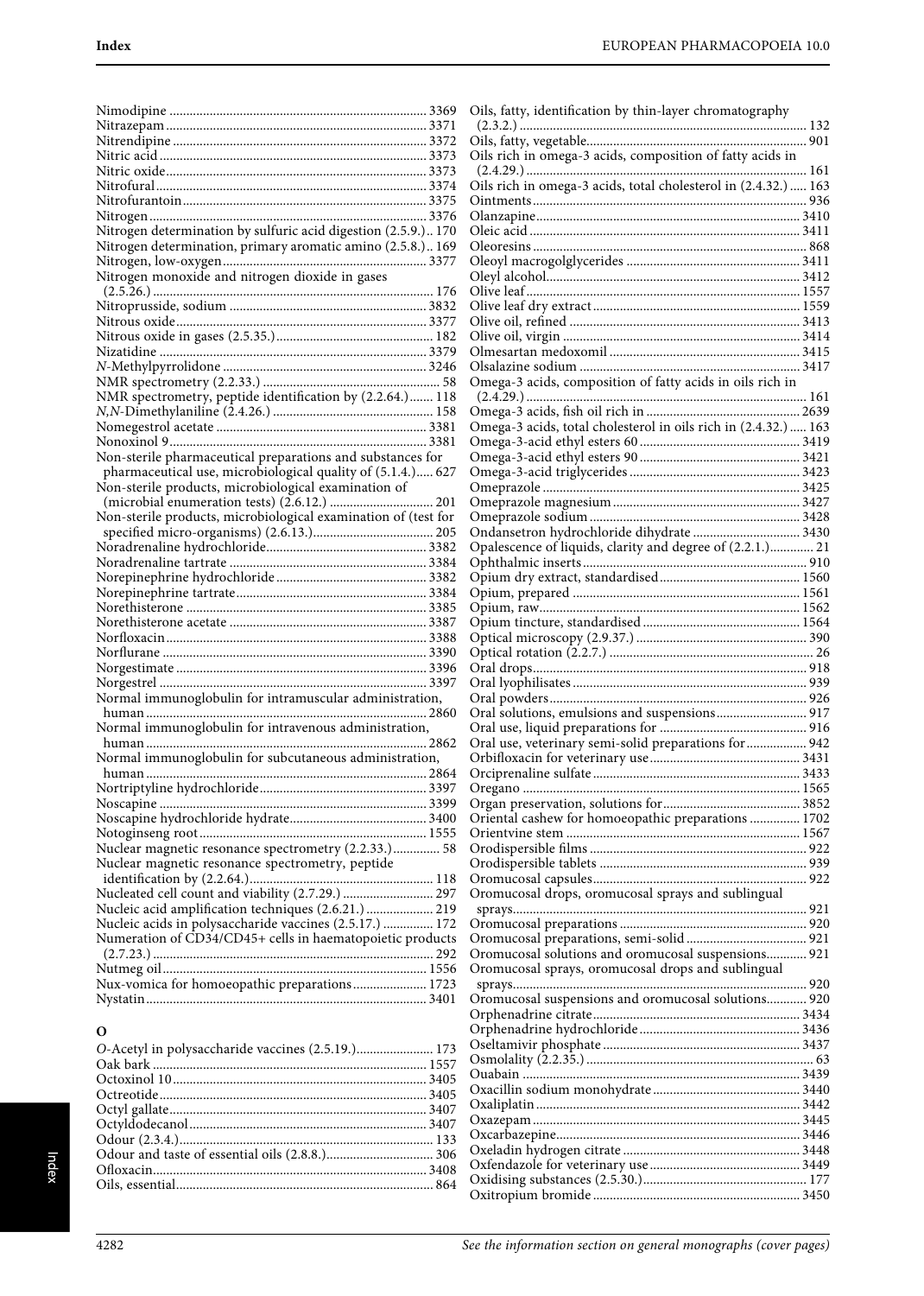| 3456 |
|------|
|      |
|      |
|      |
|      |
|      |
|      |
|      |
|      |
|      |
|      |

## **P**

| Pancreatic necrosis vaccine (inactivated, oil-adjuvanted,       |  |
|-----------------------------------------------------------------|--|
| injectable) for salmonids, infectious  1124                     |  |
|                                                                 |  |
|                                                                 |  |
|                                                                 |  |
|                                                                 |  |
|                                                                 |  |
|                                                                 |  |
|                                                                 |  |
|                                                                 |  |
| Papillomavirus vaccine (rDNA), human  989                       |  |
|                                                                 |  |
|                                                                 |  |
|                                                                 |  |
|                                                                 |  |
|                                                                 |  |
|                                                                 |  |
|                                                                 |  |
|                                                                 |  |
|                                                                 |  |
|                                                                 |  |
|                                                                 |  |
|                                                                 |  |
|                                                                 |  |
|                                                                 |  |
|                                                                 |  |
|                                                                 |  |
|                                                                 |  |
|                                                                 |  |
| Parahydroxybenzoate, sodium methyl 3830                         |  |
| Parahydroxybenzoate, sodium propyl 3838                         |  |
| Parainfluenza virus vaccine (live), bovine  1073                |  |
| Parainfluenza virus vaccine (live), canine  1084                |  |
|                                                                 |  |
| Paramyxovirus 1 (Newcastle disease) vaccine (inactivated),      |  |
|                                                                 |  |
| Paramyxovirus 1 (Newcastle disease) vaccine (live),             |  |
|                                                                 |  |
| Paramyxovirus 3 vaccine (inactivated) for turkeys, avian 1068   |  |
|                                                                 |  |
| Parenteral preparations, test for extractable volume of         |  |
|                                                                 |  |
|                                                                 |  |
| Paroxetine hydrochloride hemihydrate  3490                      |  |
| Particle size analysis by laser light diffraction (2.9.31.) 373 |  |
| Particles, fine, aerodynamic assessment of in preparations for  |  |
|                                                                 |  |
| Particle-size distribution estimation by analytical sieving     |  |
|                                                                 |  |
| Particulate contamination: sub-visible particles (2.9.19.)  360 |  |
|                                                                 |  |

| Parvovirosis vaccine (inactivated), canine 1085                                                               |  |
|---------------------------------------------------------------------------------------------------------------|--|
| Parvovirosis vaccine (inactivated), porcine 1143                                                              |  |
|                                                                                                               |  |
|                                                                                                               |  |
|                                                                                                               |  |
|                                                                                                               |  |
| Pasteurella vaccine (inactivated) for sheep 1138                                                              |  |
|                                                                                                               |  |
|                                                                                                               |  |
|                                                                                                               |  |
| Patches, transdermal, dissolution test for (2.9.4.) 333                                                       |  |
|                                                                                                               |  |
|                                                                                                               |  |
|                                                                                                               |  |
|                                                                                                               |  |
| Penetrometry, measurement of consistency by (2.9.9.) 337                                                      |  |
|                                                                                                               |  |
| Penicillin G (benzathine) tetrahydrate 1951                                                                   |  |
|                                                                                                               |  |
| Penicillin G (procaine) monohydrate  1955                                                                     |  |
|                                                                                                               |  |
|                                                                                                               |  |
| Penicillin V (benzathine) tetrahydrate 3531                                                                   |  |
|                                                                                                               |  |
|                                                                                                               |  |
|                                                                                                               |  |
|                                                                                                               |  |
|                                                                                                               |  |
|                                                                                                               |  |
|                                                                                                               |  |
| Pentetate sodium calcium for radiopharmaceutical                                                              |  |
|                                                                                                               |  |
|                                                                                                               |  |
|                                                                                                               |  |
|                                                                                                               |  |
|                                                                                                               |  |
|                                                                                                               |  |
|                                                                                                               |  |
|                                                                                                               |  |
|                                                                                                               |  |
|                                                                                                               |  |
|                                                                                                               |  |
|                                                                                                               |  |
|                                                                                                               |  |
|                                                                                                               |  |
| Peptide identification by nuclear magnetic resonance                                                          |  |
|                                                                                                               |  |
|                                                                                                               |  |
| Peptides, synthetic, acetic acid in (2.5.34.)  181                                                            |  |
|                                                                                                               |  |
|                                                                                                               |  |
|                                                                                                               |  |
|                                                                                                               |  |
|                                                                                                               |  |
|                                                                                                               |  |
|                                                                                                               |  |
| Pertussis (acellular, component), diphtheria and tetanus                                                      |  |
|                                                                                                               |  |
| Pertussis (acellular, component), diphtheria and tetanus                                                      |  |
| vaccine (adsorbed, reduced antigen(s) content) 956                                                            |  |
| Pertussis (acellular, component), diphtheria, tetanus and                                                     |  |
| haemophilus type b conjugate vaccine (adsorbed)  961                                                          |  |
| Pertussis (acellular, component), diphtheria, tetanus and                                                     |  |
| hepatitis B (rDNA) vaccine (adsorbed)  963                                                                    |  |
| Pertussis (acellular, component), diphtheria, tetanus and                                                     |  |
| poliomyelitis (inactivated) vaccine (adsorbed) 964                                                            |  |
| Pertussis (acellular, component), diphtheria, tetanus and                                                     |  |
| poliomyelitis (inactivated) vaccine (adsorbed, reduced                                                        |  |
|                                                                                                               |  |
| Pertussis (acellular, component), diphtheria, tetanus,<br>hepatitis B (rDNA), poliomyelitis (inactivated) and |  |

Particulate contamination: visible particles (2.9.20.)........... 362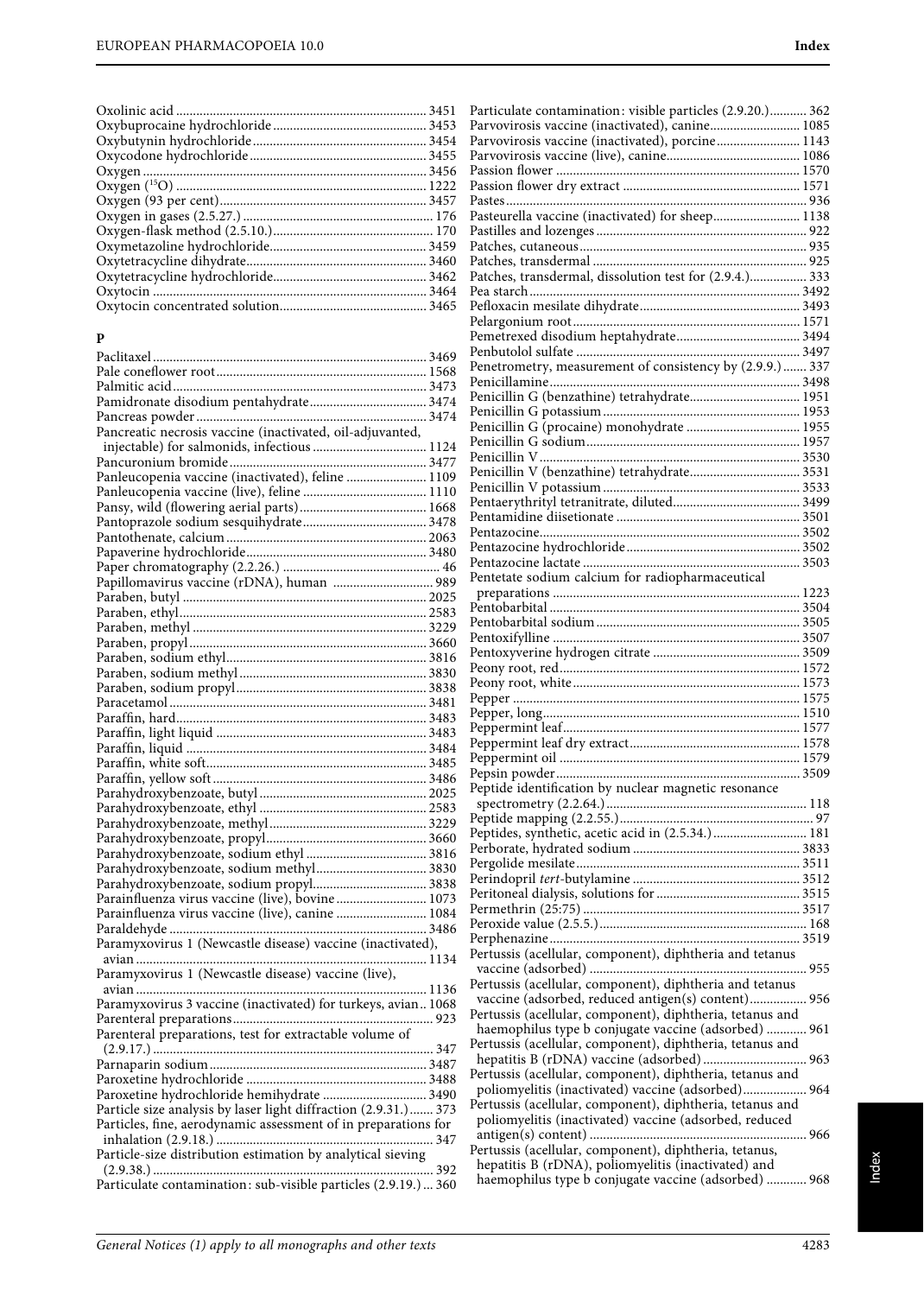| Pertussis (acellular, component), diphtheria, tetanus,<br>poliomyelitis (inactivated) and haemophilus type b conjugate |
|------------------------------------------------------------------------------------------------------------------------|
|                                                                                                                        |
|                                                                                                                        |
| Pertussis vaccine (acellular), assay of (2.7.16.) 286                                                                  |
| Pertussis vaccine (acellular, component, adsorbed) 1015                                                                |
| Pertussis vaccine (acellular, co-purified, adsorbed)  1016                                                             |
| Pertussis vaccine (whole cell, adsorbed) 1018                                                                          |
| Pertussis vaccine (whole cell), assay of (2.7.7.)  274                                                                 |
| Pertussis (whole cell), diphtheria and tetanus vaccine                                                                 |
|                                                                                                                        |
| Pertussis (whole cell), diphtheria, tetanus and poliomyelitis                                                          |
|                                                                                                                        |
|                                                                                                                        |
| Pertussis (whole cell), diphtheria, tetanus, poliomyelitis                                                             |
| (inactivated) and haemophilus type b conjugate vaccine                                                                 |
|                                                                                                                        |
|                                                                                                                        |
|                                                                                                                        |
| Pessaries and suppositories, disintegration of (2.9.2.)  325                                                           |
|                                                                                                                        |
|                                                                                                                        |
|                                                                                                                        |
| Petroleum rectificatum for homoeopathic preparations  1725                                                             |
|                                                                                                                        |
| pH, potentiometric determination of (2.2.3.)  24                                                                       |
|                                                                                                                        |
| Pharmaceutical technical procedures (2.9.)  323                                                                        |
|                                                                                                                        |
|                                                                                                                        |
|                                                                                                                        |
|                                                                                                                        |
|                                                                                                                        |
|                                                                                                                        |
|                                                                                                                        |
|                                                                                                                        |
| Phenol in immunosera and vaccines (2.5.15.)  172                                                                       |
|                                                                                                                        |
|                                                                                                                        |
|                                                                                                                        |
| Phenothiazines, identification by thin-layer chromatography                                                            |
|                                                                                                                        |
|                                                                                                                        |
|                                                                                                                        |
|                                                                                                                        |
|                                                                                                                        |
| Phenoxymethylpenicillin (benzathine) tetrahydrate 3531                                                                 |
|                                                                                                                        |
|                                                                                                                        |
|                                                                                                                        |
|                                                                                                                        |
|                                                                                                                        |
|                                                                                                                        |
|                                                                                                                        |
|                                                                                                                        |
|                                                                                                                        |
|                                                                                                                        |
|                                                                                                                        |
|                                                                                                                        |
|                                                                                                                        |
|                                                                                                                        |
|                                                                                                                        |
|                                                                                                                        |
|                                                                                                                        |
|                                                                                                                        |
|                                                                                                                        |
|                                                                                                                        |
|                                                                                                                        |
|                                                                                                                        |
|                                                                                                                        |
| Phosphorus in polysaccharide vaccines (2.5.18.)  172                                                                   |
|                                                                                                                        |
| Physical and physico-chemical methods (2.2.) 21                                                                        |
|                                                                                                                        |
|                                                                                                                        |
|                                                                                                                        |
|                                                                                                                        |
|                                                                                                                        |
|                                                                                                                        |
|                                                                                                                        |
| Piglet colibacillosis vaccine (inactivated), neonatal  1132<br>Pillules for homoeopathic preparations 1696             |

| Pillules, homoeopathic, impregnated 1697                                                                                       |
|--------------------------------------------------------------------------------------------------------------------------------|
|                                                                                                                                |
|                                                                                                                                |
|                                                                                                                                |
|                                                                                                                                |
|                                                                                                                                |
|                                                                                                                                |
|                                                                                                                                |
|                                                                                                                                |
|                                                                                                                                |
|                                                                                                                                |
|                                                                                                                                |
|                                                                                                                                |
| Pirenzepine dihydrochloride monohydrate  3574                                                                                  |
|                                                                                                                                |
|                                                                                                                                |
|                                                                                                                                |
|                                                                                                                                |
|                                                                                                                                |
|                                                                                                                                |
| Plasma (pooled and treated for virus inactivation),                                                                            |
| Plasmid vectors for human use, bacterial cells used for the                                                                    |
|                                                                                                                                |
| Plasmin inhibitor, assay of human (2.7.25.) 295                                                                                |
|                                                                                                                                |
|                                                                                                                                |
| Plastic containers and closures for pharmaceutical use                                                                         |
| Plastic containers for aqueous solutions for infusion                                                                          |
|                                                                                                                                |
| Plastic containers for human blood and blood components,                                                                       |
|                                                                                                                                |
|                                                                                                                                |
|                                                                                                                                |
|                                                                                                                                |
|                                                                                                                                |
|                                                                                                                                |
| Pneumococcal polysaccharide vaccine  1021                                                                                      |
| Pneumonia vaccine (inactivated), porcine enzootic  1141                                                                        |
| Poliomyelitis (inactivated), diphtheria and tetanus vaccine                                                                    |
|                                                                                                                                |
| Poliomyelitis (inactivated), diphtheria, tetanus and pertussis                                                                 |
| (acellular, component) vaccine (adsorbed) 964                                                                                  |
| Poliomyelitis (inactivated), diphtheria, tetanus and pertussis<br>(acellular, component) vaccine (adsorbed, reduced antigen(s) |
|                                                                                                                                |
| Poliomyelitis (inactivated), diphtheria, tetanus and pertussis                                                                 |
|                                                                                                                                |
| Poliomyelitis (inactivated), diphtheria, tetanus, pertussis                                                                    |
| (acellular, component) and haemophilus type b conjugate                                                                        |
| Poliomyelitis (inactivated), diphtheria, tetanus, pertussis                                                                    |
| (acellular, component), hepatitis B (rDNA) and haemophilus                                                                     |
|                                                                                                                                |
| Poliomyelitis (inactivated), diphtheria, tetanus, pertussis                                                                    |
| (whole cell) and haemophilus type b conjugate vaccine                                                                          |
|                                                                                                                                |
| Poliomyelitis vaccine (inactivated), in vivo assay of                                                                          |
|                                                                                                                                |
|                                                                                                                                |
|                                                                                                                                |
|                                                                                                                                |
|                                                                                                                                |
| Polyamide suture, sterile, in distributor for veterinary                                                                       |
| Poly(ethylene - vinyl acetate) for containers and tubing for<br>total parenteral nutrition preparations (3.1.7.) 434           |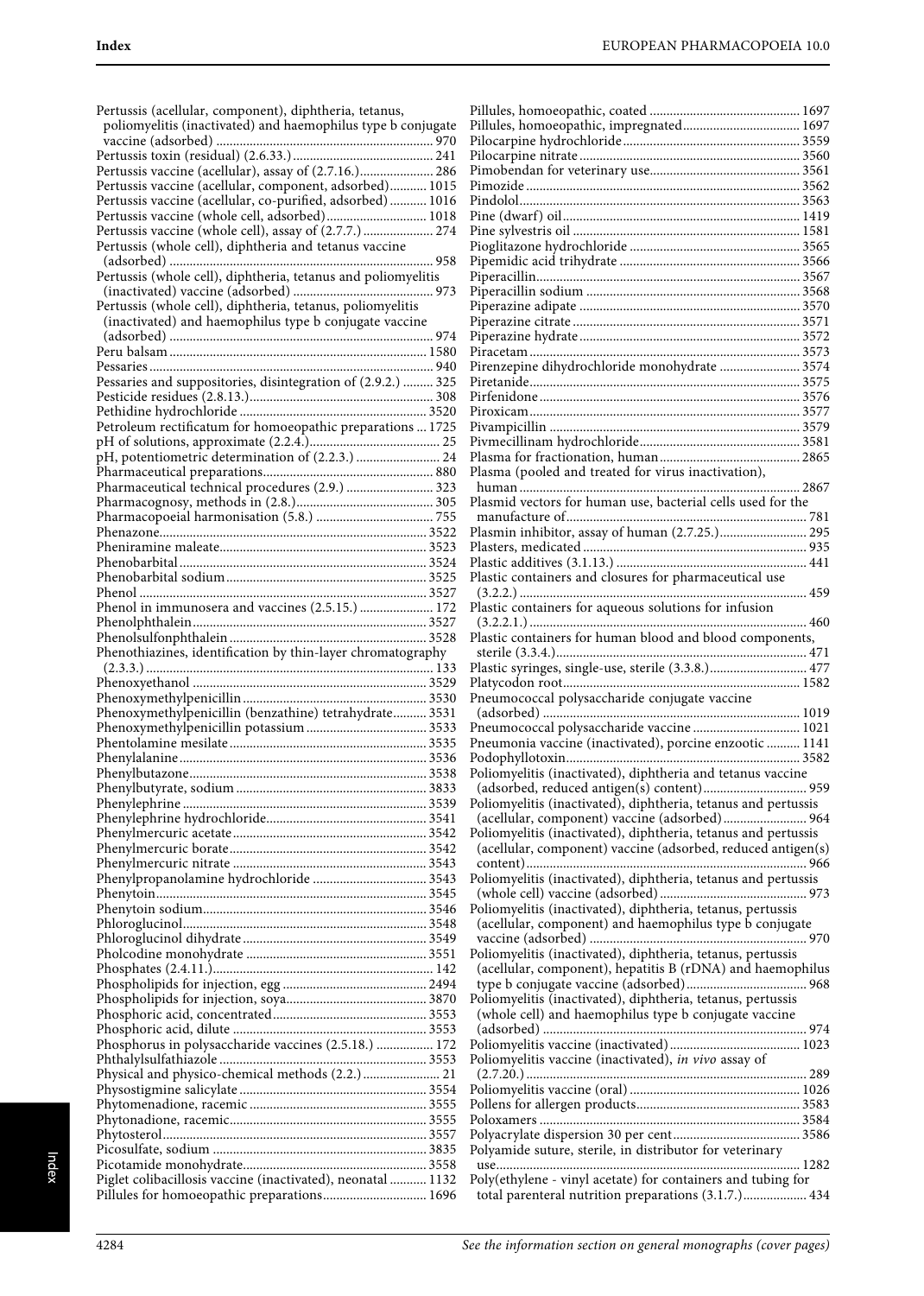| Polyethylene oxides, high-molecular-mass  3147                  | I |
|-----------------------------------------------------------------|---|
| Polyethylene terephthalate for containers for preparations not  |   |
|                                                                 | I |
|                                                                 | I |
|                                                                 | I |
| Polyethylene with additives for containers for parenteral       | I |
|                                                                 | I |
| preparations and for ophthalmic preparations (3.1.5.) 427       |   |
| Polyethylene without additives for containers for parenteral    | I |
| preparations and for ophthalmic preparations (3.1.4.) 426       | I |
|                                                                 | I |
| Polyethyleneglycols, high-molecular-mass 3147                   | I |
| Polygonum cuspidatum rhizome and root 1583                      | I |
|                                                                 | I |
|                                                                 | I |
|                                                                 | I |
|                                                                 | I |
|                                                                 | I |
|                                                                 | I |
|                                                                 | I |
| Polypropylene for containers and closures for parenteral        | I |
| preparations and ophthalmic preparations (3.1.6.) 431           | I |
| Polysaccharide vaccines for human use, conjugated, carrier      | I |
|                                                                 | I |
| Polysaccharide vaccines, hexosamines in (2.5.20.) 173           | I |
| Polysaccharide vaccines, methylpentoses in (2.5.21.)  173       | I |
|                                                                 |   |
| Polysaccharide vaccines, nucleic acids in (2.5.17.) 172         | I |
| Polysaccharide vaccines, O-acetyl in (2.5.19.) 173              | I |
| Polysaccharide vaccines, phosphorus in (2.5.18.) 172            | I |
| Polysaccharide vaccines, protein in (2.5.16.) 172               | I |
| Polysaccharide vaccines, ribose in (2.5.31.)  177               |   |
| Polysaccharide vaccines, sialic acid in (2.5.23.)  174          | I |
| Polysaccharide vaccines, uronic acids in (2.5.22.)  174         | I |
|                                                                 | I |
|                                                                 |   |
|                                                                 | I |
|                                                                 | I |
|                                                                 | I |
|                                                                 | I |
| Poly(vinyl acetate) dispersion 30 per cent 3594                 | I |
|                                                                 | I |
| Poly(vinyl alcohol) macrogol grafted copolymer  3140            | I |
| Poly(vinyl chloride) (non-plasticised) for containers for solid | I |
| dosage forms for oral administration, materials based on        | I |
|                                                                 | I |
| Poly(vinyl chloride), non-plasticised, materials based on for   | I |
|                                                                 | F |
| containers for non-injectable aqueous solutions (3.1.10.) 437   |   |
| Poly(vinyl chloride), plasticised, empty sterile containers of, | I |
| for human blood and blood components (3.3.5.)  473              | I |
| Poly(vinyl chloride), plasticised, materials based on, for      | F |
| containers for aqueous solutions for intravenous infusion       | I |
|                                                                 | F |
| Poly(vinyl chloride), plasticised, materials based on, for      | F |
| containers for human blood and blood components                 | F |
|                                                                 | F |
| Poly(vinyl chloride), plasticised, materials based on, for      | F |
| tubing used in sets for the transfusion of blood and blood      | F |
|                                                                 | F |
| Poly(vinyl chloride), plasticised, sterile containers of, for   | F |
| human blood containing anticoagulant solution (3.3.6.) 474      | I |
|                                                                 | I |
| Porcine actinobacillosis vaccine (inactivated)  1139            | F |
| Porcine enzootic pneumonia vaccine (inactivated)  1141          | I |
|                                                                 | I |
|                                                                 |   |
| Porcine parvovirosis vaccine (inactivated) 1143                 | I |
|                                                                 | I |
| Porcine progressive atrophic rhinitis vaccine                   | I |
|                                                                 |   |
| Pore-size distribution of solids by mercury porosimetry,        | I |
|                                                                 | I |
|                                                                 | I |
| Porosimetry, mercury, porosity and pore-size distribution of    | I |
|                                                                 | I |
|                                                                 | I |

| Porosity and pore-size distribution of solids by mercury      |  |
|---------------------------------------------------------------|--|
|                                                               |  |
|                                                               |  |
| Porous solids including powders, wettability of (2.9.45.) 406 |  |
|                                                               |  |
|                                                               |  |
|                                                               |  |
|                                                               |  |
|                                                               |  |
|                                                               |  |
|                                                               |  |
| Potassium dichromate for homoeopathic preparations 1721       |  |
|                                                               |  |
|                                                               |  |
| Potassium hydrogen aspartate hemihydrate  3604                |  |
|                                                               |  |
|                                                               |  |
|                                                               |  |
|                                                               |  |
|                                                               |  |
|                                                               |  |
|                                                               |  |
|                                                               |  |
| Potassium sodium tartrate tetrahydrate  3609                  |  |
|                                                               |  |
|                                                               |  |
|                                                               |  |
| Potentiometric determination of ionic concentration using     |  |
|                                                               |  |
|                                                               |  |
|                                                               |  |
| Potentisation, methods of preparation of homoeopathic stocks  |  |
|                                                               |  |
|                                                               |  |
|                                                               |  |
|                                                               |  |
|                                                               |  |
|                                                               |  |
|                                                               |  |
|                                                               |  |
|                                                               |  |
| Powders and granules for oral solutions and suspensions 917   |  |
|                                                               |  |
| Powders and tablets for rectal solutions and suspensions 934  |  |
| Powders, bulk density and tapped density of (2.9.34.) 384     |  |
|                                                               |  |
|                                                               |  |
|                                                               |  |
| Powders for eye drops and powders for eye lotions 910         |  |
|                                                               |  |
|                                                               |  |
|                                                               |  |
|                                                               |  |
|                                                               |  |
| Powders, wettability of porous solids including (2.9.45.) 406 |  |
| Pramipexole dihydrochloride monohydrate  3615                 |  |
|                                                               |  |
|                                                               |  |
|                                                               |  |
|                                                               |  |
|                                                               |  |
| Precursors for radiopharmaceutical preparations,              |  |
|                                                               |  |
|                                                               |  |
|                                                               |  |
|                                                               |  |
|                                                               |  |
|                                                               |  |
|                                                               |  |
|                                                               |  |
|                                                               |  |
|                                                               |  |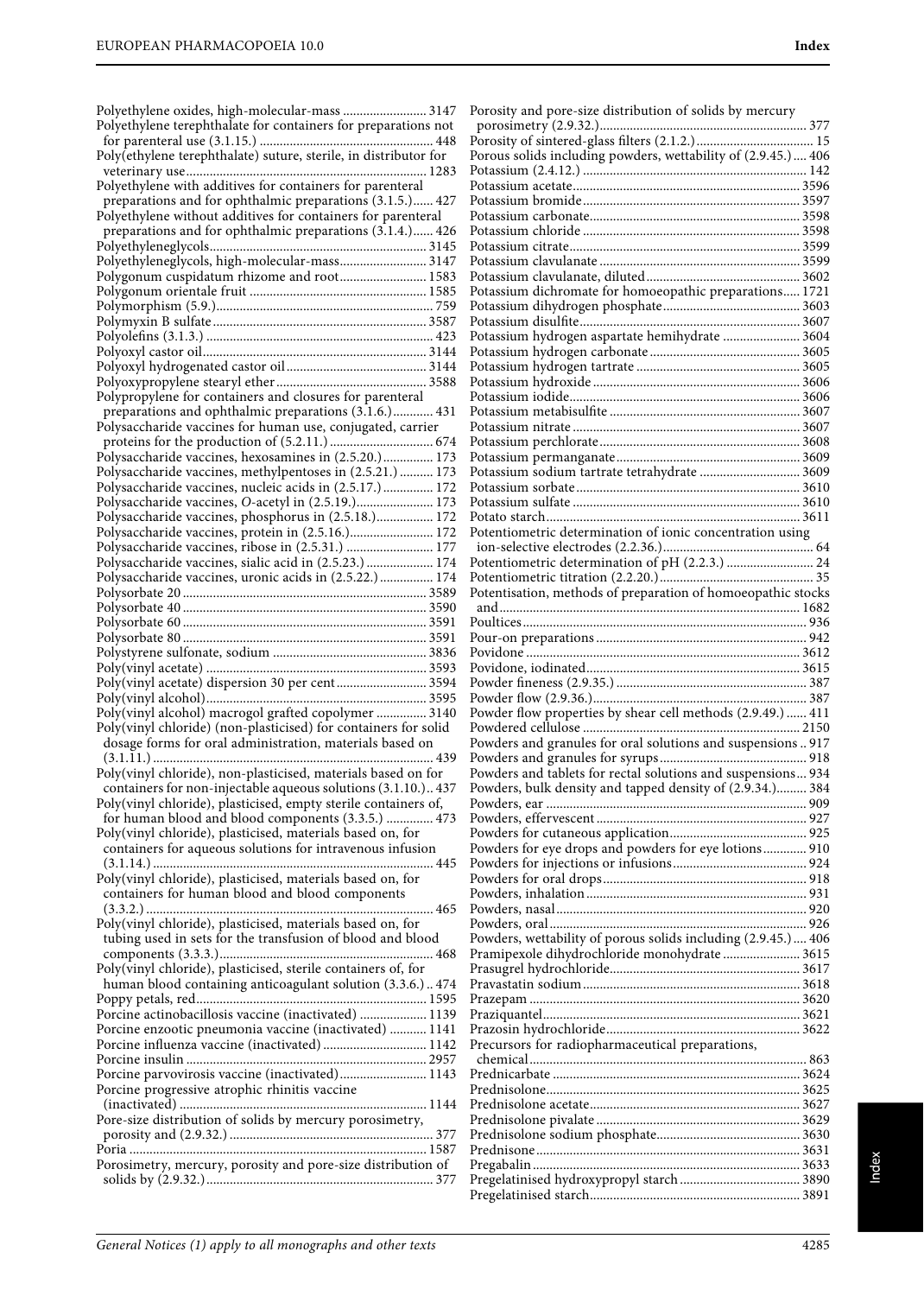| Premixes for medicated feeding stuffs for veterinary use  927  |  |
|----------------------------------------------------------------|--|
|                                                                |  |
|                                                                |  |
|                                                                |  |
|                                                                |  |
|                                                                |  |
| Preparations for nebulisation: characterisation (2.9.44.)  404 |  |
|                                                                |  |
| Preservative and anticoagulant solutions for human             |  |
|                                                                |  |
| Pressurised pharmaceutical preparations 933                    |  |
|                                                                |  |
|                                                                |  |
|                                                                |  |
|                                                                |  |
| Primary aromatic amino-nitrogen, determination of              |  |
|                                                                |  |
| Primary standards for volumetric solutions (4.2.1.)  609       |  |
|                                                                |  |
|                                                                |  |
|                                                                |  |
|                                                                |  |
|                                                                |  |
| Procaine benzylpenicillin monohydrate 1955                     |  |
|                                                                |  |
|                                                                |  |
|                                                                |  |
|                                                                |  |
|                                                                |  |
|                                                                |  |
|                                                                |  |
| Products of recombinant DNA technology 888                     |  |
| Products with risk of transmitting agents of animal spongiform |  |
|                                                                |  |
| Progenitor cells, human haematopoietic, colony-forming cell    |  |
|                                                                |  |
|                                                                |  |
|                                                                |  |
|                                                                |  |
|                                                                |  |
|                                                                |  |
|                                                                |  |
|                                                                |  |
|                                                                |  |
|                                                                |  |
|                                                                |  |
|                                                                |  |
|                                                                |  |
|                                                                |  |
|                                                                |  |
|                                                                |  |
| Propanol and methanol, 2-, test for (2.9.11.)  342             |  |
|                                                                |  |
|                                                                |  |
|                                                                |  |
|                                                                |  |
|                                                                |  |
|                                                                |  |
|                                                                |  |
|                                                                |  |
|                                                                |  |
|                                                                |  |
|                                                                |  |
|                                                                |  |
|                                                                |  |
|                                                                |  |
|                                                                |  |
|                                                                |  |
|                                                                |  |
|                                                                |  |
|                                                                |  |
|                                                                |  |
| Protein in polysaccharide vaccines (2.5.16.)  172              |  |
|                                                                |  |
|                                                                |  |
|                                                                |  |
|                                                                |  |
|                                                                |  |
|                                                                |  |
|                                                                |  |
|                                                                |  |
|                                                                |  |
|                                                                |  |
| Pulsed electrochemical detection and direct amperometric       |  |
|                                                                |  |
|                                                                |  |
|                                                                |  |
|                                                                |  |

| Pycnometric density of solids, gas (2.9.23.)  364          |  |
|------------------------------------------------------------|--|
|                                                            |  |
|                                                            |  |
|                                                            |  |
|                                                            |  |
|                                                            |  |
|                                                            |  |
|                                                            |  |
| Pyrophosphate (sodium) decahydrate for radiopharmaceutical |  |
|                                                            |  |
|                                                            |  |
|                                                            |  |

# **Q**

| Quality control of vaccines, substitution of <i>in vivo</i> method(s) |  |
|-----------------------------------------------------------------------|--|
|                                                                       |  |
| Quality of non-sterile pharmaceutical preparations and                |  |
| substances for pharmaceutical use, microbiological                    |  |
|                                                                       |  |
| Quantification and characterisation of residual host-cell DNA         |  |
|                                                                       |  |
| Quantified hawthorn leaf and flower liquid extract 1473               |  |
|                                                                       |  |
|                                                                       |  |
|                                                                       |  |
|                                                                       |  |
|                                                                       |  |
|                                                                       |  |
|                                                                       |  |

#### **R**

| Rabbit haemorrhagic disease vaccine (inactivated)  1147        |  |
|----------------------------------------------------------------|--|
|                                                                |  |
|                                                                |  |
|                                                                |  |
| Rabies vaccine for human use prepared in cell cultures 1030    |  |
| Rabies vaccine (inactivated) for veterinary use  1148          |  |
| Rabies vaccine (live, oral) for foxes and raccoon dogs  1150   |  |
|                                                                |  |
|                                                                |  |
|                                                                |  |
|                                                                |  |
|                                                                |  |
|                                                                |  |
|                                                                |  |
| Radioactivity, detection and measurement of (2.2.66.)  119     |  |
| Radiolabelling, fluoride ( <sup>18</sup> F) solution for  1194 |  |
| Radiolabelling, gallium (68Ga) chloride solution for  1206     |  |
| Radiolabelling, lutetium (177Lu) solution for  1218            |  |
| Radiolabelling, sodium iodide (1231) solution for 1228         |  |
| Radiolabelling, sodium iodide (131I) solution for 1232         |  |
| Radiolabelling, yttrium (90Y) chloride solution for  1265      |  |
| Radionuclides, table of physical characteristics (5.7.) 745    |  |
|                                                                |  |
| Radiopharmaceutical preparations, chemical precursors          |  |
|                                                                |  |
| Radiopharmaceutical preparations, copper tetramibi             |  |
|                                                                |  |
| Radiopharmaceutical preparations, iobenguane sulfate           |  |
| for ……………………………………………………………………………… 1216                        |  |
| Radiopharmaceutical preparations, medronic acid for  1219      |  |
| Radiopharmaceutical preparations, pentetate sodium calcium     |  |
|                                                                |  |
| Radiopharmaceutical preparations, sodium iodohippurate         |  |
|                                                                |  |
| Radiopharmaceutical preparations, sodium pyrophosphate         |  |
|                                                                |  |
| Radiopharmaceutical preparations, tetra-O-acetyl-mannose       |  |
|                                                                |  |
| Radiopharmaceuticals, extemporaneous preparation of            |  |
|                                                                |  |
|                                                                |  |
|                                                                |  |
|                                                                |  |
|                                                                |  |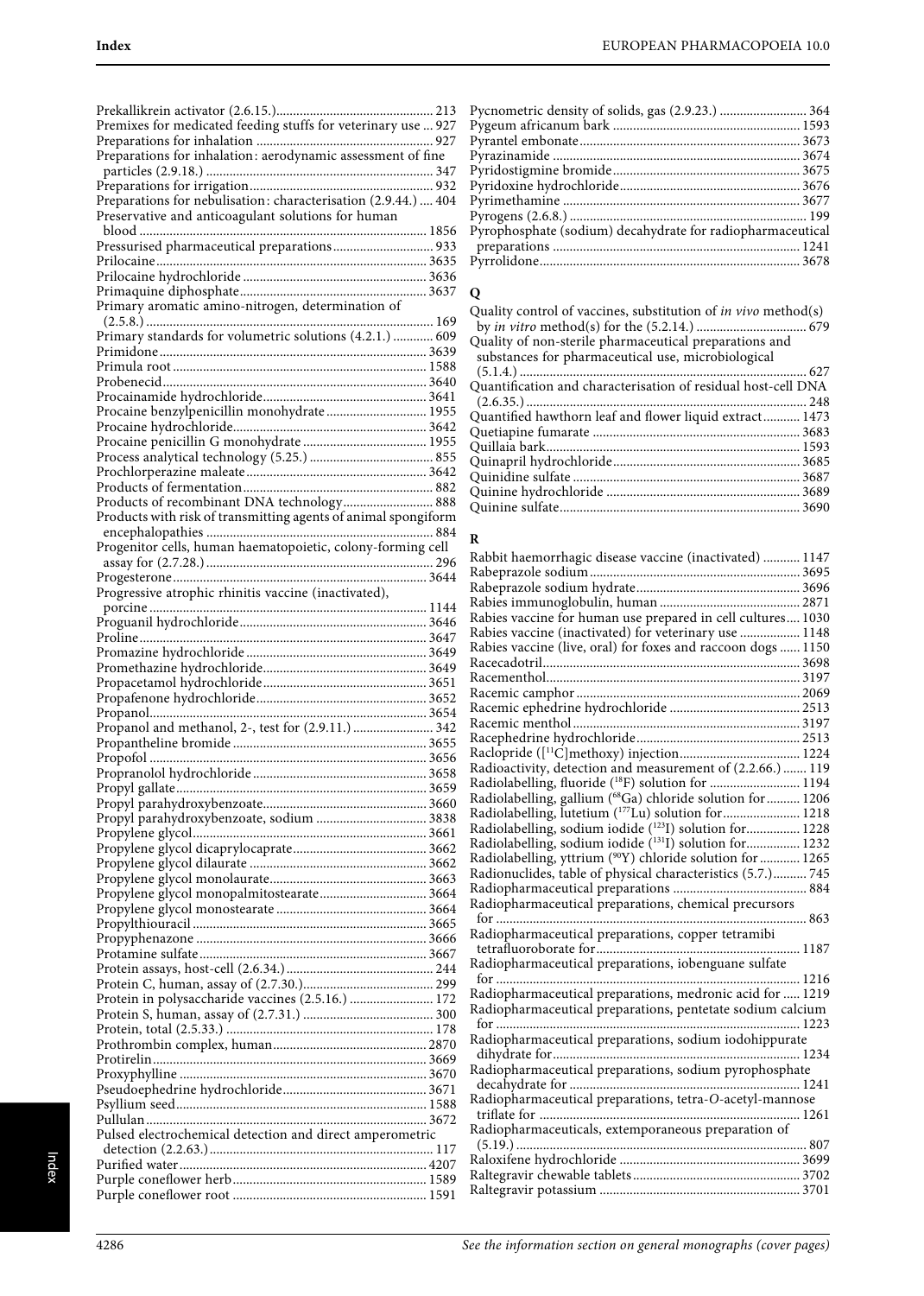|                                                                                                              | Roselle           |
|--------------------------------------------------------------------------------------------------------------|-------------------|
|                                                                                                              | Rosem             |
|                                                                                                              | Rosem             |
| Ramon assay, flocculation value (Lf) of diphtheria and tetanus                                               | Rosuva            |
|                                                                                                              | Rotatii           |
|                                                                                                              | Rotatio           |
|                                                                                                              | <b>Rotavi</b>     |
| Raw materials of biological origin for the production of                                                     | Rotavi            |
| cell-based and gene therapy medicinal products (5.2.12.) 675                                                 | Rotigo            |
|                                                                                                              | Round             |
|                                                                                                              | Roxith            |
| Reagents, standard solutions, buffer solutions (4.1.)  481                                                   | RRR-a             |
| Recombinant DNA technology, products of  888                                                                 | RRR-α             |
|                                                                                                              | RRR-a             |
| Recommendations on dissolution testing (5.17.1.)  801<br>Recommendations on methods for dosage forms testing | Rubbe:            |
|                                                                                                              | prepa<br>(3.2.9)  |
|                                                                                                              | Rubell            |
|                                                                                                              | Rubell            |
|                                                                                                              | Rubell            |
|                                                                                                              | Rubell            |
| Rectal solutions and suspensions, powders and tablets for  933                                               | Rumin             |
| Rectal solutions, emulsions and suspensions 934                                                              | Rupata            |
|                                                                                                              | Rutosi            |
|                                                                                                              |                   |
|                                                                                                              | S                 |
|                                                                                                              | Saccha            |
|                                                                                                              | Saccha            |
|                                                                                                              | Safety,           |
|                                                                                                              | Safflov           |
|                                                                                                              | Safflov           |
|                                                                                                              | Saffror           |
|                                                                                                              | Sage le           |
|                                                                                                              | Sage le           |
|                                                                                                              | Sage of           |
| Residual solvents, identification and control (2.4.24.)  152                                                 | Sage ti           |
| Residue on evaporation of essential oils (2.8.9.) 306                                                        | Salbuta           |
|                                                                                                              | Salbuta           |
|                                                                                                              | Salicyl           |
|                                                                                                              | Salmet            |
| Respiratory syncytial virus vaccine (live), bovine  1074                                                     | Salmor            |
|                                                                                                              | Salmoı            |
|                                                                                                              | Salmoı            |
| Rhinotracheitis vaccine (inactivated), bovine, infectious1120                                                | Salmoi            |
| Rhinotracheitis vaccine (inactivated), viral, feline  1113                                                   |                   |
| Rhinotracheitis vaccine (live), bovine, infectious 1121                                                      | chick             |
|                                                                                                              | Salmoı            |
|                                                                                                              | chick             |
| Rhinotracheitis vaccine (live), infectious, turkey 1162                                                      | Salmoı            |
| Rhinotracheitis vaccine (live), viral, feline  1114                                                          | oil-ac            |
|                                                                                                              | Salvia:           |
|                                                                                                              | Sangui            |
|                                                                                                              | Saponi            |
|                                                                                                              | Saquin            |
| Ribose in polysaccharide vaccines (2.5.31.)  177                                                             | Saw pa            |
|                                                                                                              | Saw pa            |
|                                                                                                              | Scanni<br>Schisaı |
|                                                                                                              |                   |
|                                                                                                              | Scopol            |
|                                                                                                              | Scopol<br>Scopol  |
|                                                                                                              | Selame            |
|                                                                                                              | Selegil           |
|                                                                                                              | Seleniu           |
|                                                                                                              | Seleniu           |
|                                                                                                              | Selfhea           |
|                                                                                                              | Semi-r            |
|                                                                                                              | Semi-s            |
|                                                                                                              | Semi-s            |
| Rolling ball (automatic) and falling ball viscometer methods                                                 | Semi-s            |
|                                                                                                              | Semi-s            |
|                                                                                                              | Semi-s<br>Semi-s  |

| Rotating viscometer method - viscosity (2.2.10.)  28         |  |
|--------------------------------------------------------------|--|
|                                                              |  |
| Rotavirus diarrhoea vaccine (inactivated), calf  1078        |  |
|                                                              |  |
|                                                              |  |
|                                                              |  |
|                                                              |  |
|                                                              |  |
|                                                              |  |
| RRR-a-Tocopheryl hydrogen succinate 4064                     |  |
| Rubber closures for containers for aqueous parenteral        |  |
| preparations, for powders and for freeze-dried powders       |  |
|                                                              |  |
|                                                              |  |
| Rubella, measles and mumps vaccine (live) 1005               |  |
| Rubella, measles, mumps and varicella vaccine (live) 1006    |  |
|                                                              |  |
| Ruminant colibacillosis vaccine (inactivated), neonatal 1133 |  |
|                                                              |  |
|                                                              |  |

## **S**

| Saffron for homoeopathic preparations 1710                     |  |
|----------------------------------------------------------------|--|
|                                                                |  |
|                                                                |  |
|                                                                |  |
|                                                                |  |
|                                                                |  |
|                                                                |  |
|                                                                |  |
|                                                                |  |
|                                                                |  |
| Salmonella Enteritidis vaccine (inactivated) for chickens 1151 |  |
| Salmonella Enteritidis vaccine (live, oral) for chickens 1152  |  |
| Salmonella Typhimurium vaccine (inactivated) for               |  |
|                                                                |  |
| Salmonella Typhimurium vaccine (live, oral) for                |  |
|                                                                |  |
| Salmonids, infectious pancreatic necrosis vaccine (inactivated |  |
|                                                                |  |
| Salvia miltiorrhiza root and rhizome 1610                      |  |
|                                                                |  |
|                                                                |  |
|                                                                |  |
|                                                                |  |
|                                                                |  |
|                                                                |  |
|                                                                |  |
|                                                                |  |
|                                                                |  |
|                                                                |  |
|                                                                |  |
|                                                                |  |
|                                                                |  |
| Selenium for homoeopathic preparations  1725                   |  |
|                                                                |  |
| Semi-micro determination of water (2.5.12.) 171                |  |
|                                                                |  |
|                                                                |  |
|                                                                |  |
|                                                                |  |
|                                                                |  |
| Semi-solid preparations for cutaneous application 935          |  |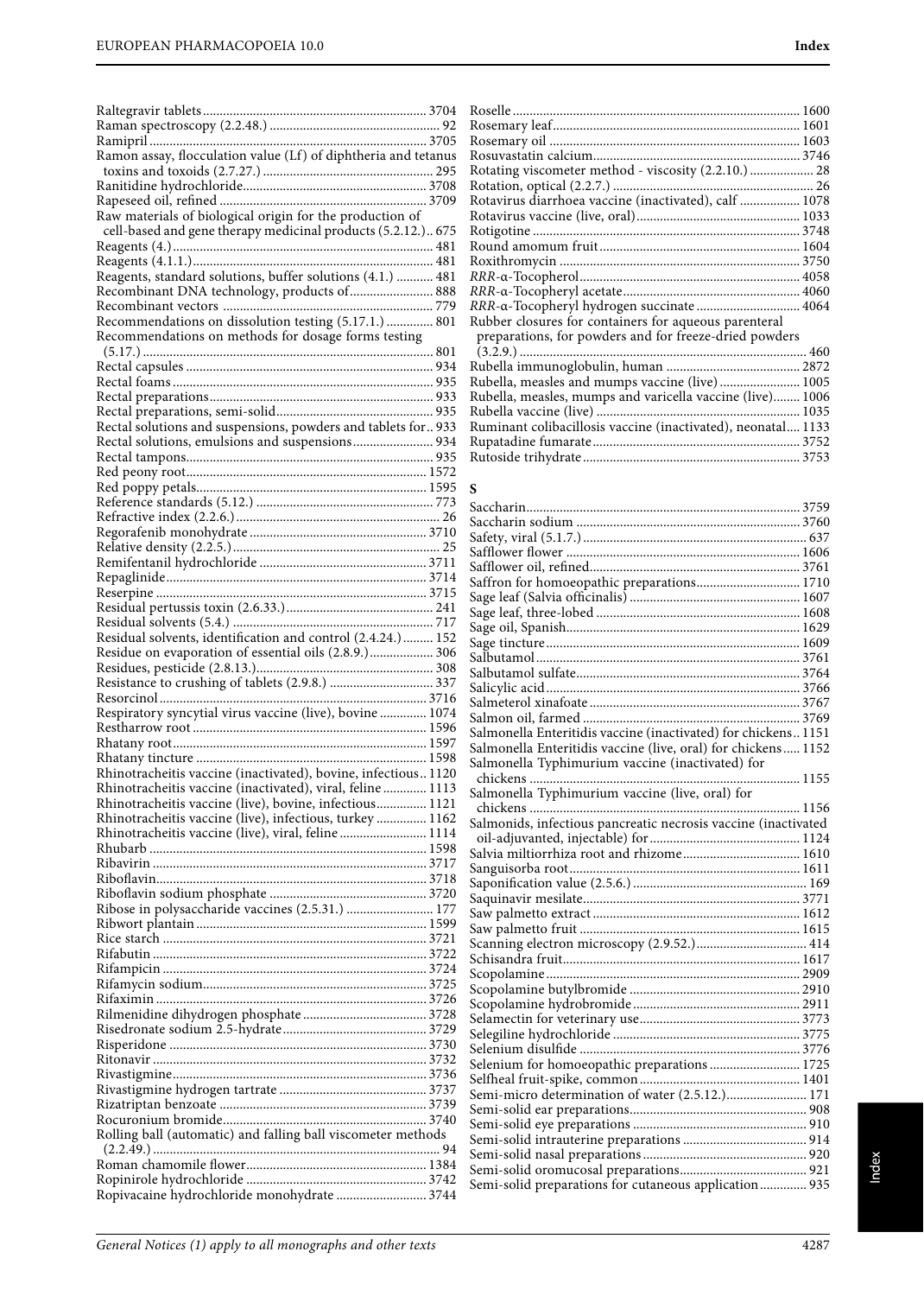| Semi-solid preparations for oral use, veterinary  942                                                    |
|----------------------------------------------------------------------------------------------------------|
|                                                                                                          |
|                                                                                                          |
|                                                                                                          |
|                                                                                                          |
|                                                                                                          |
|                                                                                                          |
|                                                                                                          |
| Separation techniques, chromatographic (2.2.46.) 80                                                      |
|                                                                                                          |
|                                                                                                          |
|                                                                                                          |
|                                                                                                          |
|                                                                                                          |
| Sets for the transfusion of blood and blood components                                                   |
|                                                                                                          |
|                                                                                                          |
|                                                                                                          |
| Shear cell methods, powder flow properties by (2.9.49.) 411                                              |
|                                                                                                          |
| Shingles (herpes zoster) vaccine (live) 1036                                                             |
|                                                                                                          |
|                                                                                                          |
|                                                                                                          |
|                                                                                                          |
|                                                                                                          |
|                                                                                                          |
| Sieving, analytical, particle-size distribution estimation by                                            |
|                                                                                                          |
|                                                                                                          |
|                                                                                                          |
|                                                                                                          |
|                                                                                                          |
|                                                                                                          |
|                                                                                                          |
|                                                                                                          |
|                                                                                                          |
|                                                                                                          |
| Silicone elastomer for closures and tubing (3.1.9.) 436                                                  |
|                                                                                                          |
| Silk suture, sterile, braided, in distributor for veterinary                                             |
|                                                                                                          |
|                                                                                                          |
|                                                                                                          |
|                                                                                                          |
|                                                                                                          |
| Single-dose preparations, uniformity of content (2.9.6.) 336                                             |
| Single-dose preparations, uniformity of mass (2.9.5.)  335                                               |
|                                                                                                          |
|                                                                                                          |
|                                                                                                          |
|                                                                                                          |
|                                                                                                          |
|                                                                                                          |
|                                                                                                          |
|                                                                                                          |
|                                                                                                          |
|                                                                                                          |
|                                                                                                          |
|                                                                                                          |
|                                                                                                          |
|                                                                                                          |
|                                                                                                          |
|                                                                                                          |
|                                                                                                          |
|                                                                                                          |
| Sodium calcium pentetate for radiopharmaceutical                                                         |
|                                                                                                          |
|                                                                                                          |
|                                                                                                          |
|                                                                                                          |
|                                                                                                          |
|                                                                                                          |
| Sodium carboxymethylcellulose, cross-linked 2318<br>Sodium carboxymethylcellulose, low-substituted  2094 |

| Sodium chromate (51Cr) sterile solution 1226                        |  |
|---------------------------------------------------------------------|--|
|                                                                     |  |
|                                                                     |  |
|                                                                     |  |
|                                                                     |  |
| Sodium dihydrogen phosphate dihydrate  3816                         |  |
|                                                                     |  |
|                                                                     |  |
|                                                                     |  |
|                                                                     |  |
|                                                                     |  |
|                                                                     |  |
|                                                                     |  |
|                                                                     |  |
|                                                                     |  |
|                                                                     |  |
|                                                                     |  |
|                                                                     |  |
|                                                                     |  |
|                                                                     |  |
| Sodium iodide (123I) solution for radiolabelling  1228              |  |
|                                                                     |  |
| Sodium iodide ( <sup>131</sup> I) capsules for diagnostic use  1229 |  |
| Sodium iodide (131I) capsules for therapeutic use  1230             |  |
|                                                                     |  |
| Sodium iodide $(131)$ solution for radiolabelling  1232             |  |
|                                                                     |  |
|                                                                     |  |
| Sodium iodohippurate (131I) injection  1234                         |  |
| Sodium iodohippurate dihydrate for radiopharmaceutical              |  |
|                                                                     |  |
|                                                                     |  |
|                                                                     |  |
|                                                                     |  |
| Sodium lauroylsarcosinate for external use 3828                     |  |
|                                                                     |  |
|                                                                     |  |
| Sodium methyl parahydroxybenzoate  3830                             |  |
| Sodium molybdate ( <sup>99</sup> Mo) solution (fission)  1235       |  |
|                                                                     |  |
|                                                                     |  |
|                                                                     |  |
|                                                                     |  |
|                                                                     |  |
|                                                                     |  |
|                                                                     |  |
|                                                                     |  |
|                                                                     |  |
|                                                                     |  |
| Sodium pertechnetate ( <sup>99m</sup> Tc) injection (fission)  1238 |  |
| Sodium pertechnetate (99mTc) injection (non-fission) 1240           |  |
|                                                                     |  |
|                                                                     |  |
|                                                                     |  |
|                                                                     |  |
|                                                                     |  |
|                                                                     |  |
|                                                                     |  |
|                                                                     |  |
| Sodium pyrophosphate decahydrate for radiopharmaceutical            |  |
|                                                                     |  |
|                                                                     |  |
|                                                                     |  |
|                                                                     |  |
|                                                                     |  |
|                                                                     |  |
|                                                                     |  |
|                                                                     |  |
|                                                                     |  |
|                                                                     |  |
|                                                                     |  |
|                                                                     |  |
|                                                                     |  |
|                                                                     |  |
|                                                                     |  |
|                                                                     |  |
|                                                                     |  |
|                                                                     |  |
|                                                                     |  |
| Sodium tetrachloroaurate dihydrate for homoeopathic                 |  |
|                                                                     |  |
|                                                                     |  |
|                                                                     |  |
|                                                                     |  |
|                                                                     |  |
|                                                                     |  |
| Softening time determination of lipophilic suppositories            |  |
|                                                                     |  |
| Solid dosage forms, dissolution test for (2.9.3.) 326               |  |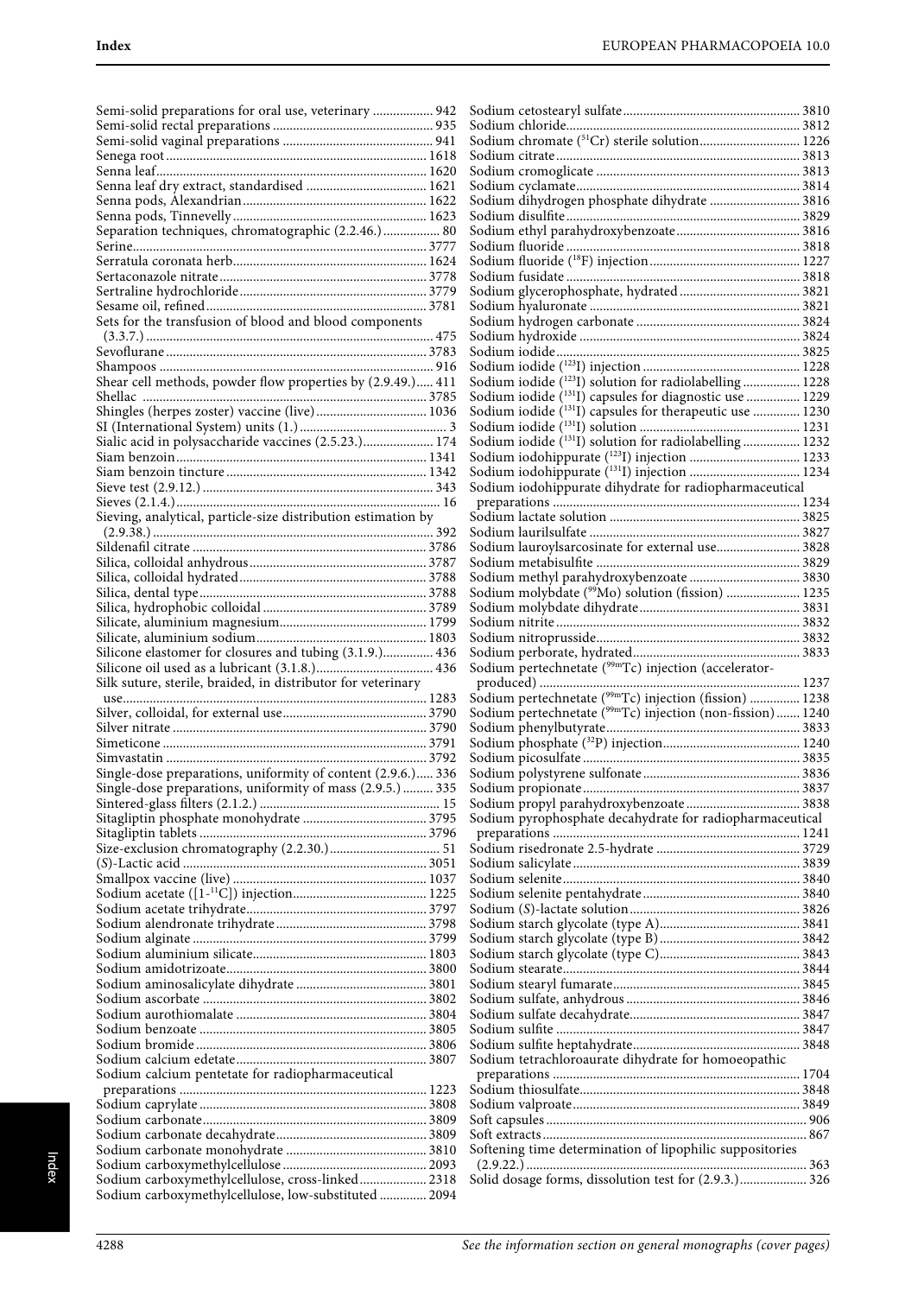| Solid dosage forms, recommendations on dissolution testing                                                     |  |
|----------------------------------------------------------------------------------------------------------------|--|
| Solids by mercury porosimetry, porosity and pore-size                                                          |  |
|                                                                                                                |  |
| Solids, gas pycnometric density of (2.9.23.)  364                                                              |  |
| Solids (porous) including powders, wettability of (2.9.45.) 406                                                |  |
|                                                                                                                |  |
|                                                                                                                |  |
| Solution calorimetry and microcalorimetry, characterisation                                                    |  |
|                                                                                                                |  |
| Solutions, emulsions and suspensions, oral  917                                                                |  |
|                                                                                                                |  |
| Solutions for haemodialysis, concentrated, water for                                                           |  |
|                                                                                                                |  |
| Solutions for haemofiltration and haemodiafiltration  2803                                                     |  |
|                                                                                                                |  |
|                                                                                                                |  |
|                                                                                                                |  |
| Solvents, residual, identification and control (2.4.24.) 152                                                   |  |
|                                                                                                                |  |
|                                                                                                                |  |
|                                                                                                                |  |
|                                                                                                                |  |
|                                                                                                                |  |
|                                                                                                                |  |
|                                                                                                                |  |
|                                                                                                                |  |
|                                                                                                                |  |
|                                                                                                                |  |
|                                                                                                                |  |
|                                                                                                                |  |
|                                                                                                                |  |
|                                                                                                                |  |
|                                                                                                                |  |
|                                                                                                                |  |
| Sorbitol, liquid, partially dehydrated  3868                                                                   |  |
| Sorption-desorption isotherms and water activity,<br>determination of (water-solid interactions) (2.9.39.) 394 |  |
|                                                                                                                |  |
|                                                                                                                |  |
| Soya-bean oil, hydrogenated                                                                                    |  |
|                                                                                                                |  |
|                                                                                                                |  |
| Specific surface area by air permeability (2.9.14.)  343                                                       |  |
| Specific surface area by gas adsorption (2.9.26.)  369<br>Spectinomycin dihydrochloride pentahydrate 3873      |  |
| Spectinomycin sulfate tetrahydrate for veterinary use  3875                                                    |  |
|                                                                                                                |  |
|                                                                                                                |  |
|                                                                                                                |  |
| Spectrometry, nuclear magnetic resonance (2.2.33.)  58                                                         |  |
|                                                                                                                |  |
| Spectrophotometry, infrared absorption (2.2.24.)  39                                                           |  |
| Spectrophotometry, ultraviolet and visible absorption                                                          |  |
|                                                                                                                |  |
|                                                                                                                |  |
| SPF chicken flocks for the production and quality control of                                                   |  |
|                                                                                                                |  |
| Spheroids and granules, friability of (2.9.41.)  400                                                           |  |
|                                                                                                                |  |
|                                                                                                                |  |
| Spirapril hydrochloride monohydrate  3880                                                                      |  |
|                                                                                                                |  |
|                                                                                                                |  |
|                                                                                                                |  |
|                                                                                                                |  |
|                                                                                                                |  |

| Staphysagria for homoeopathic preparations  1726                 |  |
|------------------------------------------------------------------|--|
|                                                                  |  |
|                                                                  |  |
|                                                                  |  |
|                                                                  |  |
|                                                                  |  |
|                                                                  |  |
|                                                                  |  |
|                                                                  |  |
|                                                                  |  |
|                                                                  |  |
|                                                                  |  |
|                                                                  |  |
| Statistical analysis of results of biological assays and tests   |  |
|                                                                  |  |
|                                                                  |  |
| Steam sterilisation of aqueous preparations, application of the  |  |
|                                                                  |  |
|                                                                  |  |
|                                                                  |  |
|                                                                  |  |
|                                                                  |  |
| Sterile braided silk suture in distributor for veterinary        |  |
|                                                                  |  |
| Sterile catgut in distributor for veterinary use 1281            |  |
| Sterile containers of plasticised poly(vinyl chloride) for human |  |
| blood containing anticoagulant solution (3.3.6.)  474            |  |
| Sterile linen thread in distributor for veterinary use  1282     |  |
| Sterile non-absorbable strands in distributor for veterinary     |  |
|                                                                  |  |
| Sterile plastic containers for human blood and blood             |  |
|                                                                  |  |
| Sterile polyamide suture in distributor for veterinary use 1282  |  |
| Sterile poly(ethylene terephthalate) suture in distributor for   |  |
| Sterile products, biological indicators and related microbial    |  |
| preparations used in the manufacture of (5.1.2.)  622            |  |
| Sterile products, methods of preparation of (5.1.1.)  619        |  |
| Sterile single-use plastic syringes (3.3.8.)  477                |  |
| Sterile synthetic absorbable braided sutures 1274                |  |
| Sterile synthetic absorbable monofilament sutures 1275           |  |
| Sterility, guidelines for using the test for (5.1.9.) 639        |  |
|                                                                  |  |
|                                                                  |  |
|                                                                  |  |
|                                                                  |  |
|                                                                  |  |
|                                                                  |  |
| Strands, sterile non-absorbable, in distributor for veterinary   |  |
|                                                                  |  |
|                                                                  |  |
|                                                                  |  |
| Strychnos ignatii for homoeopathic preparations 1719             |  |
|                                                                  |  |
| Sublingual sprays, oromucosal drops and oromucosal               |  |
|                                                                  |  |
|                                                                  |  |
|                                                                  |  |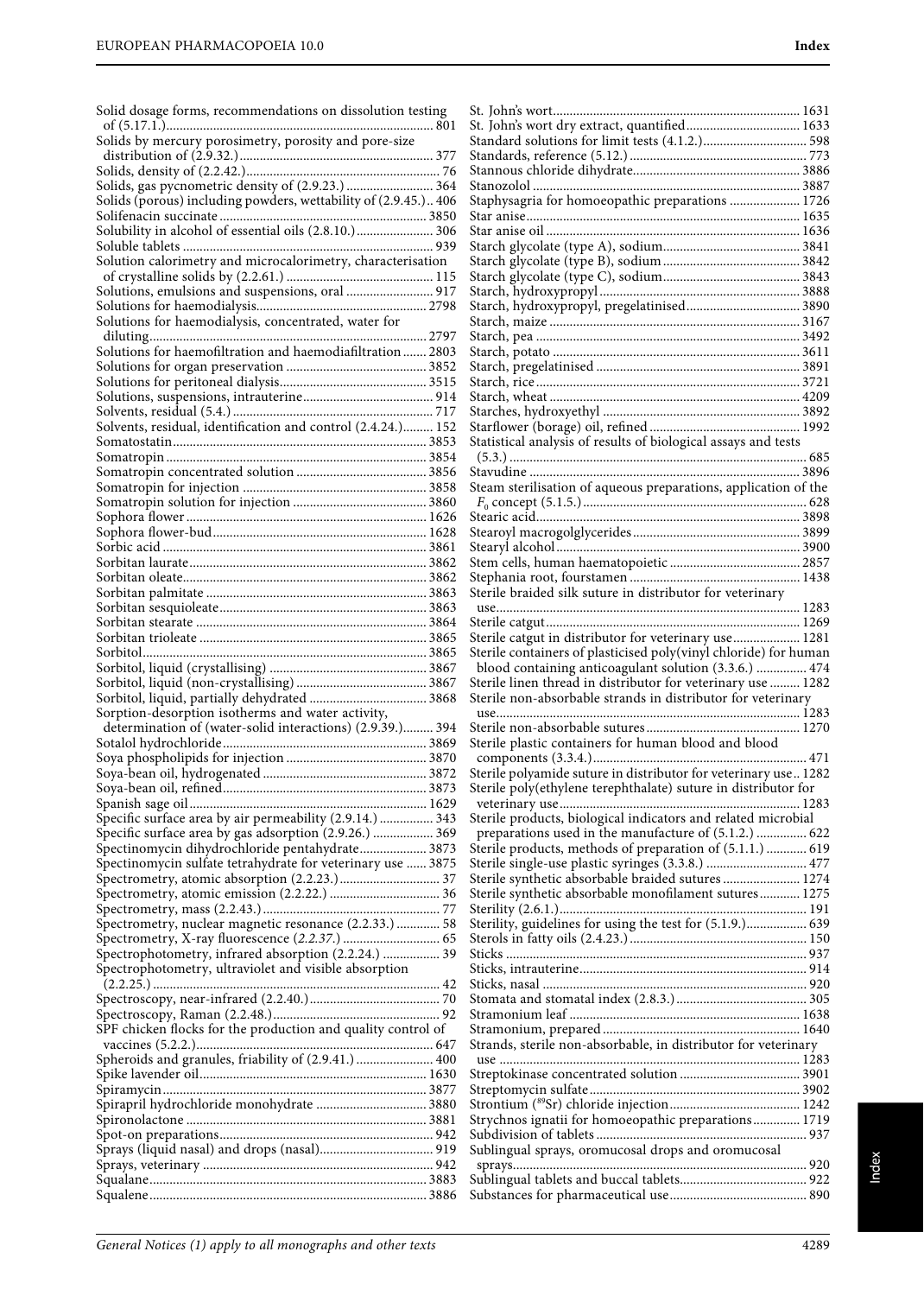| Substances for pharmaceutical use, control of impurities in     |                                                                           |  |
|-----------------------------------------------------------------|---------------------------------------------------------------------------|--|
| Substances of animal origin for the production of               |                                                                           |  |
| immunological veterinary medicinal products (5.2.5.)  656       | т                                                                         |  |
| Substitution of in vivo method(s) by in vitro method(s) for the | Table of physical characteristics of radionuclides mentioned in           |  |
|                                                                 |                                                                           |  |
| Sub-visible particles, particulate contamination (2.9.19.)  360 | Tablets and capsules, disintegration of (2.9.1.)  323                     |  |
|                                                                 | Tablets and powders for rectal solutions and suspensions 934              |  |
|                                                                 |                                                                           |  |
|                                                                 |                                                                           |  |
|                                                                 |                                                                           |  |
|                                                                 |                                                                           |  |
|                                                                 |                                                                           |  |
|                                                                 | Tablets for intrauterine solutions and suspensions  914                   |  |
|                                                                 | Tablets for vaginal solutions and suspensions  941                        |  |
|                                                                 |                                                                           |  |
|                                                                 |                                                                           |  |
|                                                                 |                                                                           |  |
|                                                                 |                                                                           |  |
|                                                                 |                                                                           |  |
| Sulfadimethoxine sodium for veterinary use  3921                |                                                                           |  |
|                                                                 |                                                                           |  |
|                                                                 |                                                                           |  |
|                                                                 |                                                                           |  |
|                                                                 |                                                                           |  |
|                                                                 |                                                                           |  |
|                                                                 |                                                                           |  |
|                                                                 |                                                                           |  |
| Sulfamethoxypyridazine for veterinary use 3929                  |                                                                           |  |
|                                                                 |                                                                           |  |
|                                                                 |                                                                           |  |
|                                                                 |                                                                           |  |
|                                                                 |                                                                           |  |
|                                                                 |                                                                           |  |
|                                                                 |                                                                           |  |
|                                                                 |                                                                           |  |
|                                                                 |                                                                           |  |
| Sulfur for homoeopathic preparations 1727                       |                                                                           |  |
|                                                                 | Tapped density and bulk density of powders (2.9.34.) 384                  |  |
|                                                                 |                                                                           |  |
|                                                                 |                                                                           |  |
|                                                                 |                                                                           |  |
|                                                                 |                                                                           |  |
|                                                                 | Technetium ( <sup>99m</sup> Tc) colloidal rhenium sulfide injection  1244 |  |
|                                                                 | Technetium (99mTc) colloidal sulfur injection  1244                       |  |
|                                                                 |                                                                           |  |
|                                                                 |                                                                           |  |
| Supercritical fluid chromatography (2.2.45.)  80                | Technetium ( <sup>99m</sup> Tc) exametazime injection  1247               |  |
|                                                                 |                                                                           |  |
| Suppositories and pessaries, disintegration of (2.9.2.) 325     | Technetium (99mTc) human albumin injection  1249                          |  |
| Suppositories, lipophilic, softening time determination         |                                                                           |  |
|                                                                 |                                                                           |  |
| Suspensions, solutions and emulsions, oral  917                 | Technetium (99mTc) medronate injection  1253                              |  |
|                                                                 | Technetium ( <sup>99m</sup> Tc) mertiatide injection  1254                |  |
|                                                                 |                                                                           |  |
| Sutures, sterile synthetic absorbable braided  1274             | Technetium (99mTc) oxidronate injection  1256                             |  |
| Sutures, sterile synthetic absorbable monofilament  1275        |                                                                           |  |
|                                                                 |                                                                           |  |
|                                                                 | Technetium (99mTc) succimer injection 1259                                |  |
|                                                                 | Technetium ( <sup>99m</sup> Tc) tin pyrophosphate injection  1260         |  |
|                                                                 |                                                                           |  |
|                                                                 |                                                                           |  |
| Swine erysipelas vaccine (inactivated) 1158                     |                                                                           |  |
| Swine-fever vaccine (live, prepared in cell cultures),          | Tenosynovitis vaccine (live), viral, avian  1069                          |  |
|                                                                 |                                                                           |  |
|                                                                 |                                                                           |  |
| Synthetic absorbable braided sutures, sterile  1274             |                                                                           |  |
| Synthetic absorbable monofilament sutures, sterile 1275         |                                                                           |  |
| Syringes, plastic, sterile single-use (3.3.8.)  477             |                                                                           |  |
|                                                                 |                                                                           |  |

| т                                                                                                                        |  |
|--------------------------------------------------------------------------------------------------------------------------|--|
| Table of physical characteristics of radionuclides mentioned in                                                          |  |
|                                                                                                                          |  |
|                                                                                                                          |  |
| Tablets and capsules, disintegration of (2.9.1.)  323                                                                    |  |
| Tablets and powders for rectal solutions and suspensions 934                                                             |  |
|                                                                                                                          |  |
|                                                                                                                          |  |
|                                                                                                                          |  |
|                                                                                                                          |  |
| Tablets for intrauterine solutions and suspensions  914                                                                  |  |
| Tablets for vaginal solutions and suspensions  941                                                                       |  |
|                                                                                                                          |  |
|                                                                                                                          |  |
|                                                                                                                          |  |
|                                                                                                                          |  |
|                                                                                                                          |  |
|                                                                                                                          |  |
|                                                                                                                          |  |
|                                                                                                                          |  |
|                                                                                                                          |  |
|                                                                                                                          |  |
|                                                                                                                          |  |
|                                                                                                                          |  |
|                                                                                                                          |  |
|                                                                                                                          |  |
|                                                                                                                          |  |
|                                                                                                                          |  |
|                                                                                                                          |  |
|                                                                                                                          |  |
|                                                                                                                          |  |
|                                                                                                                          |  |
|                                                                                                                          |  |
|                                                                                                                          |  |
|                                                                                                                          |  |
|                                                                                                                          |  |
|                                                                                                                          |  |
|                                                                                                                          |  |
|                                                                                                                          |  |
| Technetium ( <sup>99m</sup> Tc) colloidal rhenium sulfide injection  1244                                                |  |
| Technetium ( <sup>99m</sup> Tc) colloidal sulfur injection 1244                                                          |  |
| Technetium ( <sup>99m</sup> Tc) colloidal tin injection  1245                                                            |  |
|                                                                                                                          |  |
| Technetium ( <sup>99m</sup> Tc) exametazime injection  1247<br>Technetium ( <sup>99m</sup> Tc) gluconate injection  1248 |  |
| Technetium ( <sup>99m</sup> Tc) human albumin injection  1249                                                            |  |
| Technetium ( <sup>99m</sup> Tc) macrosalb injection  1251                                                                |  |
| Technetium ( <sup>99m</sup> Tc) mebrofenin injection 1252                                                                |  |
| Technetium ( <sup>99m</sup> Tc) medronate injection  1253                                                                |  |
| Technetium ( <sup>99m</sup> Tc) mertiatide injection  1254                                                               |  |
| Technetium ( <sup>99m</sup> Tc) microspheres injection 1255                                                              |  |
| Technetium ( <sup>99m</sup> Tc) oxidronate injection  1256                                                               |  |
|                                                                                                                          |  |
| Technetium ( <sup>99m</sup> Tc) succimer injection 1259                                                                  |  |
| Technetium ( <sup>99m</sup> Tc) tin pyrophosphate injection  1260                                                        |  |
|                                                                                                                          |  |
|                                                                                                                          |  |
|                                                                                                                          |  |
|                                                                                                                          |  |
| Tenosynovitis vaccine (live), viral, avian  1069                                                                         |  |
|                                                                                                                          |  |
|                                                                                                                          |  |
|                                                                                                                          |  |
|                                                                                                                          |  |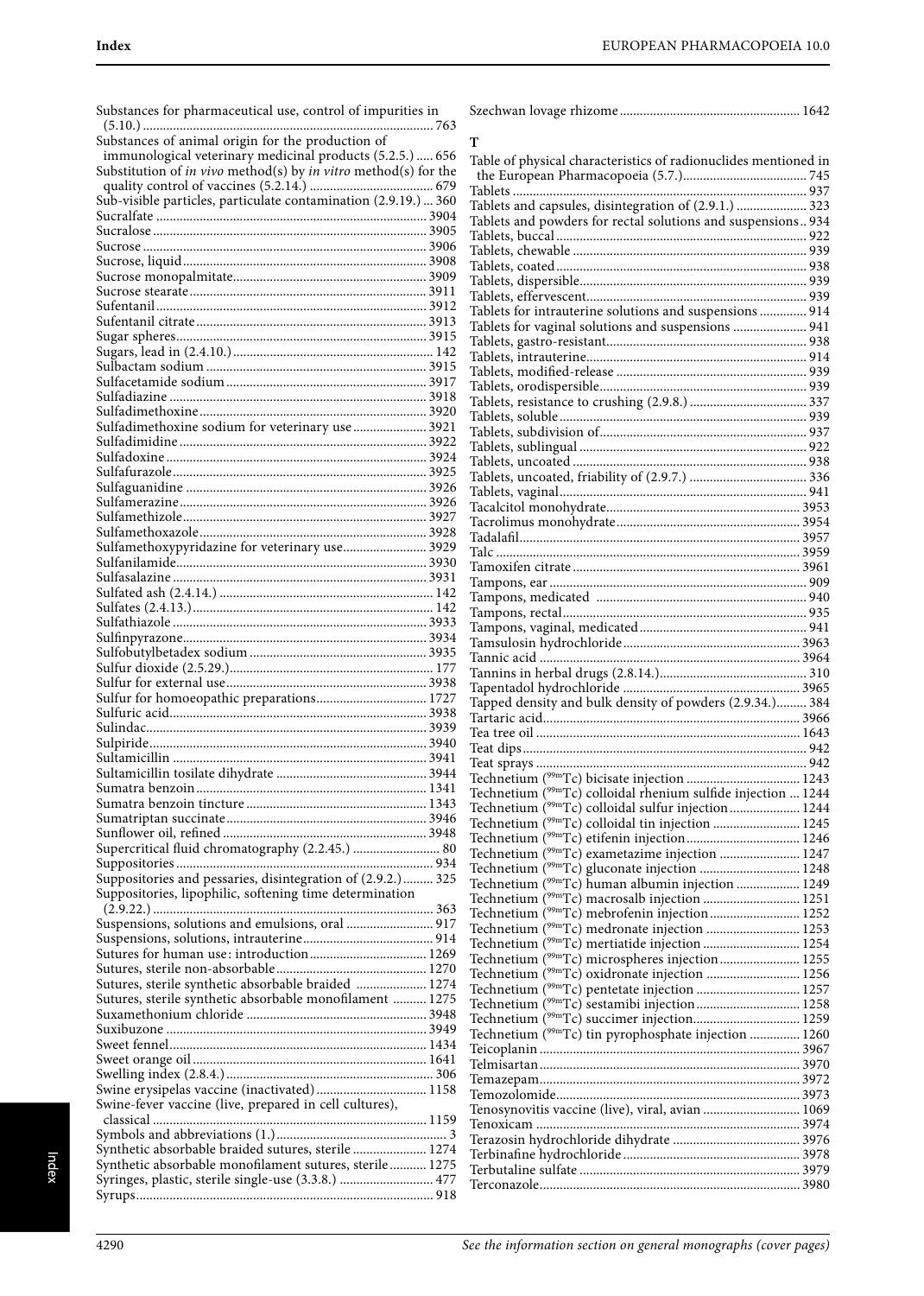|                                                                                                               | Tetra-O-acetyl-mannose triflate for radiopharmaceutical  |  |
|---------------------------------------------------------------------------------------------------------------|----------------------------------------------------------|--|
|                                                                                                               |                                                          |  |
|                                                                                                               |                                                          |  |
| Terminology used in monographs on biological products                                                         |                                                          |  |
|                                                                                                               |                                                          |  |
|                                                                                                               |                                                          |  |
| Test for anticomplementary activity of immunoglobulin                                                         |                                                          |  |
| Test for anti-D antibodies in human immunoglobulin                                                            |                                                          |  |
|                                                                                                               | Theophylline-ethylenediamine hydrate 4009                |  |
| Test for aristolochic acids in herbal drugs (2.8.21)  314                                                     |                                                          |  |
| Test for extractable volume of parenteral preparations                                                        |                                                          |  |
|                                                                                                               |                                                          |  |
| Test for Fc function of immunoglobulin (2.7.9.) 279                                                           |                                                          |  |
| Test for methanol and 2-propanol (2.9.11.)  342                                                               |                                                          |  |
| Test for neurovirulence of live virus vaccines (2.6.18.) 218                                                  |                                                          |  |
| Test for specified micro-organisms (microbiological                                                           |                                                          |  |
| examination of non-sterile products) (2.6.13.) 205                                                            | Thiocolchicoside crystallised from ethanol  4016         |  |
|                                                                                                               |                                                          |  |
|                                                                                                               |                                                          |  |
|                                                                                                               | Thiopental sodium and sodium carbonate  4022             |  |
|                                                                                                               |                                                          |  |
| Tests for extraneous agents in viral vaccines for human use                                                   |                                                          |  |
|                                                                                                               |                                                          |  |
| Tests for specified micro-organisms (microbiological                                                          |                                                          |  |
| examination of live biotherapeutic products) (2.6.38.) 255                                                    |                                                          |  |
| Tetanus and diphtheria toxins and toxoids, flocculation value                                                 |                                                          |  |
|                                                                                                               |                                                          |  |
| Tetanus and diphtheria vaccine (adsorbed)  952                                                                |                                                          |  |
| Tetanus and diphtheria vaccine (adsorbed, reduced antigen(s)                                                  |                                                          |  |
|                                                                                                               |                                                          |  |
|                                                                                                               |                                                          |  |
|                                                                                                               |                                                          |  |
| Tetanus, diphtheria and hepatitis B (rDNA) vaccine                                                            | Tiamulin hydrogen fumarate for veterinary use 4032       |  |
|                                                                                                               |                                                          |  |
| Tetanus, diphtheria and pertussis (acellular, component)                                                      |                                                          |  |
|                                                                                                               |                                                          |  |
| Tetanus, diphtheria and pertussis (acellular, component)                                                      |                                                          |  |
| Tetanus, diphtheria and pertussis (whole cell) vaccine                                                        | Tick-borne encephalitis vaccine (inactivated)  1043      |  |
|                                                                                                               |                                                          |  |
| Tetanus, diphtheria and poliomyelitis (inactivated) vaccine                                                   |                                                          |  |
|                                                                                                               |                                                          |  |
| Tetanus, diphtheria, pertussis (acellular, component) and                                                     |                                                          |  |
| haemophilus type b conjugate vaccine (adsorbed)  961                                                          |                                                          |  |
| Tetanus, diphtheria, pertussis (acellular, component) and                                                     |                                                          |  |
|                                                                                                               |                                                          |  |
| Tetanus, diphtheria, pertussis (acellular, component) and                                                     |                                                          |  |
| poliomyelitis (inactivated) vaccine (adsorbed) 964                                                            |                                                          |  |
| Tetanus, diphtheria, pertussis (acellular, component) and                                                     |                                                          |  |
| poliomyelitis (inactivated) vaccine (adsorbed, reduced                                                        |                                                          |  |
|                                                                                                               |                                                          |  |
| Tetanus, diphtheria, pertussis (acellular, component),<br>hepatitis B (rDNA), poliomyelitis (inactivated) and |                                                          |  |
| haemophilus type b conjugate vaccine (adsorbed)  968                                                          |                                                          |  |
| Tetanus, diphtheria, pertussis (acellular, component),                                                        |                                                          |  |
| poliomyelitis (inactivated) and haemophilus type b conjugate                                                  |                                                          |  |
|                                                                                                               |                                                          |  |
| Tetanus, diphtheria, pertussis (whole cell) and poliomyelitis                                                 |                                                          |  |
|                                                                                                               |                                                          |  |
| Tetanus, diphtheria, pertussis (whole cell), poliomyelitis                                                    | a-Tocopheryl acetate concentrate (powder form) 4062      |  |
| (inactivated) and haemophilus type b conjugate vaccine                                                        |                                                          |  |
|                                                                                                               | Tocopheryl hydrogen succinate, DL-a-  4062               |  |
|                                                                                                               | Tocopheryl hydrogen succinate, RRR-a- 4064               |  |
|                                                                                                               |                                                          |  |
| Tetanus vaccine (adsorbed), assay of (2.7.8.)  275                                                            |                                                          |  |
|                                                                                                               |                                                          |  |
|                                                                                                               |                                                          |  |
|                                                                                                               | Toluenesulfonate (methyl, ethyl and isopropyl) in active |  |
|                                                                                                               |                                                          |  |
|                                                                                                               |                                                          |  |
|                                                                                                               |                                                          |  |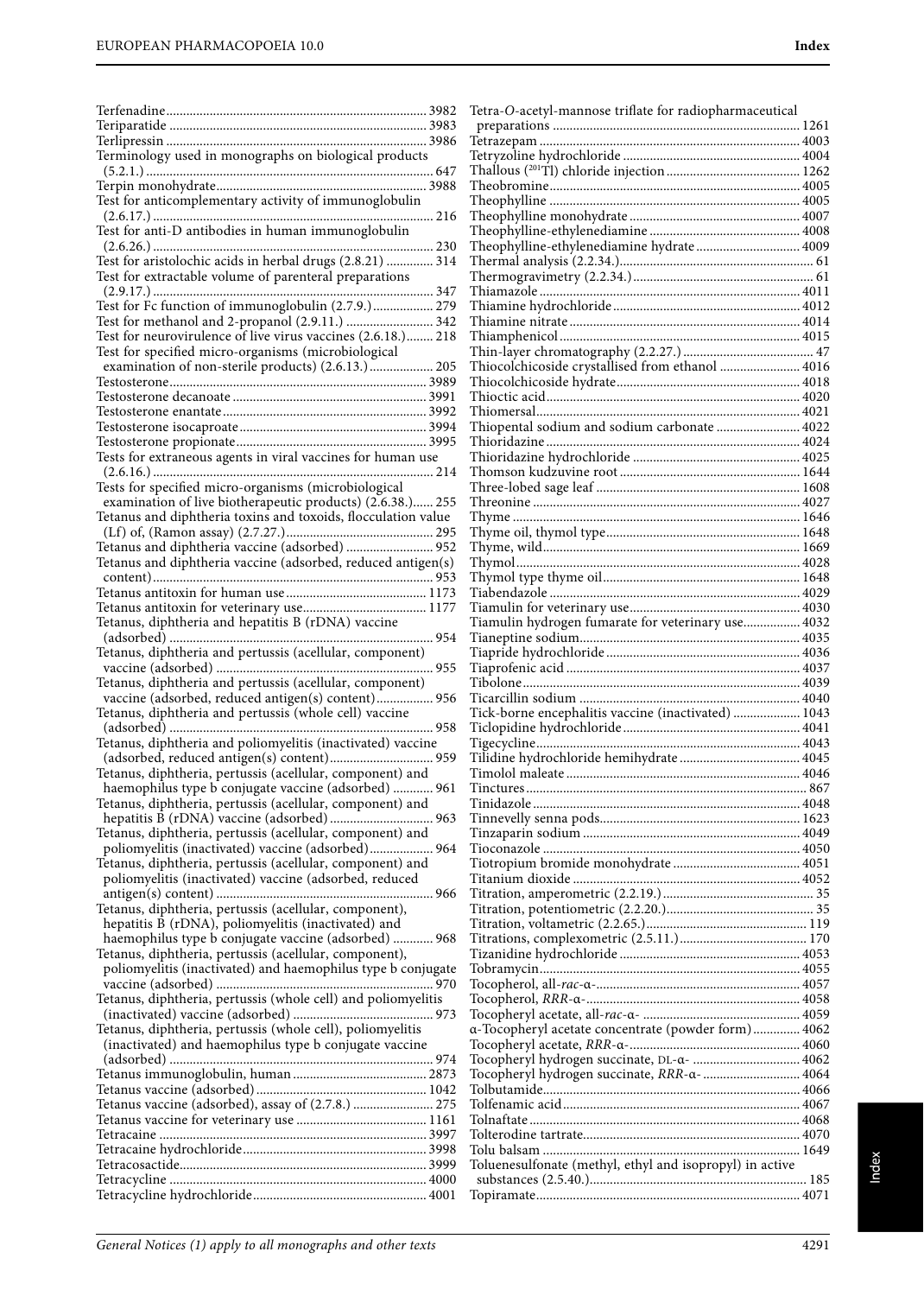| Total cholesterol in oils rich in omega-3 acids (2.4.32.)  163 |  |
|----------------------------------------------------------------|--|
| Total organic carbon in water for pharmaceutical use           |  |
|                                                                |  |
|                                                                |  |
| Traditional Chinese medicine, names of herbal drugs used in    |  |
|                                                                |  |
|                                                                |  |
|                                                                |  |
| Tramazoline hydrochloride monohydrate 4076                     |  |
|                                                                |  |
|                                                                |  |
|                                                                |  |
|                                                                |  |
|                                                                |  |
|                                                                |  |
|                                                                |  |
|                                                                |  |
|                                                                |  |
|                                                                |  |
|                                                                |  |
|                                                                |  |
|                                                                |  |
|                                                                |  |
|                                                                |  |
|                                                                |  |
|                                                                |  |
|                                                                |  |
|                                                                |  |
|                                                                |  |
|                                                                |  |
|                                                                |  |
|                                                                |  |
|                                                                |  |
|                                                                |  |
|                                                                |  |
|                                                                |  |
|                                                                |  |
|                                                                |  |
|                                                                |  |
|                                                                |  |
|                                                                |  |
|                                                                |  |
|                                                                |  |
|                                                                |  |
|                                                                |  |
|                                                                |  |
|                                                                |  |
| TSE, animal, minimising the risk of transmitting via human     |  |
| and veterinary medicinal products (5.2.8.)  661                |  |
| TSE, animal, products with risk of transmitting agents of. 884 |  |
|                                                                |  |
| Tuberculin purified protein derivative, avian  4119            |  |
| Tuberculin purified protein derivative, bovine 4120            |  |
| Tuberculin purified protein derivative for human use 4120      |  |
| Tuberculosis (BCG) vaccine, freeze-dried 949                   |  |
|                                                                |  |
| Tubing and closures, silicone elastomer for (3.1.9.)  436      |  |
| Tubing and containers for total parenteral nutrition           |  |
| preparations, poly(ethylene - vinyl acetate) for (3.1.7.) 434  |  |
| Tubing used in sets for the transfusion of blood and blood     |  |
| components, materials based on plasticised poly(vinyl          |  |
|                                                                |  |
| Turkey infectious rhinotracheitis vaccine (live)  1162         |  |
|                                                                |  |
|                                                                |  |
|                                                                |  |

| Tylosin phosphate bulk solution for veterinary use  4127 |  |
|----------------------------------------------------------|--|
|                                                          |  |
|                                                          |  |
|                                                          |  |
| Typhoid polysaccharide and hepatitis A (inactivated,     |  |
|                                                          |  |
|                                                          |  |
|                                                          |  |
| Typhoid vaccine (live, oral, strain Ty 21a)  1046        |  |
|                                                          |  |
|                                                          |  |
|                                                          |  |

## **U**

| Ultraviolet and visible absorption spectrophotometry           |
|----------------------------------------------------------------|
|                                                                |
| Ultraviolet ray lamps for analytical purposes (2.1.3.)  15     |
|                                                                |
|                                                                |
|                                                                |
| Uniformity of content of single-dose preparations (2.9.6.) 336 |
|                                                                |
| Uniformity of dosage units, demonstration using large sample   |
|                                                                |
| Uniformity of mass of delivered doses from multidose           |
|                                                                |
| Uniformity of mass of single-dose preparations (2.9.5.)  335   |
| Units of the International System (SI) used in the             |
| Pharmacopoeia and equivalence with other units (1.)  3         |
|                                                                |
|                                                                |
|                                                                |
|                                                                |
| Uronic acids in polysaccharide vaccines (2.5.22.)  174         |
|                                                                |
| Urtica dioica for homoeopathic preparations 1728               |

## **V**

| Vaccine component assay by immunonephelometry                    |  |
|------------------------------------------------------------------|--|
|                                                                  |  |
| Vaccines, adsorbed, aluminium in (2.5.13.)  171                  |  |
|                                                                  |  |
| Vaccines and immunosera, phenol in (2.5.15.) 172                 |  |
| Vaccines and immunosera, veterinary, evaluation of efficacy      |  |
| Vaccines and immunosera, veterinary, evaluation of safety        |  |
|                                                                  |  |
|                                                                  |  |
|                                                                  |  |
| Vaccines for human use, cell substrates for the production of    |  |
|                                                                  |  |
| Vaccines for human use, conjugated polysaccharide, carrier       |  |
|                                                                  |  |
| Vaccines for human use, viral, tests for extraneous agents in    |  |
|                                                                  |  |
|                                                                  |  |
| Vaccines for veterinary use, inactivated, healthy chicken flocks |  |
|                                                                  |  |
| Vaccines, polysaccharide, hexosamines in (2.5.20.)  173          |  |
| Vaccines, polysaccharide, methylpentoses in (2.5.21.) 173        |  |
| Vaccines, polysaccharide, nucleic acids in (2.5.17.)  172        |  |
| Vaccines, polysaccharide, O-acetyl in (2.5.19.) 173              |  |
| Vaccines, polysaccharide, phosphorus in (2.5.18.) 172            |  |
| Vaccines, polysaccharide, protein in (2.5.16.) 172               |  |
| Vaccines, polysaccharide, ribose in (2.5.31.) 177                |  |
| Vaccines, polysaccharide, sialic acid in (2.5.23.)  174          |  |
| Vaccines, polysaccharide, uronic acids in (2.5.22.)  174         |  |
| Vaccines, SPF chicken flocks for the production and quality      |  |
|                                                                  |  |
| Vaccines, substitution of in vivo method(s) by in vitro          |  |
|                                                                  |  |
|                                                                  |  |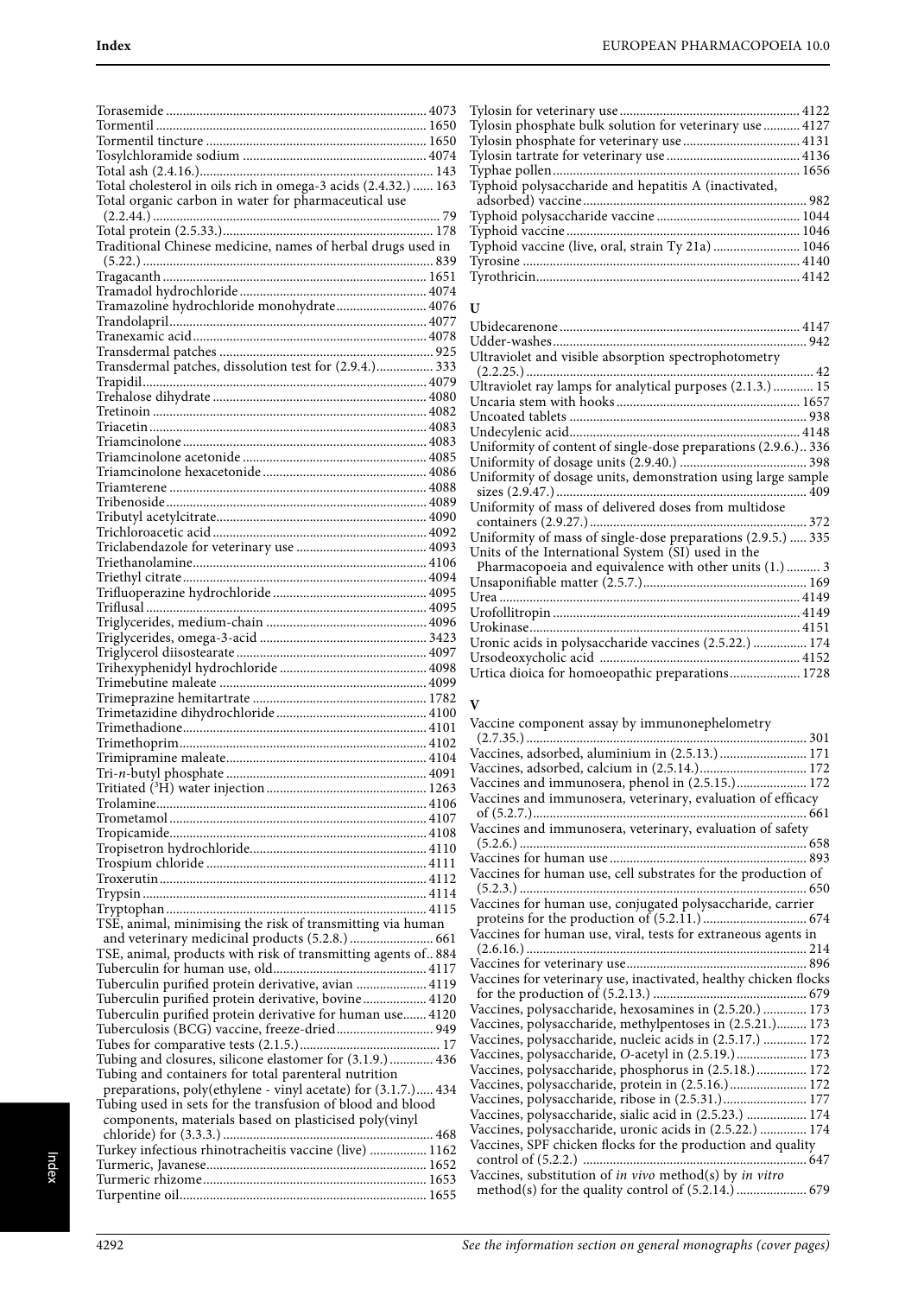|  |  |  | Vaccines, veterinary, cell cultures for the production of |  |
|--|--|--|-----------------------------------------------------------|--|
|  |  |  |                                                           |  |

| Vaccines, viral live, test for neurovirulence (2.6.18.)  218                                                   |
|----------------------------------------------------------------------------------------------------------------|
|                                                                                                                |
|                                                                                                                |
|                                                                                                                |
|                                                                                                                |
| Vaginal solutions and suspensions, tablets for  941                                                            |
|                                                                                                                |
| Vaginal solutions, emulsions and suspensions 941                                                               |
|                                                                                                                |
|                                                                                                                |
|                                                                                                                |
|                                                                                                                |
|                                                                                                                |
|                                                                                                                |
|                                                                                                                |
|                                                                                                                |
|                                                                                                                |
| Validation of nucleic acid amplification techniques for the                                                    |
| detection of B19 virus (B19V) DNA in plasma pools:                                                             |
|                                                                                                                |
|                                                                                                                |
| Validation of nucleic acid amplification techniques for the                                                    |
| detection of hepatitis C virus (HCV) RNA in plasma pools:                                                      |
|                                                                                                                |
|                                                                                                                |
| Valnemulin hydrochloride for veterinary use  4164                                                              |
|                                                                                                                |
|                                                                                                                |
|                                                                                                                |
|                                                                                                                |
|                                                                                                                |
|                                                                                                                |
| Vapour, preparations to be converted into 928                                                                  |
|                                                                                                                |
| Varicella immunoglobulin for intravenous administration,                                                       |
|                                                                                                                |
|                                                                                                                |
|                                                                                                                |
| Varicella, measles, mumps and rubella vaccine (live)  1006                                                     |
|                                                                                                                |
|                                                                                                                |
| Vectors for human use, adeno-associated-virus  788                                                             |
|                                                                                                                |
|                                                                                                                |
| Vectors for human use, plasmid, bacterial cells used for the                                                   |
|                                                                                                                |
|                                                                                                                |
| Vectors for human use, retroviridae-derived 786                                                                |
|                                                                                                                |
|                                                                                                                |
|                                                                                                                |
|                                                                                                                |
|                                                                                                                |
|                                                                                                                |
| Veterinary liquid preparations for cutaneous application 941                                                   |
|                                                                                                                |
| Veterinary medicinal products, immunological, substances of                                                    |
|                                                                                                                |
| Veterinary semi-solid preparations for oral use  942                                                           |
| Veterinary vaccines and immunosera, evaluation of efficacy of                                                  |
|                                                                                                                |
| Viability, nucleated cell count and (2.7.29.)  297                                                             |
| Vibriosis (cold-water) vaccine (inactivated) for                                                               |
|                                                                                                                |
| Vibriosis vaccine (inactivated) for salmonids  1164                                                            |
|                                                                                                                |
|                                                                                                                |
|                                                                                                                |
|                                                                                                                |
|                                                                                                                |
|                                                                                                                |
|                                                                                                                |
|                                                                                                                |
|                                                                                                                |
|                                                                                                                |
| Viral diarrhoea vaccine (inactivated), bovine 1075                                                             |
| Viral hepatitis type I vaccine (live), duck  1099<br>Viral rhinotracheitis vaccine (inactivated), feline  1113 |

| Viral rhinotracheitis vaccine (live), feline  1114           |  |
|--------------------------------------------------------------|--|
|                                                              |  |
| Viral tenosynovitis vaccine (live), avian  1069              |  |
| Viral vaccines for human use, tests for extraneous agents in |  |
|                                                              |  |
|                                                              |  |
| Viscometer methods, falling ball and automatic rolling ball  |  |
|                                                              |  |
|                                                              |  |
| Viscosity - rotating viscometer method (2.2.10.)  28         |  |
|                                                              |  |
| Visible and ultraviolet absorption spectrophotometry         |  |
|                                                              |  |
| Visible particles, particulate contamination (2.9.20.)  362  |  |
|                                                              |  |
| Vitamin A concentrate (oily form), synthetic 4192            |  |
|                                                              |  |
| Vitamin A concentrate (powder form), synthetic  4193         |  |
| Vitamin A concentrate (solubilisate/emulsion), synthetic4194 |  |
|                                                              |  |
|                                                              |  |
|                                                              |  |
| Volumetric solutions, primary standards for (4.2.1.) 609     |  |
|                                                              |  |
| von Willebrand factor, human, assay of (2.7.21.) 290         |  |
|                                                              |  |

#### **W**

| Water activity and sorption-desorption isotherms,             |  |
|---------------------------------------------------------------|--|
| determination of (water-solid interactions) (2.9.39.) 394     |  |
| Water, determination by distillation (2.2.13.) 31             |  |
| Water for diluting concentrated haemodialysis solutions 2797  |  |
|                                                               |  |
| Water for pharmaceutical use, total organic carbon in         |  |
|                                                               |  |
|                                                               |  |
|                                                               |  |
|                                                               |  |
|                                                               |  |
| Water: semi-micro determination (2.5.12.)  171                |  |
| Water-solid interactions: determination of sorption-          |  |
| desorption isotherms and of water activity (2.9.39.)  394     |  |
| Wettability of porous solids including powders (2.9.45.)  406 |  |
|                                                               |  |
|                                                               |  |
|                                                               |  |
|                                                               |  |
|                                                               |  |
|                                                               |  |
|                                                               |  |
|                                                               |  |
|                                                               |  |
|                                                               |  |
|                                                               |  |
|                                                               |  |
|                                                               |  |
|                                                               |  |
|                                                               |  |
|                                                               |  |
|                                                               |  |

| $\mathbf{x}$                                                  |  |
|---------------------------------------------------------------|--|
|                                                               |  |
|                                                               |  |
|                                                               |  |
| X-ray powder diffraction (XRPD), characterisation of          |  |
| crystalline and partially crystalline solids by (2.9.33.) 379 |  |
| Xylazine hydrochloride for veterinary use  4222               |  |
|                                                               |  |